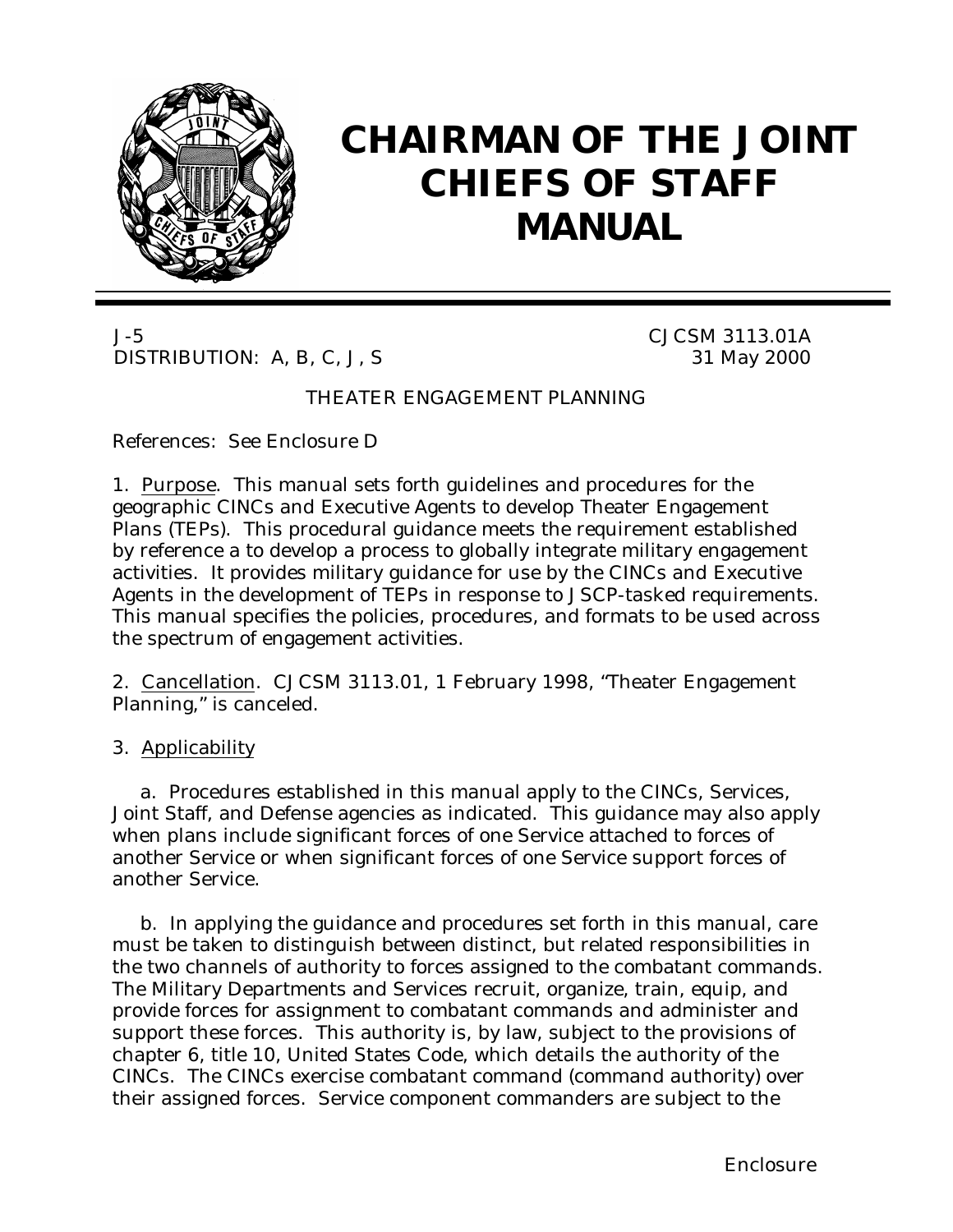orders of combatant commanders and are responsible to the Military Departments and Services in the chain of command for matters for which the joint force commander has not been assigned authority. Geographic CINCs and Executive Agents are responsible for analysis, prioritization, and incorporation of relevant, supporting CINC, Service, and Defense agency engagement activity data into their TEPs.

c. TEP is evolving both in the sense of a planning process and a product. Accordingly, it is foreseeable that changes in TEP policy and this document may need to occur out of the formal review cycle. Anticipating this requirement, the Joint Staff, J-5, has established a TEP Policy Working Group to vet and arbitrate both in-cycle and out-of-cycle policy change requests. Procedures, membership, and guidelines governing the conduct of the TEP Policy Working Group are contained in the published charter.

### 4. Responsibilities

a. Any proposal by a Joint Staff directorate to the Chairman of the Joint Chiefs of Staff that would change source document information reflected in this manual also must include a proposed change to this manual as an enclosure to the proposal.

b. The Military Services and other organizations will notify the Director, J-5, when changes to source documents reflected in this manual are initiated.

c. Recommendations for changes to this manual should be submitted to the Director for Strategic Plans and Policy, J-5, Joint Staff, Washington, D.C. 20318-5000.

5. Report Requirements. Reports required by this manual are exempt from normal reporting procedures in accordance with DOD Manual 8910.01M.

6. Releasability. This manual is approved for public release: distribution is unlimited. DOD components (to include the combatant commands), other Federal agencies, and the public may obtain copies of this manual through the Internet from CJCS Directives Home Page --http://www.dtic.mil/doctrine/jel/ cjcsd.htm. Copies are also available through the Government Printing Office on the Joint Electronic Library CD-ROM.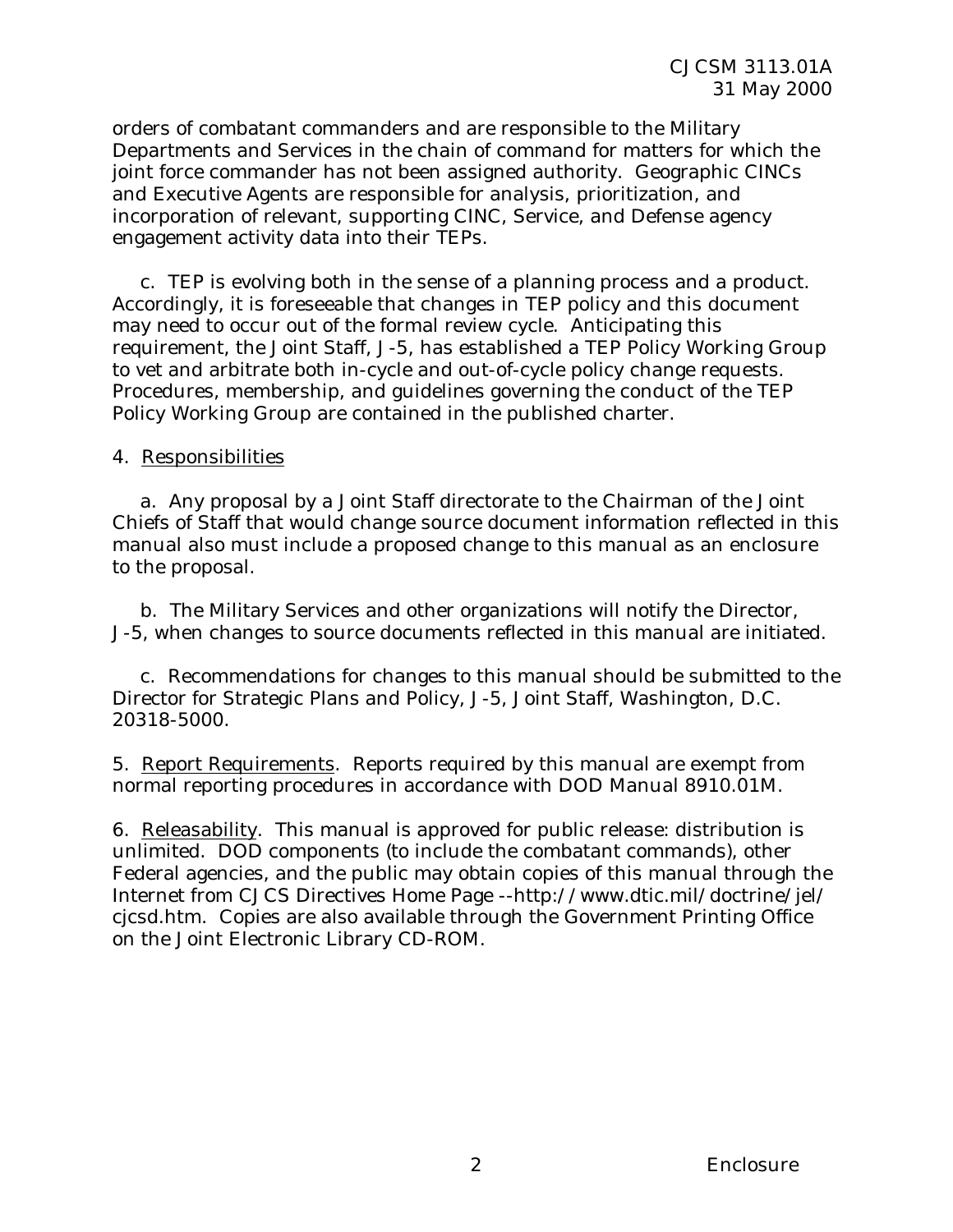7. Effective Date. This planning and procedural guidance is effective upon receipt.

For the Chairman of the Joint Chief of Staff:

 $0.0.04$ 

C. W. FULFORD, JR. Lieutenant General, U.S. Marine Corps Director, Joint Staff

Enclosures

- A -- Theater Engagement Planning
- B -- Review of Theater Engagement Plans
- C -- Format and Content of Theater Engagement Plans
- D -- References
- GL -- Glossary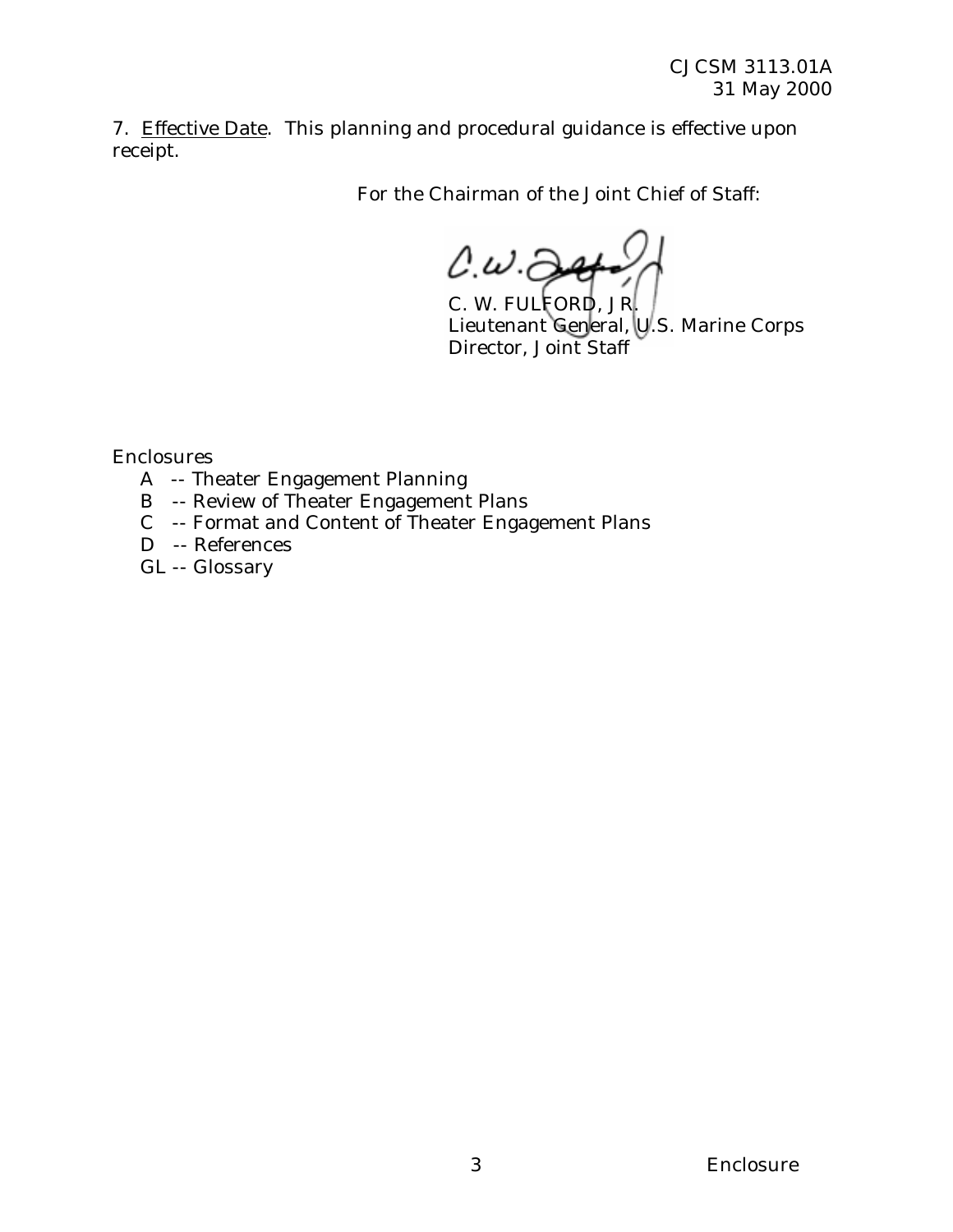# CJCSM 3113.01A 31 May 2000

# (INTENTIONALLY BLANK)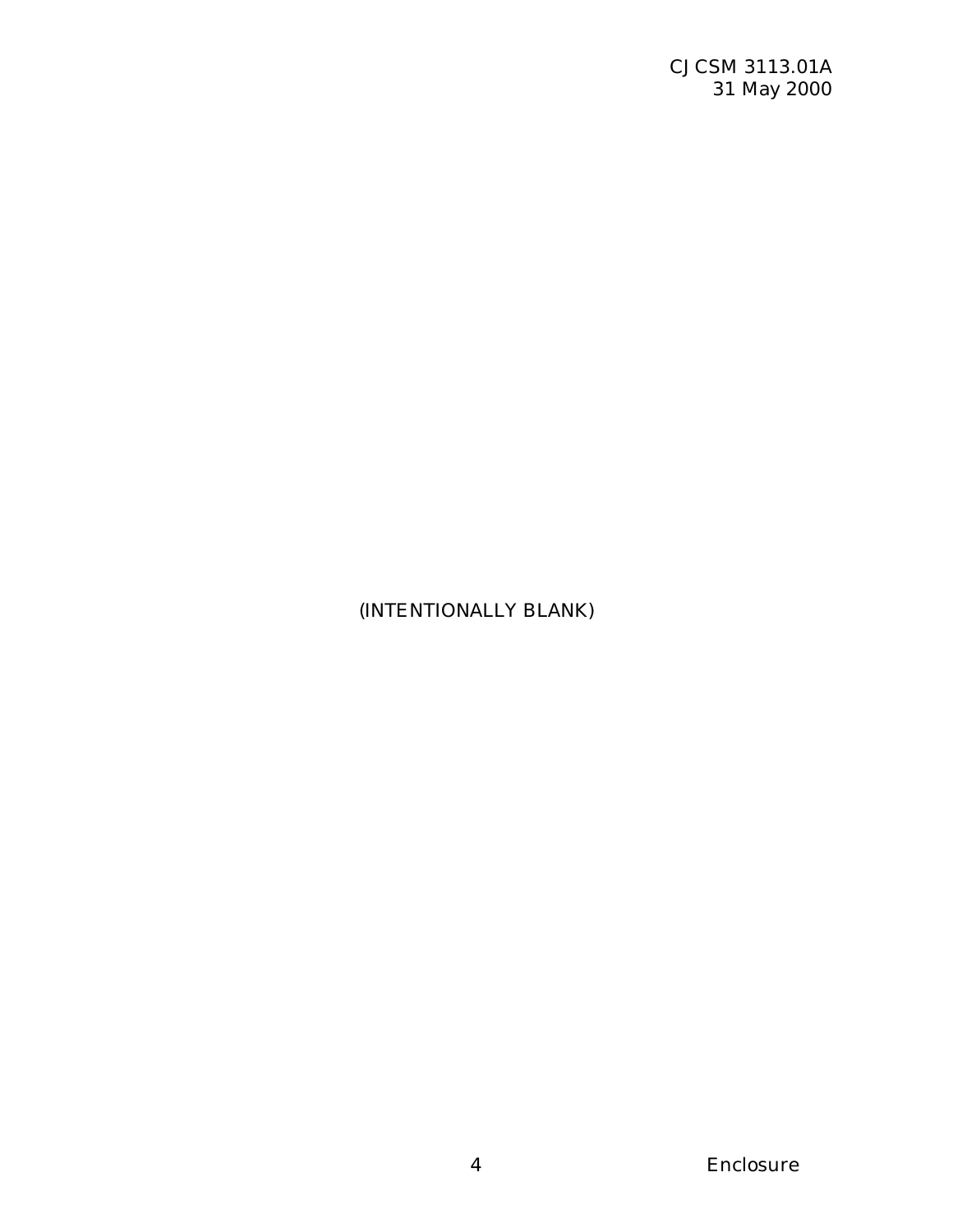### DISTRIBUTION

Distribution A, B, C, J, and S plus the following:

|                                                                    | Copies |
|--------------------------------------------------------------------|--------|
|                                                                    |        |
|                                                                    |        |
|                                                                    |        |
|                                                                    |        |
|                                                                    |        |
|                                                                    |        |
|                                                                    |        |
|                                                                    |        |
|                                                                    |        |
|                                                                    |        |
|                                                                    |        |
|                                                                    |        |
|                                                                    |        |
| Commander in Chief, US Special Operations Command 25               |        |
|                                                                    |        |
| Commander in Chief, US Transportation Command 25                   |        |
|                                                                    |        |
|                                                                    |        |
| US Military Representative, NATO Military Committee 1              |        |
|                                                                    |        |
|                                                                    |        |
|                                                                    |        |
|                                                                    |        |
|                                                                    |        |
| <b>Commanding General, Marine Corps Combat</b>                     |        |
|                                                                    |        |
|                                                                    |        |
|                                                                    |        |
|                                                                    |        |
|                                                                    |        |
| Commandant, Army Command and General Staff College  5              |        |
|                                                                    |        |
|                                                                    |        |
|                                                                    |        |
|                                                                    |        |
|                                                                    |        |
|                                                                    |        |
|                                                                    |        |
| Director for Command, Control, Communications, and Computer        |        |
|                                                                    |        |
| Director for Operational Plans and Interoperability, Joint Staff 5 |        |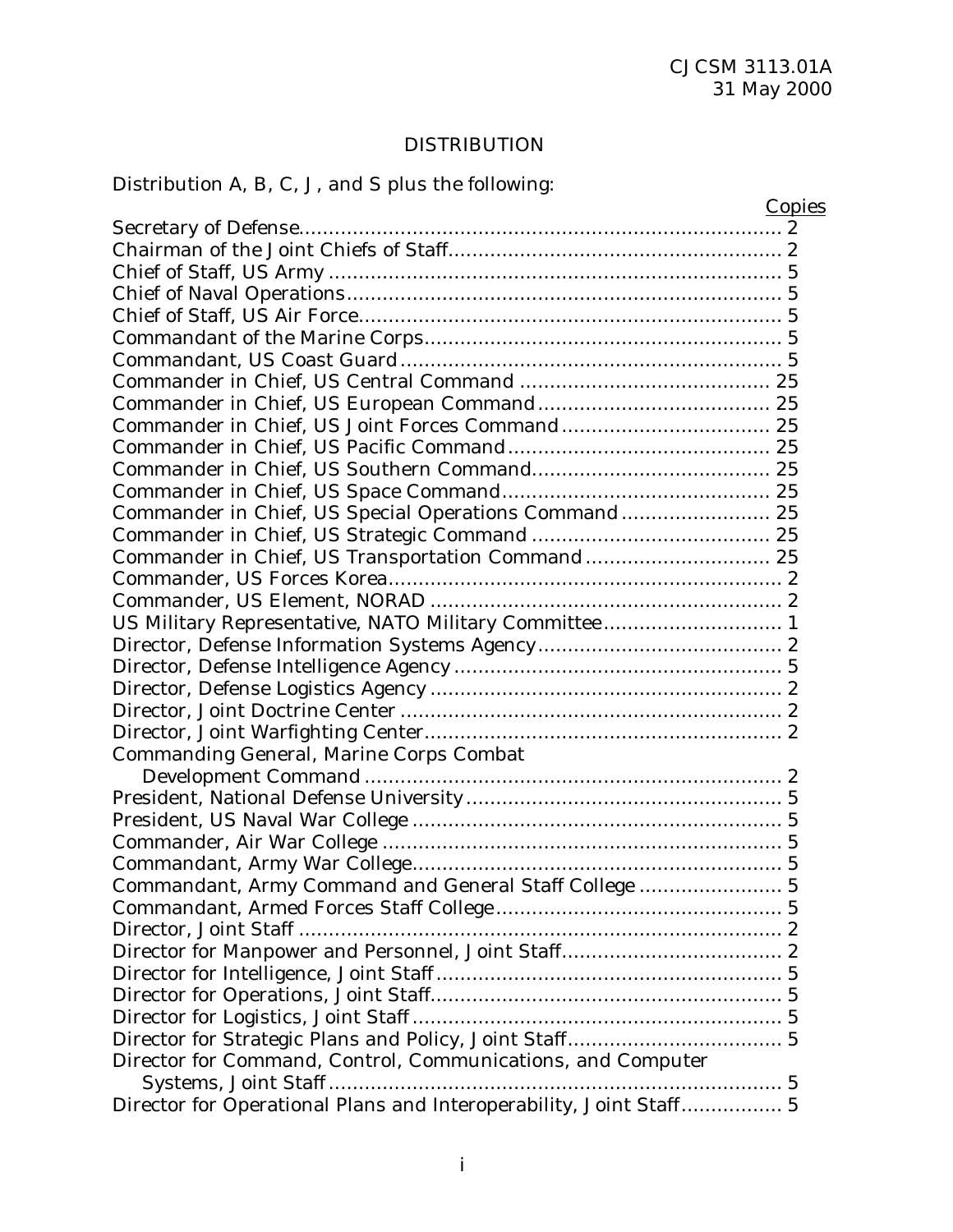# CJCSM 3113.01A 31 May 2000

# **Copies**

| Director for Force Structure, Resources, and Assessment,    |  |
|-------------------------------------------------------------|--|
|                                                             |  |
| Assistant to the Chairman, Joint Staff for National Guard   |  |
|                                                             |  |
| US National Military Representative to Supreme Headquarters |  |
|                                                             |  |
|                                                             |  |
|                                                             |  |
|                                                             |  |
|                                                             |  |
|                                                             |  |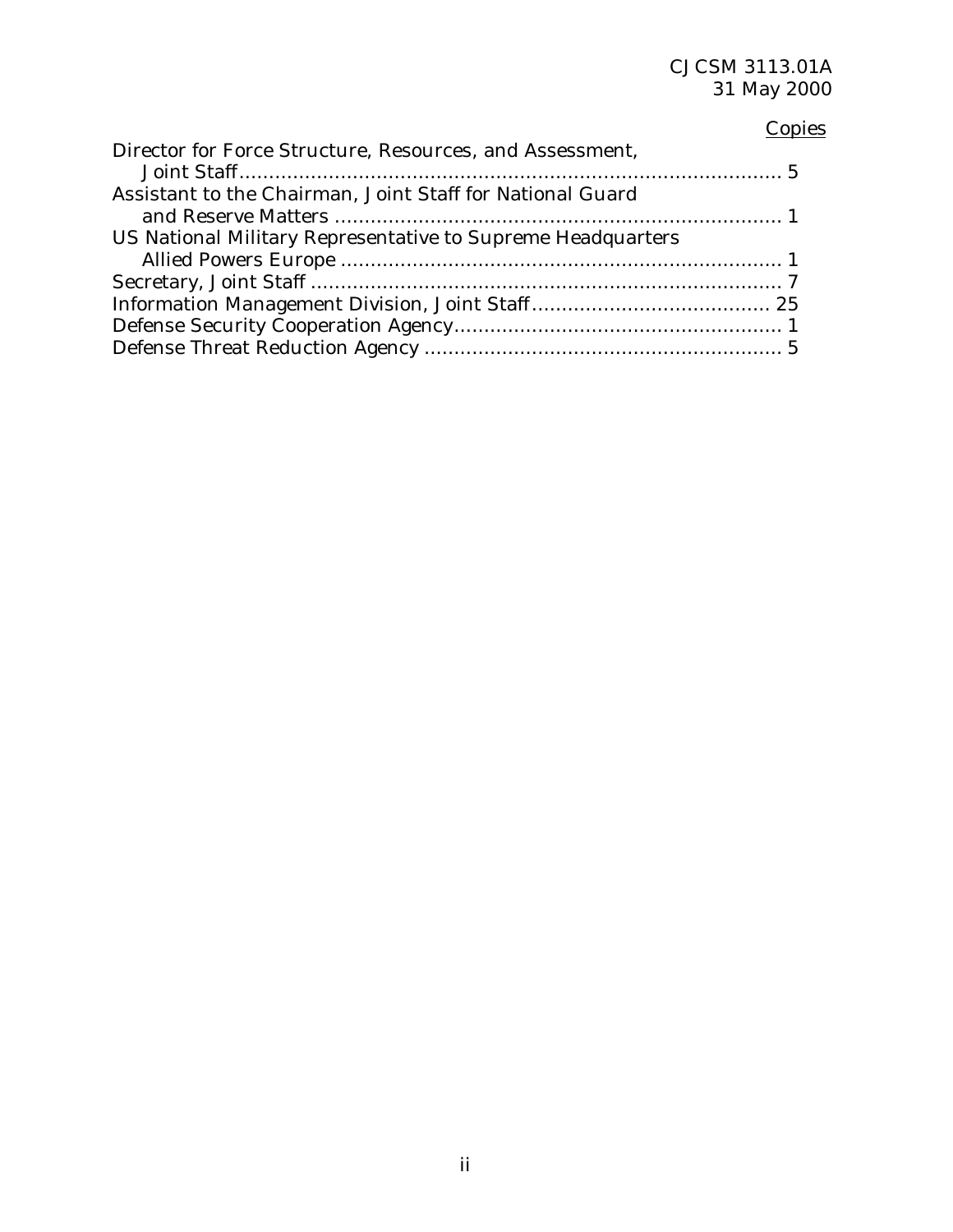### LIST OF EFFECTIVE PAGES

The following is a list of effective pages for CJCSM 3113.01. Use this list to verify the currency and completeness of the manual. An "O" indicates a page in the original manual.

| <b>PAGE</b>       | <b>CHANGE</b>     |
|-------------------|-------------------|
| 1 thru 3          | $\mathbf{\Omega}$ |
| i thru viii       | $\mathbf{\Omega}$ |
| $A-1$ thru $A-16$ | $\mathbf{\Omega}$ |
| B-1 thru B-8      | O                 |
| $C-1$ thru $C-18$ | $\mathbf{\Omega}$ |
| $D-1$ thru $D-2$  | 0                 |
| GL-1 thru GL-8    |                   |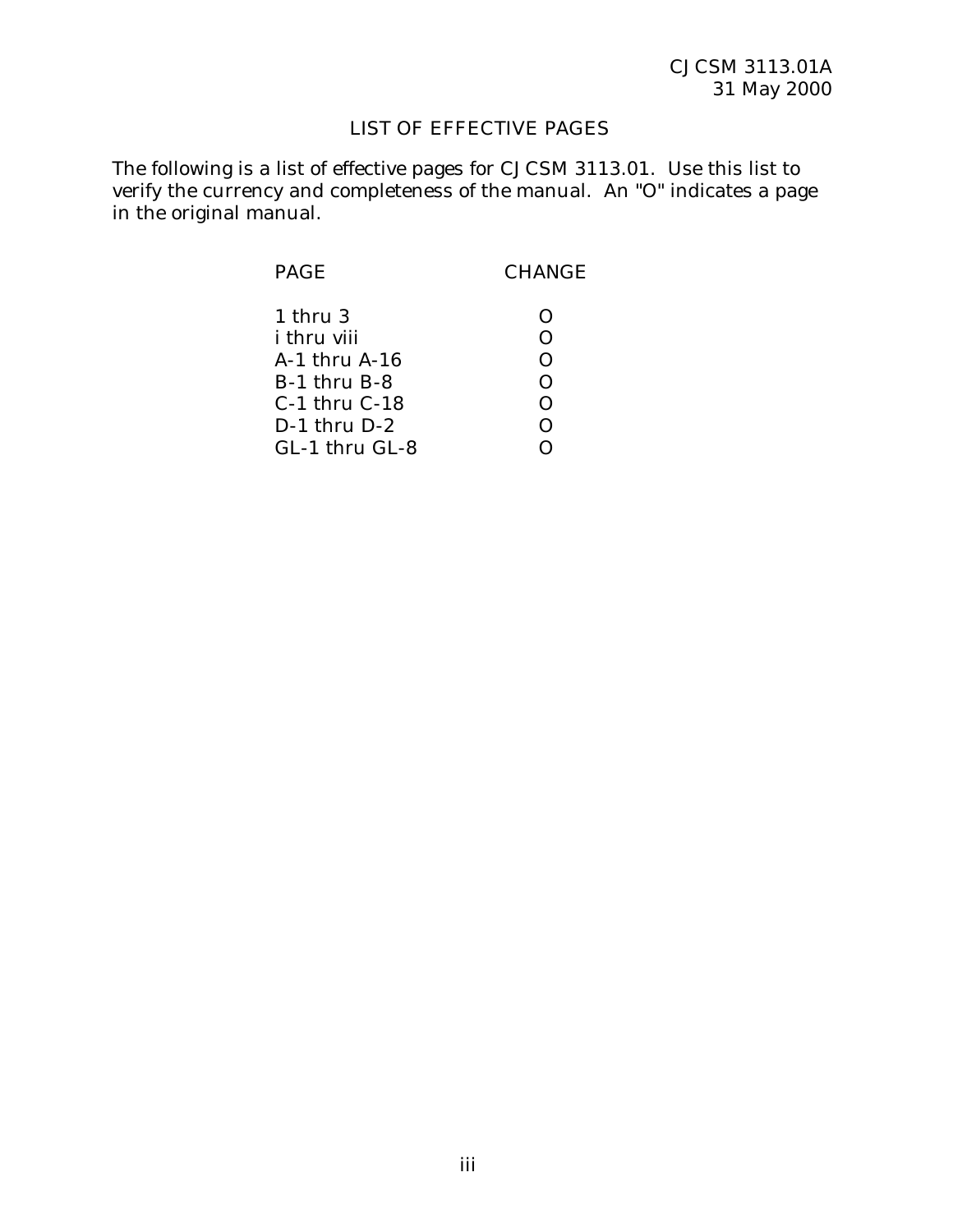# (INTENTIONALLY BLANK)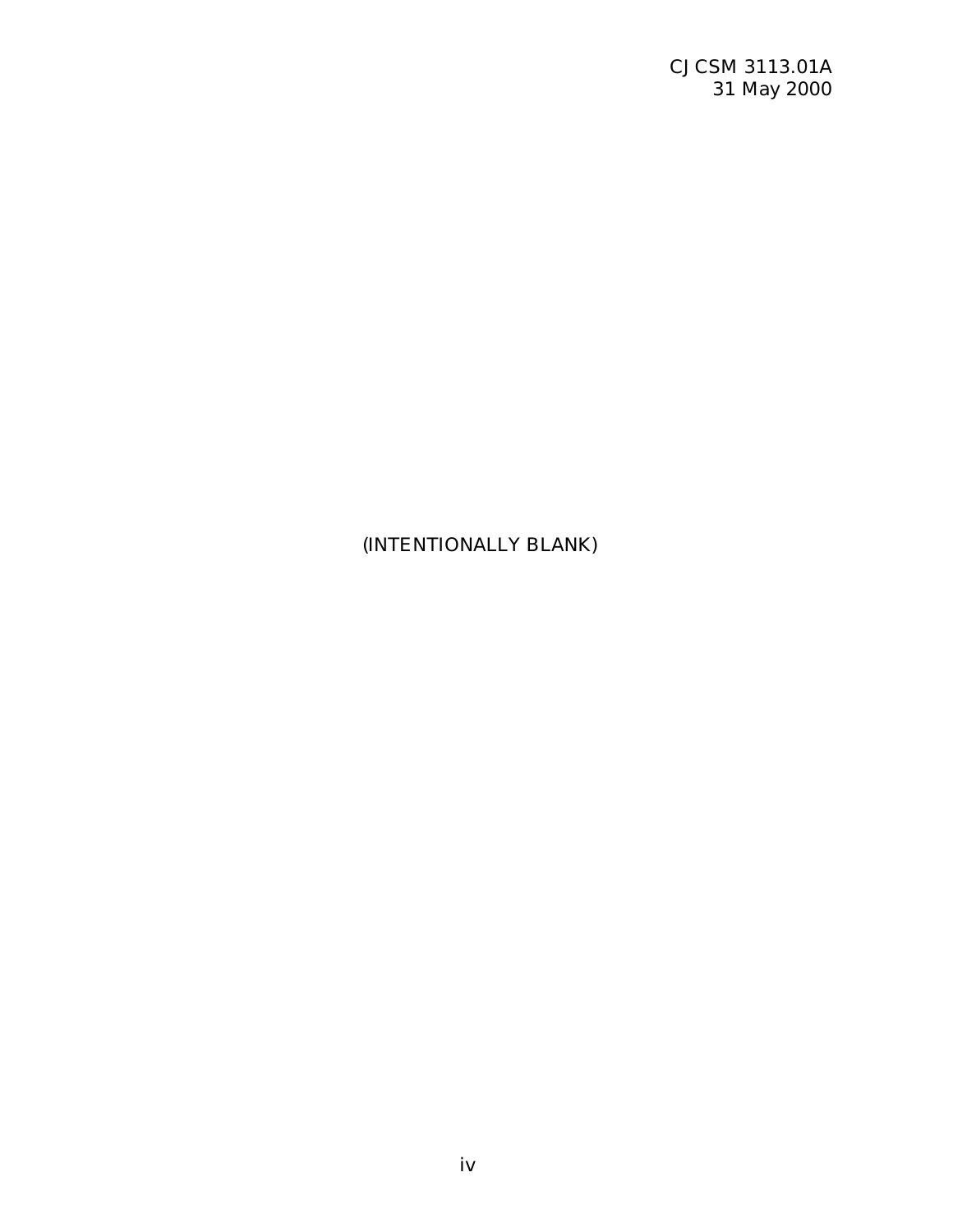# **RECORD OF CHANGES**

| Change No. | Date of Change | Date Entered | Name of Person<br><b>Entering Change</b> |
|------------|----------------|--------------|------------------------------------------|
|            |                |              |                                          |
|            |                |              |                                          |
|            |                |              |                                          |
|            |                |              |                                          |
|            |                |              |                                          |
|            |                |              |                                          |
|            |                |              |                                          |
|            |                |              |                                          |
|            |                |              |                                          |
|            |                |              |                                          |
|            |                |              |                                          |
|            |                |              |                                          |
|            |                |              |                                          |
|            |                |              |                                          |
|            |                |              |                                          |
|            |                |              |                                          |
|            |                |              |                                          |
|            |                |              |                                          |
|            |                |              |                                          |
|            |                |              |                                          |
|            |                |              |                                          |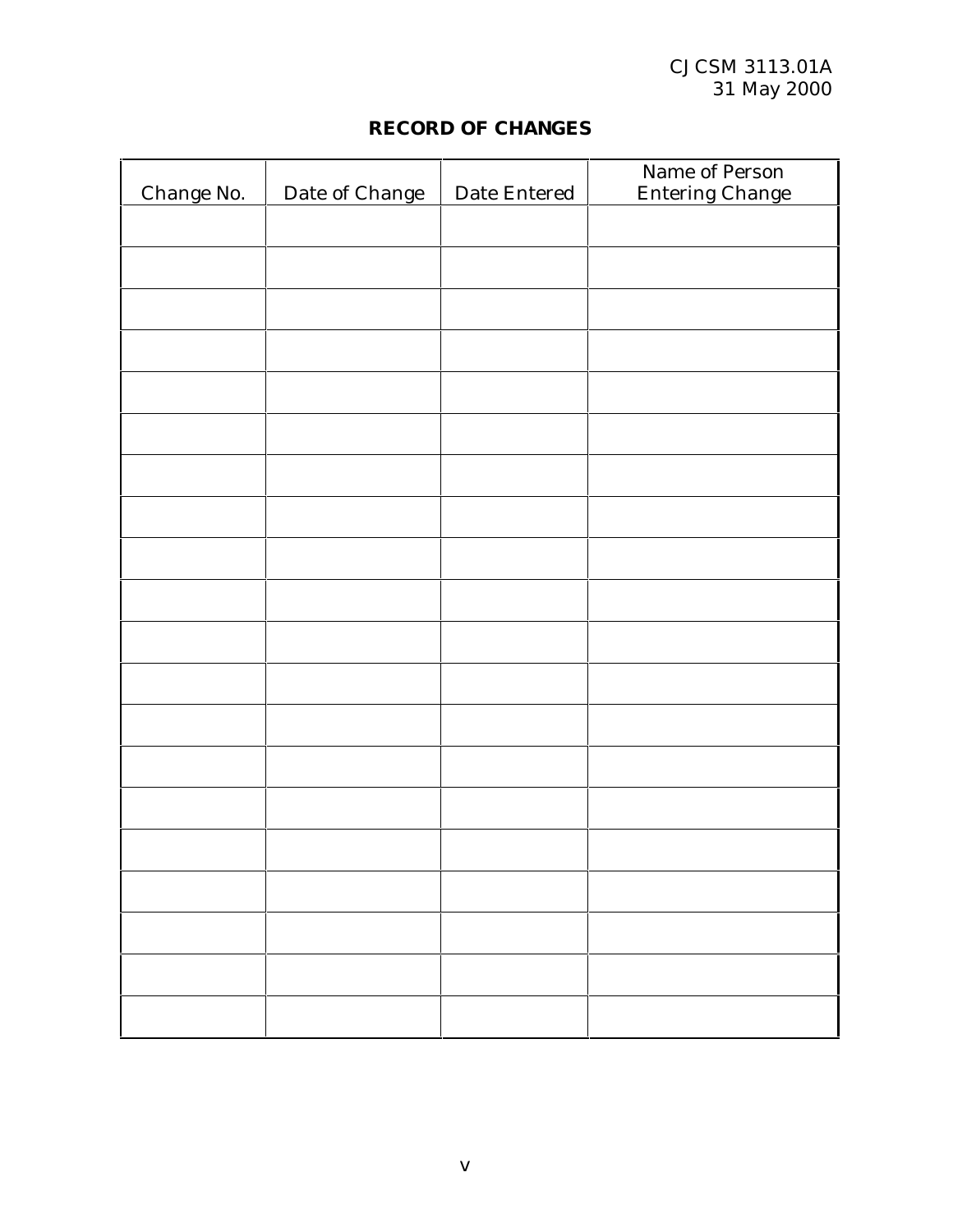# (INTENTIONALLY BLANK)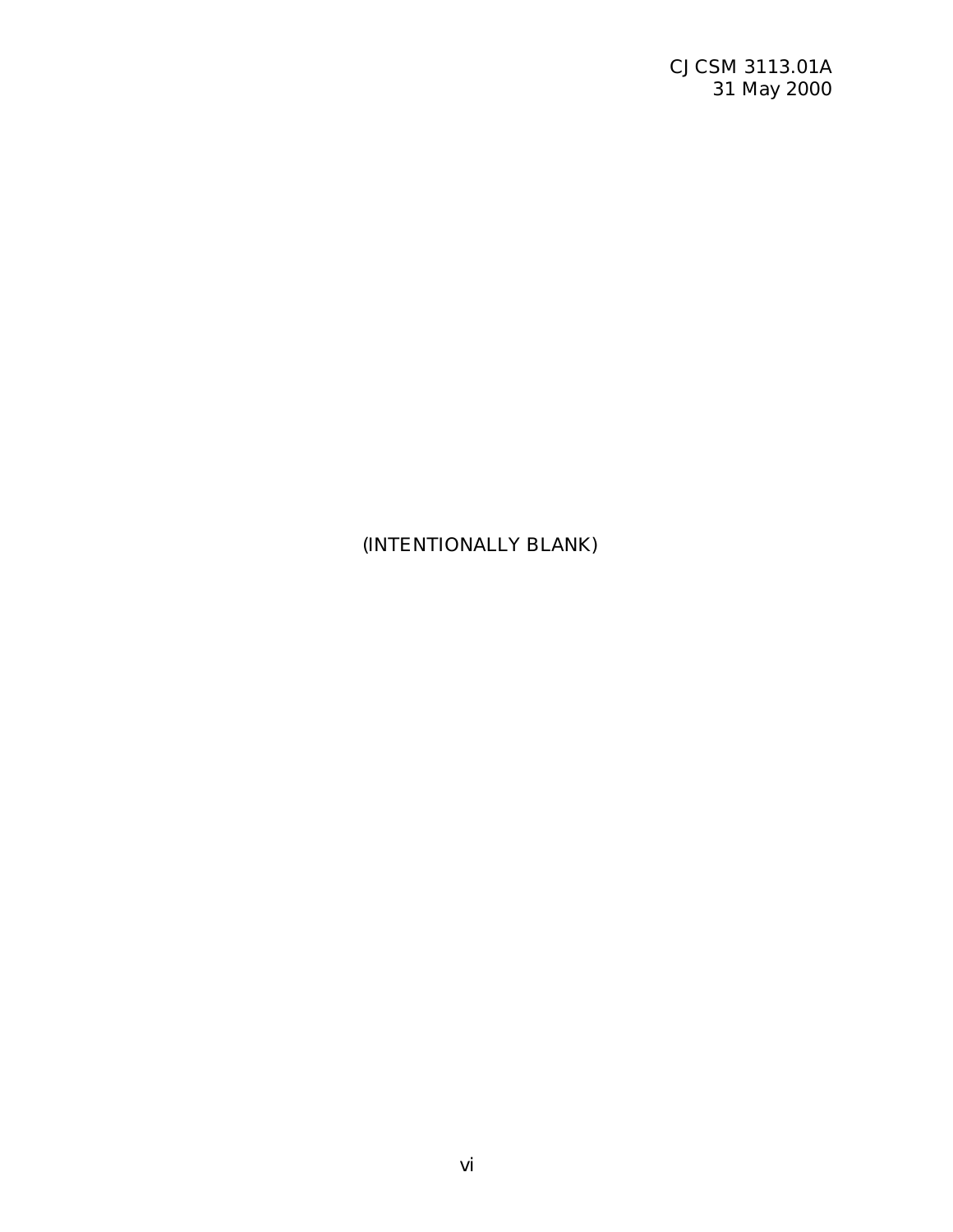### TABLE OF CONTENTS

| <b>PAGE</b> |
|-------------|
|             |
|             |
|             |

### [ENCLOSURE A -- THEATER ENGAGEMENT PLANNING](#page-12-0)

| Planning Cycle Responsibilities and Time Requirements A-4 |  |
|-----------------------------------------------------------|--|
|                                                           |  |
|                                                           |  |
| Phase I -- Initiation of Theater Engagement Planning A-9  |  |
| Phase II -- Strategic Concept Development  A-10           |  |
|                                                           |  |
|                                                           |  |
|                                                           |  |

# [ENCLOSURE B -- REVIEW OF THEATER ENGAGEMENT PLANS](#page-28-0)

| CJCS Theater Engagement Plan Review Program  B-1                 |  |
|------------------------------------------------------------------|--|
|                                                                  |  |
|                                                                  |  |
|                                                                  |  |
| Review of CINC's or Executive Agent's TEP Strategic Concept  B-2 |  |
|                                                                  |  |
|                                                                  |  |

### [ENCLOSURE C -- FORMAT AND CONTENT OF THEATER ENGAGEMENT](#page-36-0) PLANS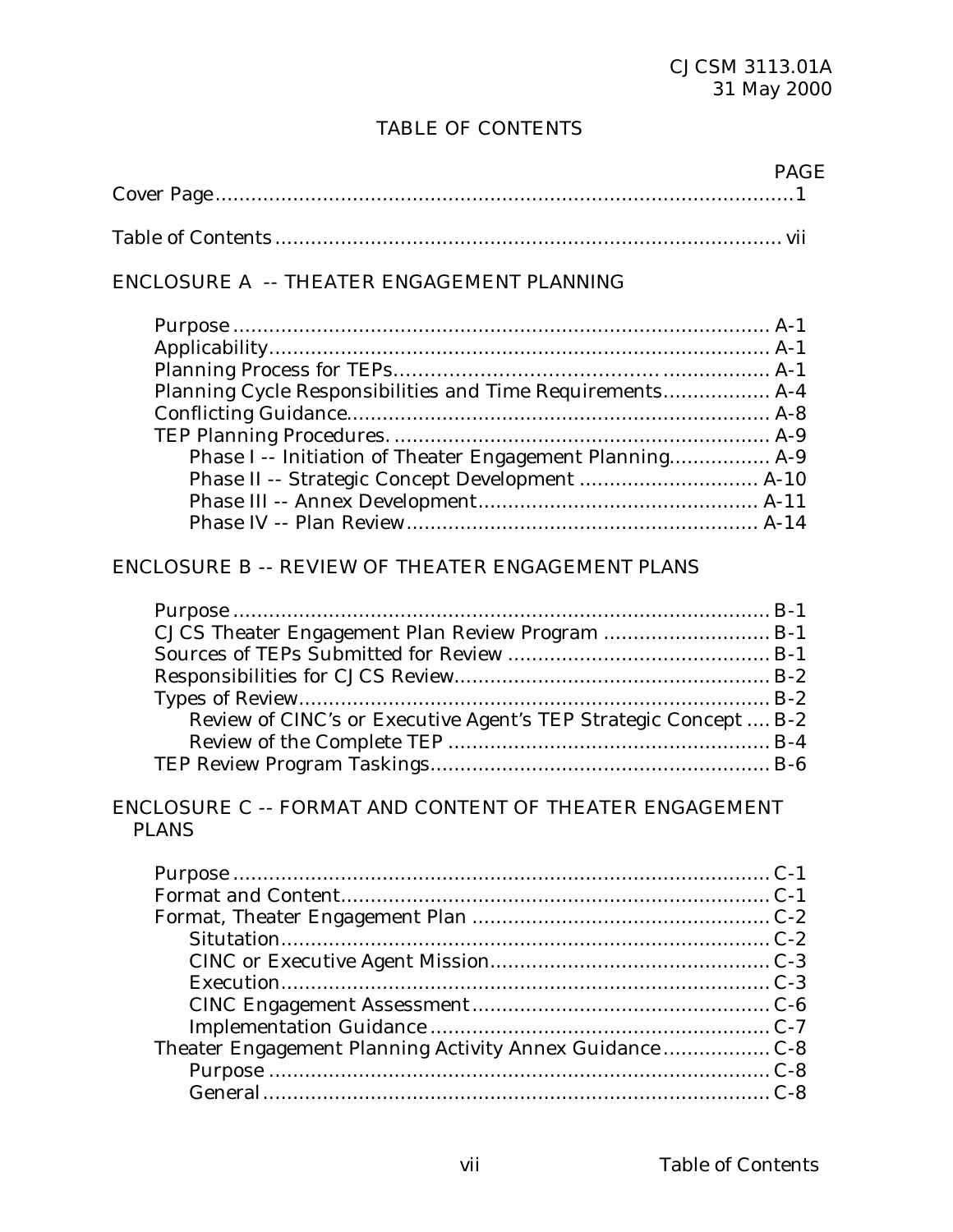|              | <b>FIGURE</b>                                                       |  |
|--------------|---------------------------------------------------------------------|--|
|              |                                                                     |  |
|              | A-2 Annual Planning Schedule for Theater of Engagement Planning A-5 |  |
| <b>TABLE</b> |                                                                     |  |
|              |                                                                     |  |
|              |                                                                     |  |
|              | 3-3 Projected Capabilities That Support Engagement                  |  |
|              |                                                                     |  |
|              | 3-4 Projected Capabilities That Do Not Support Engagement           |  |
|              |                                                                     |  |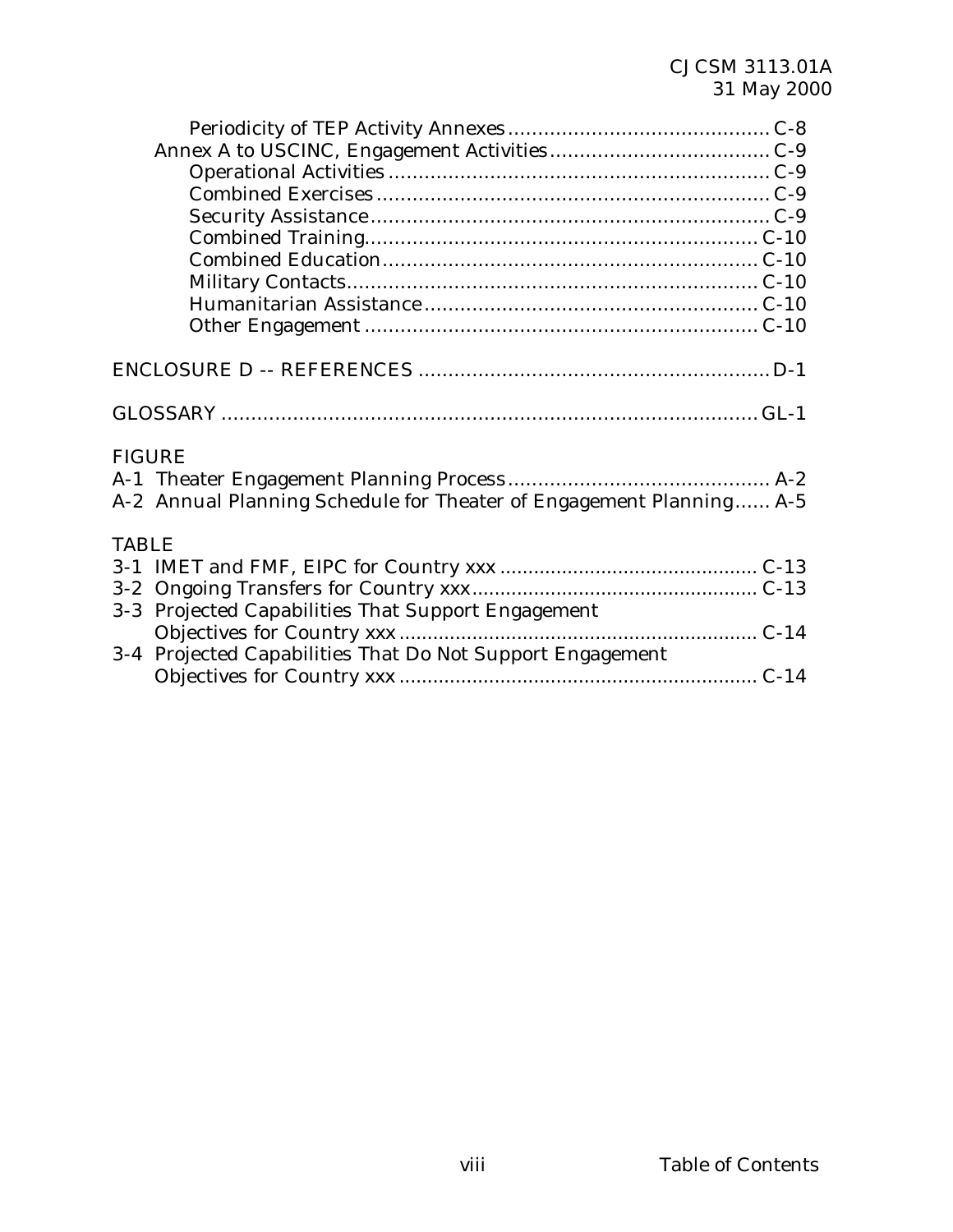#### ENCLOSURE A

#### THEATER ENGAGEMENT PLANNING

<span id="page-12-0"></span>1. Purpose. This enclosure describes the planning process for development of TEPs. It outlines responsibilities, establishes time requirements for the planning cycle, and provides guidance regarding the nature, scope, and content of TEPs.

2. Applicability. This manual applies to TEPs prepared by the geographic CINCs and SecDef-designated Executive Agents for engagement planning for unassigned countries in response to CJCS tasking in the JSCP. CINCs and Executive Agents prepare TEPs in accordance with procedures contained herein, and the format provided in Enclosure C, and submit them to the Chairman of the Joint Chiefs of Staff for review. The TEPs from each geographic CINC or designated Executive Agent are then integrated into the "Global Family of Engagement Plans," which is approved by the Chairman and forwarded to the USDP for review.

#### 3. Planning Process for TEPs

a. The TEP is primarily a strategic planning document intended to link CINC-planned regional engagement activities with national strategic objectives. The TEP is based on planning guidance provided in the JSCP, Enclosure E, Engagement Planning Guidance. CINC planned and supported operations and activities produce multiple benefits in readiness, modernization, and engagement. However, peacetime military engagement activities must be prioritized to ensure efforts are focused on those that are of greatest importance, without sacrificing warfighting capability. TEP identifies the synchronization of these activities on a regional basis and illustrates the efficiencies gained from regional CINC engagement activities that support national strategic objectives.

b. Geographic CINCs and Executive Agents will develop, as applicable, TEPs for their assigned theaters or designated countries inclusive of the year of execution and the next seven (7) fiscal years. The plan development process is conducted in four phases (Figure A-1). The first phase provides planning guidance via the JSCP; the second phase results in a geographic CINCapproved TEP Strategic Concept; the third phase includes synchronization of supporting and coordinating plans and results in a geographic CINC-approved TEP; and the fourth phase is the national-level review and integration into the Global Family of Theater Engagement Plans.

c. A TEP Strategic Concept for each geographic CINC's theater and Executive Agent's designated country is published biennially in April (of each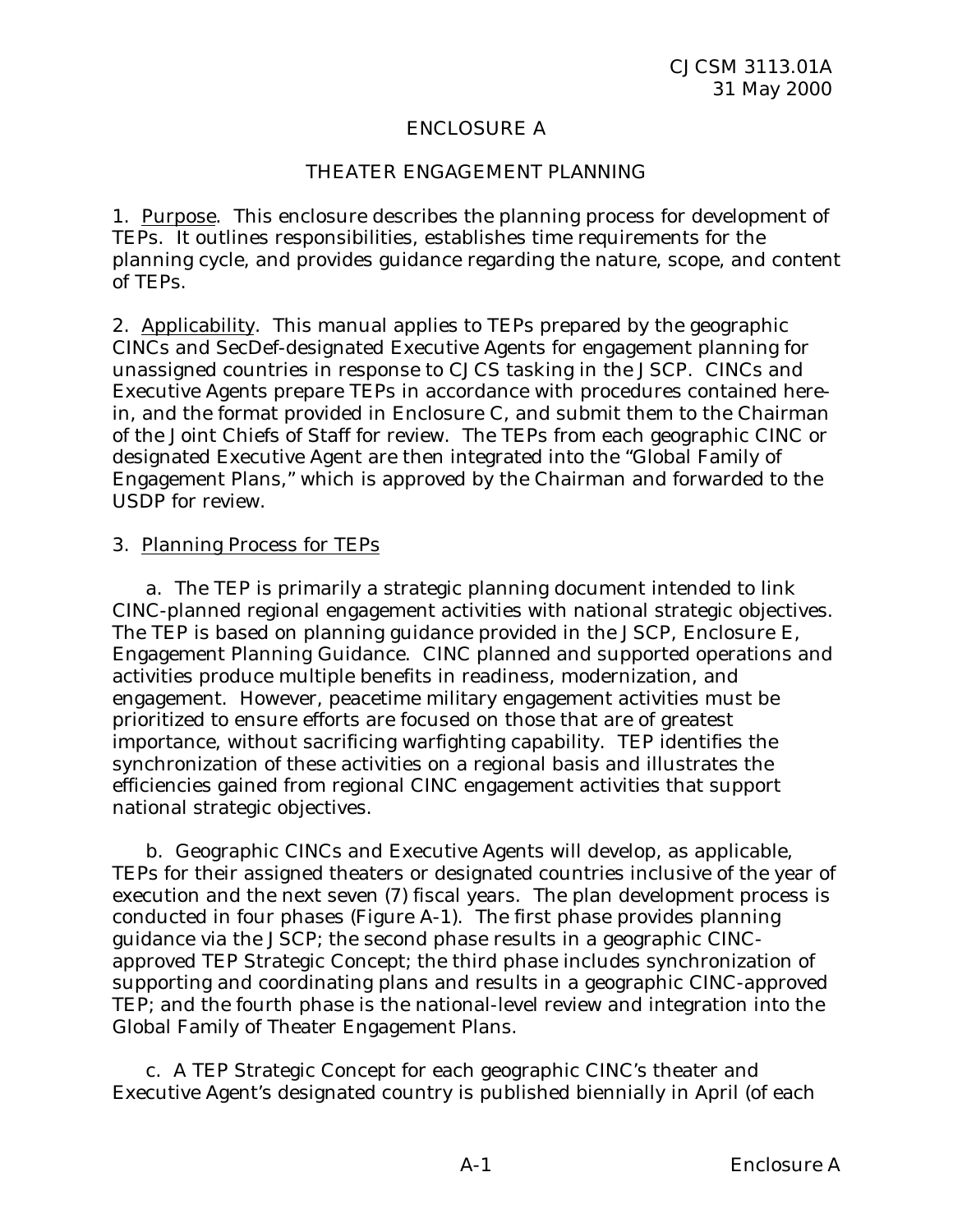<span id="page-13-0"></span>

Figure A-1. Theater Engagement Planning Process

odd year) and TEP Activity Annexes are published annually in October. These documents provide a plan detailing the type and scope of engagement activities to be conducted in support of the CINC's or Executive Agent's strategy. The TEP provides the linkage between strategic objectives and engagement activities. The responsible CINC or Executive A gent is not limited only to the activities outlined in this manual for inclusion into the TEP. However, at a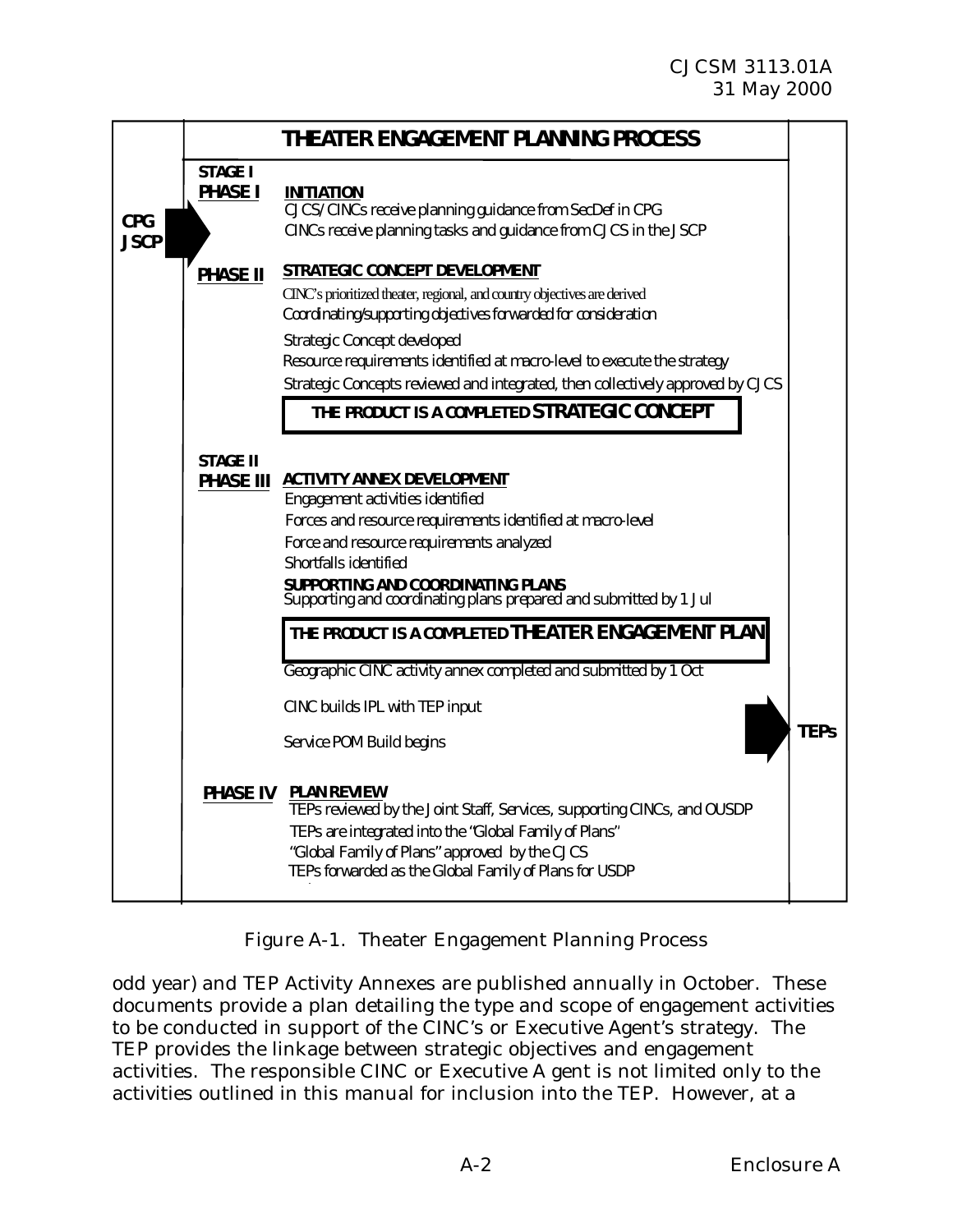minimum, the activities that are discussed within this manual should be included in the TEP where applicable. The responsible CINC or Executive Agent determines which additional activities will be included in the TEP. Engagement activity categories, for the purpose of TEP, are operational activities, combined exercises, security assistance, combined training, combined education, military contacts, humanitarian assistance, and any other military activity involving other nations that is intended to help shape the security environment in peacetime.

d. Each geographic CINC and Executive Agent TEP will be forwarded to the Chairman of the Joint Chiefs of Staff for review and integrated into the Global Family of Engagement Plans. When the family of plans is approved by the Chairman, it is then used by the Services, supporting commanders, Defense agencies, and other USG agencies in accordance with existing procedures and processes to develop programs and budgets. The family of plans, following the Chairman's approval, are forwarded to the Office of the Under Secretary of Defense for Policy (OUSDP) for review to ensure that they conform with established priorities of the USG; support national objectives, plans, and programs; and where interagency support is required, receive the priority and attention necessary to be sufficiently funded within the programs of non-DOD agencies (e.g., Security Assistance programs).

e. The JSCP directs that CINC planners use both assigned forces (from the "Forces For" document), those rotationally deployed to the theater and those that have historically been temporarily deployed for engagement activities. The CINC-established requirements for force capabilities, associated resources, and other resources (including civilian agencies) to conduct engagement activities in the respective theater/region are reviewed and synchronized during two phases of the TEP process: 1) regionally during plan development by the CINC's and Executive Agent's planning staffs working with components, supporting CINCs, and other agencies and 2) globally during the plan review process when the individual TEP is integrated into the global family of TEP plans by the CINC's representatives, the Services, and the Joint Staff.

f. The integrated national plan review ensures that planned TEP activities in the aggregate support national objectives. A second major purpose of the national review process is to ensure that TEP activities in the various theaters are, from a global perspective, sustainable. Although TEP is a plan for TEP activities, results of the plan review can provide input to decisions on regional force posture. When included with the remaining portion of the spectrum of operations, and combined with other factors such as political and diplomatic constraints, TEP provides part of the strategic, operational, and diplomatic/ political background used in making both global and regional overseas presence decisions.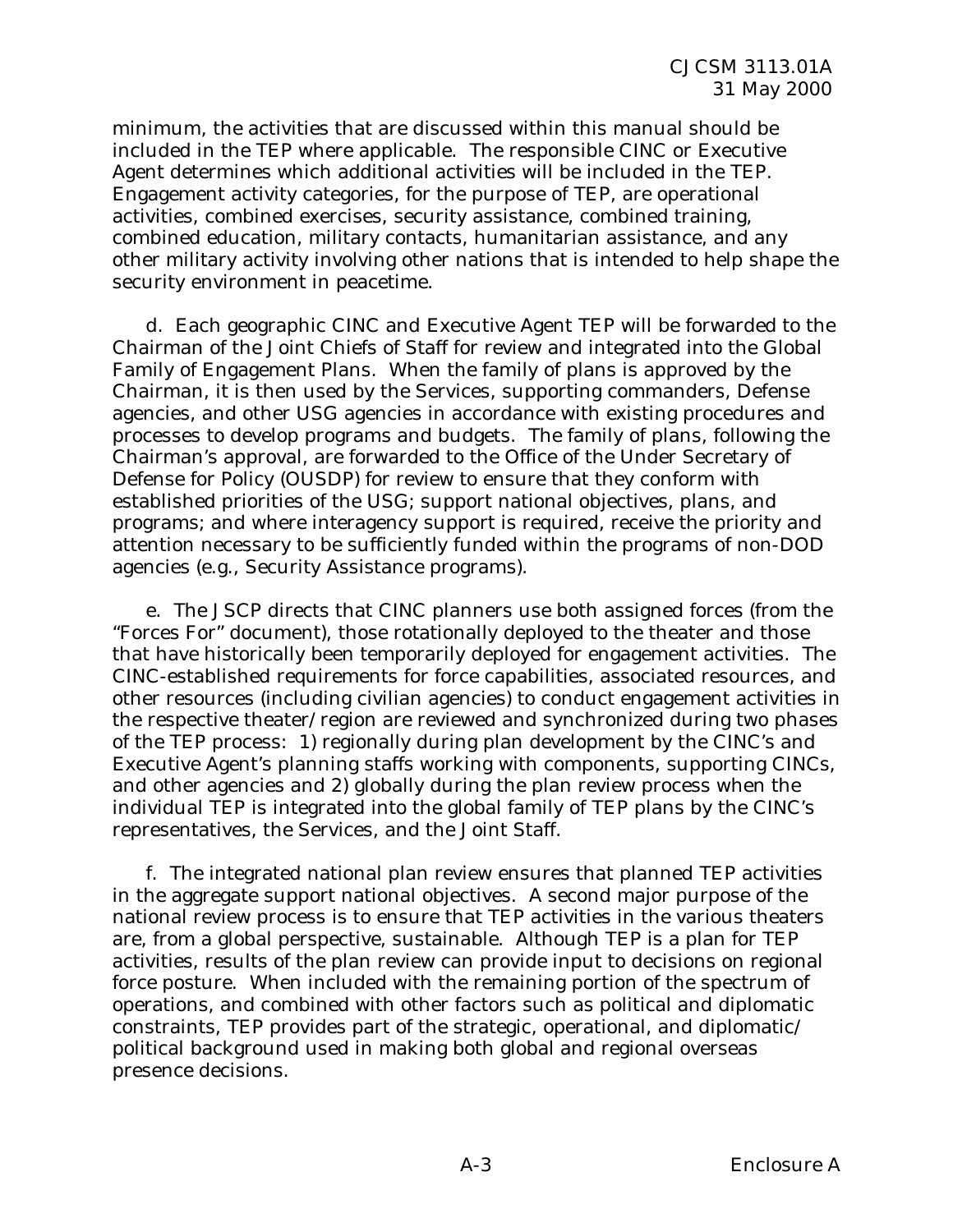### 4. Planning Cycle Responsibilities and Time Requirements

a. Overview. Although TEP planning is continuous, the development of the TEP concept is on a biennial cycle and submissions of the TEP Annexes are on an annual cycle. It begins with publication of the JSCP or a JSCP "note-toholders" and terminates with annual approval by the Chairman of the Joint Chiefs of Staff and review by OUSDP of the global family of CINC and Executive Agent TEPs.

(1) Within this cycle, the geographic CINCs and Executive Agents develop TEPs in a two-stage process for their assigned theaters or designated countries. In the first stage, the geographic-CINCs and Executive Agents prepare and submit TEP strategic concepts. In the second stage, the CINCs and Executive Agents complete their plans by identifying, preparing, and submitting their TEP Activity Annexes, which identify supporting activities and, at the program level, the resources required to conduct those activities. Resource requirements identified in the TEP Activity Annexes provide input by the CINC and components to the Planning, Programming, and Budget System (PPBS).

(2) The completed TEPs are subsequently reviewed and integrated into the Global Family of Engagement Plans by the Joint Staff in coordination with the supported CINCs, Services, and supporting CINCs. The Chairman of the Joint Chiefs of Staff then approves the plans. Resources required to conduct planned engagement activities are evaluated during Service and Defense agency normal PPBS actions, in accordance with the guidance published in the Defense Planning Guide (DPG). The CINC's programming bridges from TEP to PPBS include the Joint Warfighting Capabilities Assessments (JWCAs), CINC's conferences, program review, and, in the case of critical shortfalls, the Integrated Priority List (IPL). The programming bridge from TEP to PPBS is provided by CINC integration of engagement requirements, as identified in the TEP activity annexes, into the annual IPL.

(3) A TEP Strategic Concept is effective until updated or superseded by the responsible CINC or Executive Agency. Updates may be required, for example, if there are significant changes in the security environment or the applicable prioritized regional objectives published in the Contingency Planning Guidance (CPG)/JSCP are changed. At a minimum, TEP Strategic Concepts will be updated every 2 years and submitted to the Joint Staff for review on 1 April. TEP Activity Annexes will be updated annually and submitted via electronic media to the Joint Staff by 1 October. TEP Activity Annex submissions include: 1) greater detail and precision as a particular year's activities move closer to the year of execution; 2) updates to the 7 out-years covered in the plan (e.g., changes driven by amended priorities, revised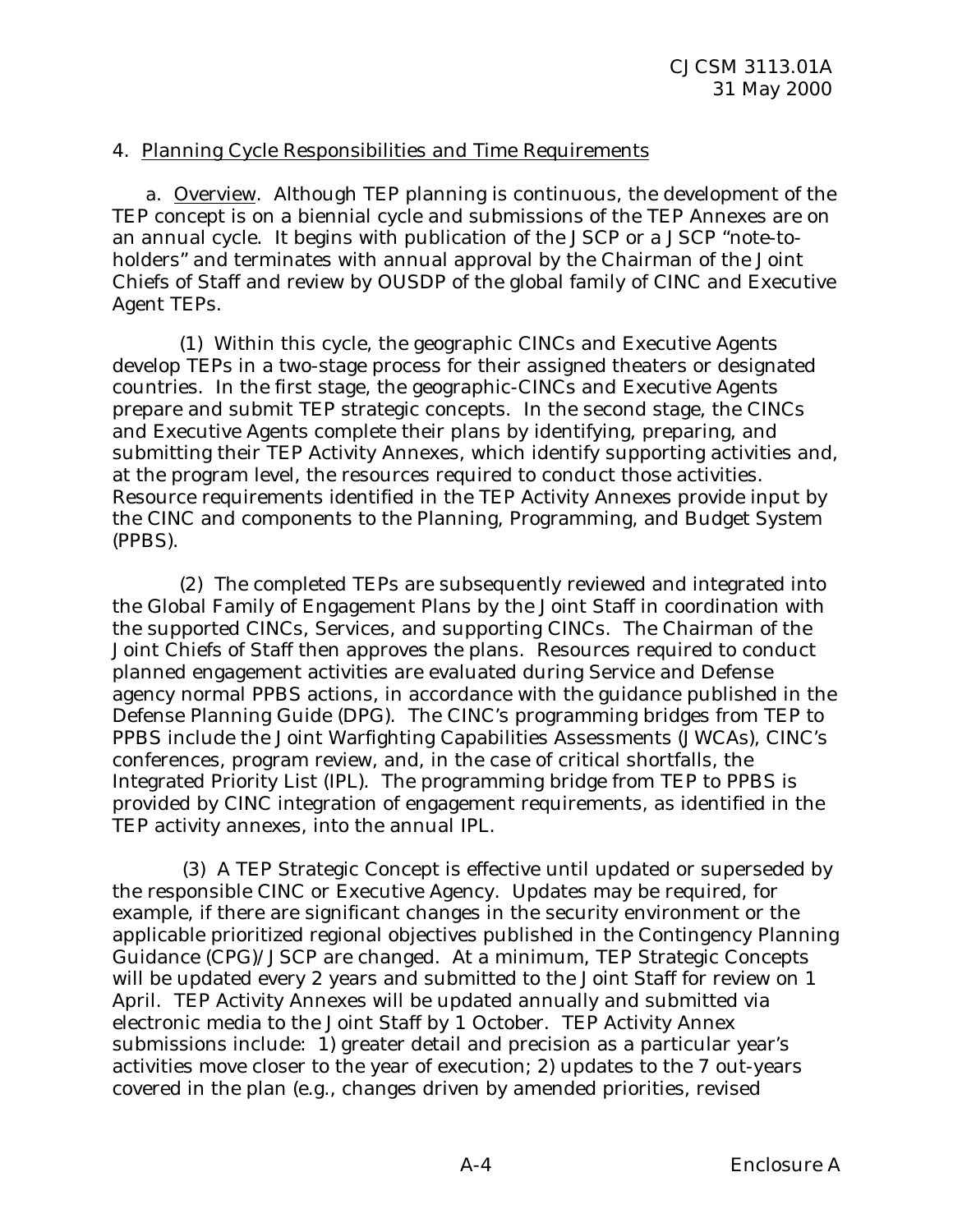# <span id="page-16-0"></span>*JOINT-STAFF-LED REVIEW & INTEGRATION OF CINC TEPS*



Figure A-2. Annual Planning Schedule for Theater of Engagement Planning

objectives, or availability of resources for engagement activities); and 3) the Activity Annex for the new planning year.

b. Joint Staff. The Joint Staff, in the name of the Chairman of the Joint Chiefs of Staff, publishes the JSCP and the TEP development schedule, oversees the TEP process as detailed in this manual, and coordinates review of the TEPs.

(1) The JSCP will provide necessary planning guidance to facilitate the preparation of TEPs, including prioritized regional objectives. The Secretary of Defense may assign countries, not otherwise assigned to a CINC in the Unified Command Plan (UCP), to Executive Agents for engagement planning. For areas not assigned either to a CINC or Executive Agent for engagement planning, the Director for Strategic Plans and Policy, J-5, Joint Staff, will prepare TEPs in close coordination with the CINCs, who will execute the planned engagement activities.

(2) The annual planning schedule for preparing TEPs is depicted in the chart in Figure A-2. The TEP preparation process is timed to be synchronized with critical PPBS and JSPS decision points. This timing supports the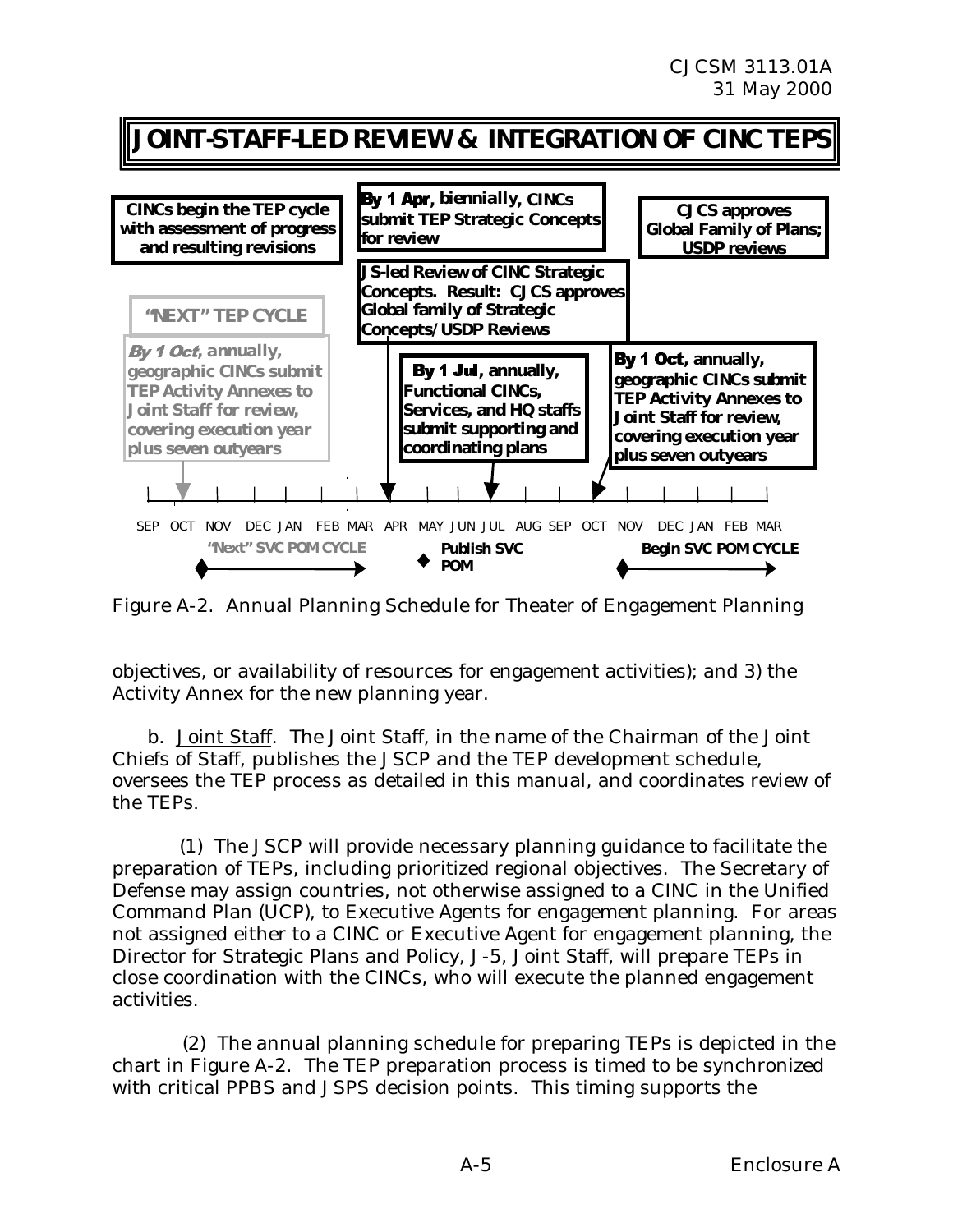development of DOD programs and budgets. It also provides input to the budget processes of other departments (e.g., DOS) that provide the resources supporting some engagement activities. The TEP planning and submission cycle requires biennial completion and submission of TEP Strategic Concepts by 1 April (on odd years) and annual completion and submission of TEP Activity Annexes by 1 October. Each TEP Activity Annex submission will include data from the execution year plus the next seven (7) fiscal years. TEP cycle timing is also optimized for synchronization with the annual J-7 Worldwide Exercise Scheduling Conference, held each February.

(3) Reviews of CINC and Executive Agent A TEPs are conducted in accordance with Enclosure B of this manual.

c. Supported CINCs and Executive Agents. The CINCs and Executive Agents develop TEPs in response to JSCP direction and in accordance with applicable CJCS instructions. They review their TEPs annually, and perform mandatory updates to TEP Strategic Concepts biennially, or more frequently, if deemed appropriate. TEP Activity Annexes are developed, approved, and reviewed annually to reflect greater clarity as each year moves closer to execution. These updates will also reflect changes that have occurred in objectives and policies, requirements, and recommendations within specific theaters, regions, and countries; availability of resources; and out-year requirements and recommendations.

(1) Strategic Concepts must be formally updated and reviewed biennially.

(2) Annually, the CINC or Executive Agent reviews the Strategic Concept to determine whether it is consistent with current policy and planning guidance. If only minor or no changes are required, the CINC or Executive Agent will submit a memorandum stating that the previous TEP Strategic Concept remains valid.

(3) If the TEP Strategic Concept requires major changes, or the JSCP or other national-level policy documents forward significant changes in engagement planning guidance (e.g., assign new engagement objectives or provide a change in national-level guidance or policy), the CINC or Executive Agent will rewrite the TEP Strategic Concept and submit it for review in accordance with the planning schedule provided in this instruction. Exceptions that require submission of a new Strategic Concept include:

(a) CINC or Executive Agent deems submission appropriate.

(b) National Security or National Military Strategy changes require modification of existing Strategic Concepts.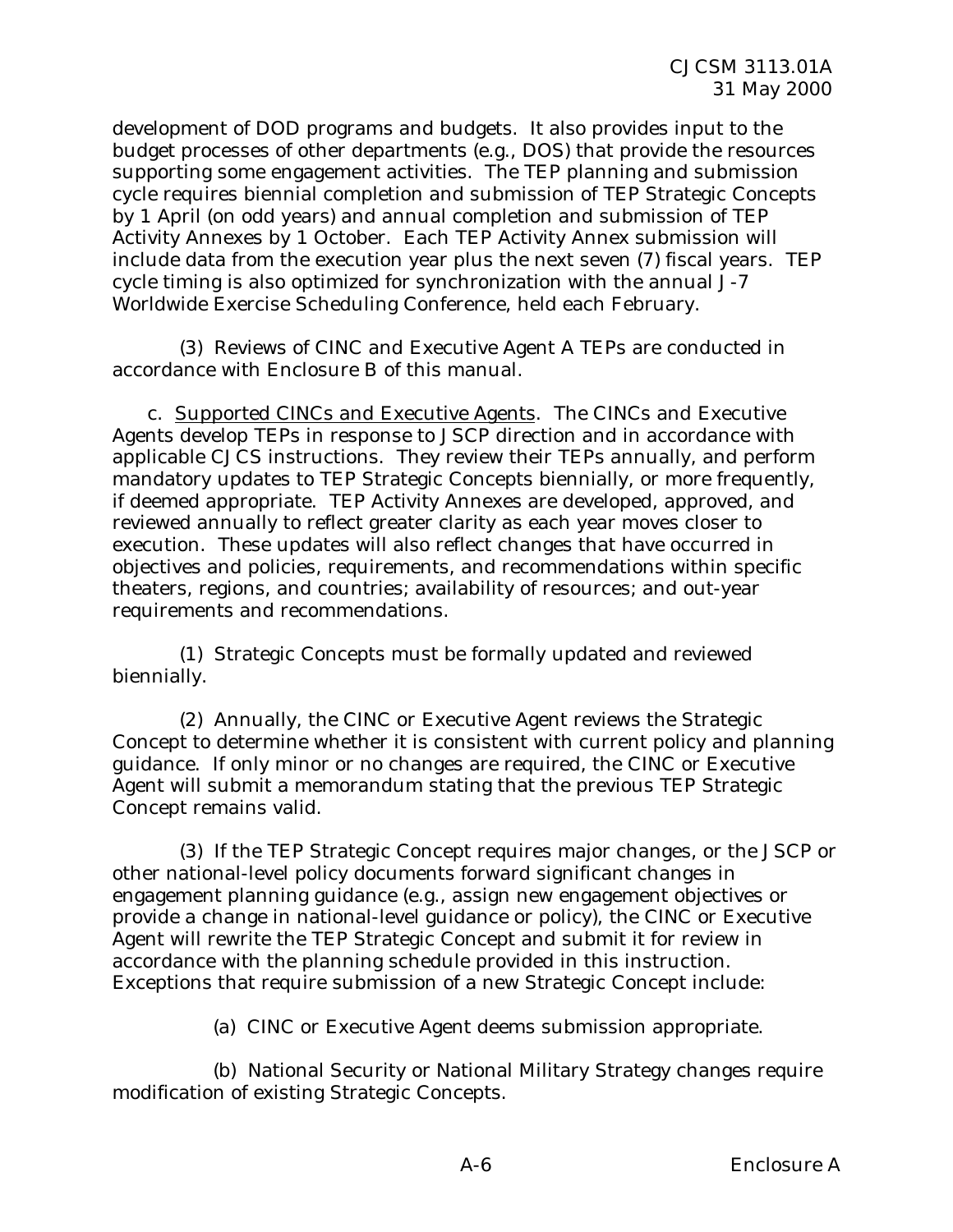(c) CPG/JSCP Prioritized Regional Objectives change.

(d) Significant changes to regional security environment compel revision of the existing Strategic Concept.

(e) Significant changes in resource availability.

(f) Other exceptional circumstances (i.e., NCA direction).

(g) The Chairman of the Joint Chiefs of Staff will notify CINCs and Executive Agents by message when any of the above situations (except (a)) require submission of new Strategic Concepts.

(4) TEP Activity Annexes are updated annually to reflect: 1) greater detail and precision as a particular year's activities move closer to the year of execution; 2) updates to the 7 out-years covered by the plan (e.g., changes necessitated because of amended priorities, revised objectives, or availability of resources for engagement activities); and 3) the Activity Annex for the new planning year.

(5) Once the TEP is reviewed and integrated into the family of engagement plans, the CINCs or Executive Agents will report all major changes in planned activities for the execution year of the current TEP to the Chairman of the Joint Chiefs of Staff. Changes to the TEP are considered major when they result from significant changes in politico-military conditions, availability of resources, and other priorities within the theater. These changes will be provided using current reporting systems to the maximum extent possible. Changes to the TEP are considered major when they:

(a) Require significant additional forces or capabilities beyond those assigned or historically available to the CINC or Executive Agent.

assets.

(b) Require additional or release of significant strategic mobility

(c) Result from shortfalls in funding or other resources planned for in the CINC's or Executive Agent's TEP after the Chairman of the Joint Chiefs of Staff has approved the Global Family of Engagement Plans.

(d) Impact significantly on engagement activities with a region or country previously highlighted as particularly sensitive by the NCA.

(e) Increase operations tempo or personnel tempo above acceptable levels, especially in conjunction with unplanned contingency missions within the theater.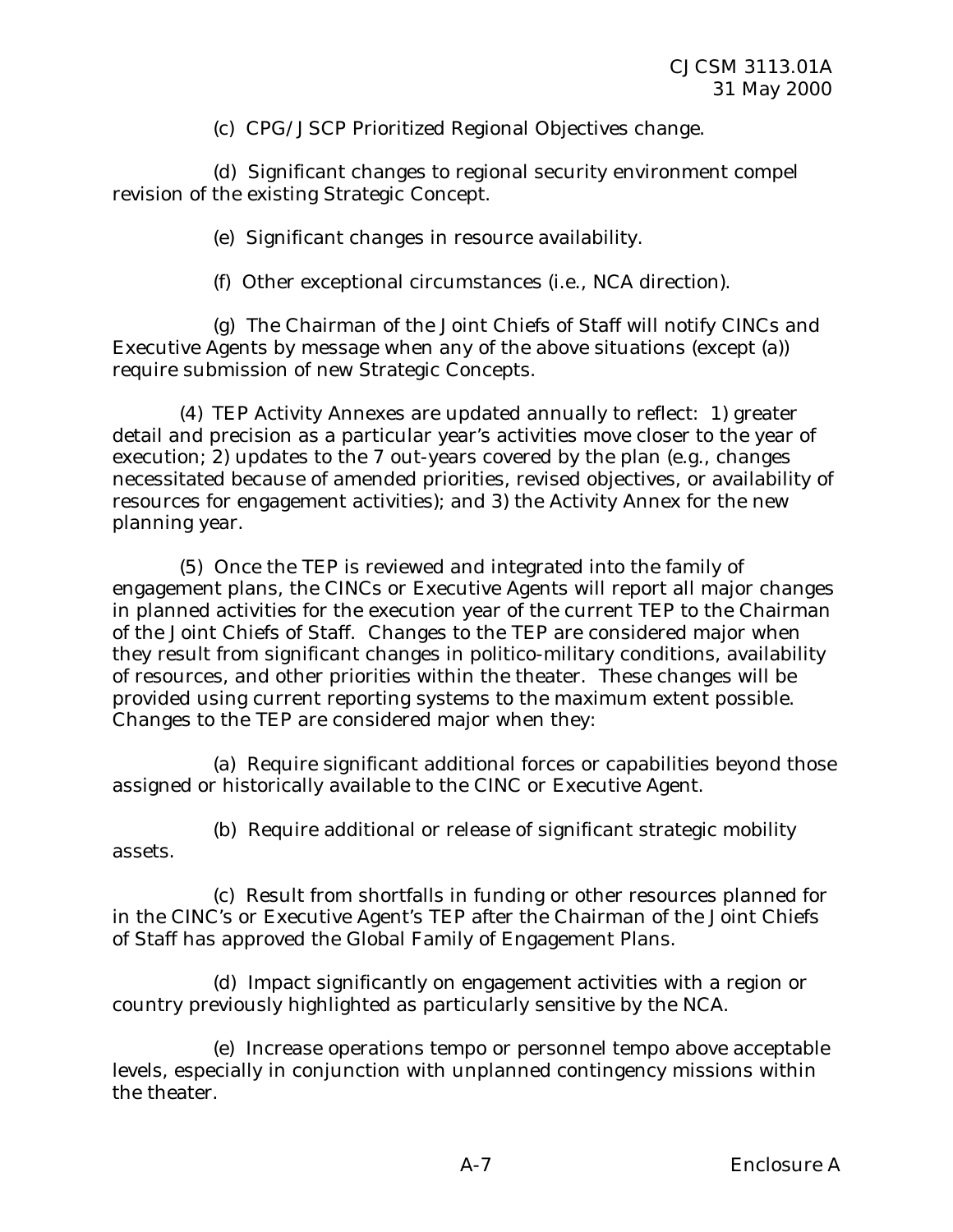(6) The CINC or Executive Agent will retain executed TEPs on file for 2 years. Upon expiration of the 2-year period, the permanent record copy of the executed TEP is then retired to the applicable Federal Records Center. Records so retired will be marked with appropriate instructions to ensure their protection against improper release in accordance with CJCSI 5714 series.

d. Supporting CINCs, Services, and Defense Agencies. Functional Unified Commands, Services, and Defense agencies routinely conduct engagement activities within the area of responsibility (AOR) of unified commands or involving foreign nationals from AOR countries. These organizations will report planned engagement activities to the affected geographic unified command by annually submitting, by 1 July, supporting and/or coordinating Activity Annexes. Supporting CINCs, Services, and Defense agencies will provide required data to supported CINCs and Executive Agents for the development of TEPs in accordance with the following guidance.

(1) Annually, by 1 July, supporting CINCs and Executive Agents will coordinate with and report planned engagement activities in specific theaters, regions, or countries to the supported CINC and Executive Agent in each of the categories specified in the TEP Activity Annexes. Supporting CINCs, Services and Defense agencies will coordinate force and resource availability to support the TEPs of supported CINCs and Executive Agents in the format provided herein.

(2) Annually, by 1 July, the Services and Defense agencies will report and coordinate planned engagement activities with the supported CINC or Executive Agent assigned responsibility for that theater, region, or country.

#### 5. Conflicting Guidance

a. CINCs, who are also commanders of combined commands or conduct coordinated planning on a bilateral or combined basis, will report to the Chairman of the Joint Chiefs of Staff any conflicts between the guidance contained in the JSCP and directives or policy documents received from other national-level authorities, international authorities, or the provisions of international agreements.

b. If instructions in this manual conflict with guidance previously issued by the Joint Staff, other than in the JSCP or other national-level policy documents, or in bilateral/combined plans, the provisions herein will have precedence pending resolution of the conflict.

c. Guidance approved after publication of this manual that conflicts with provisions herein will reflected as an immediate change by message or in the next revision of this manual.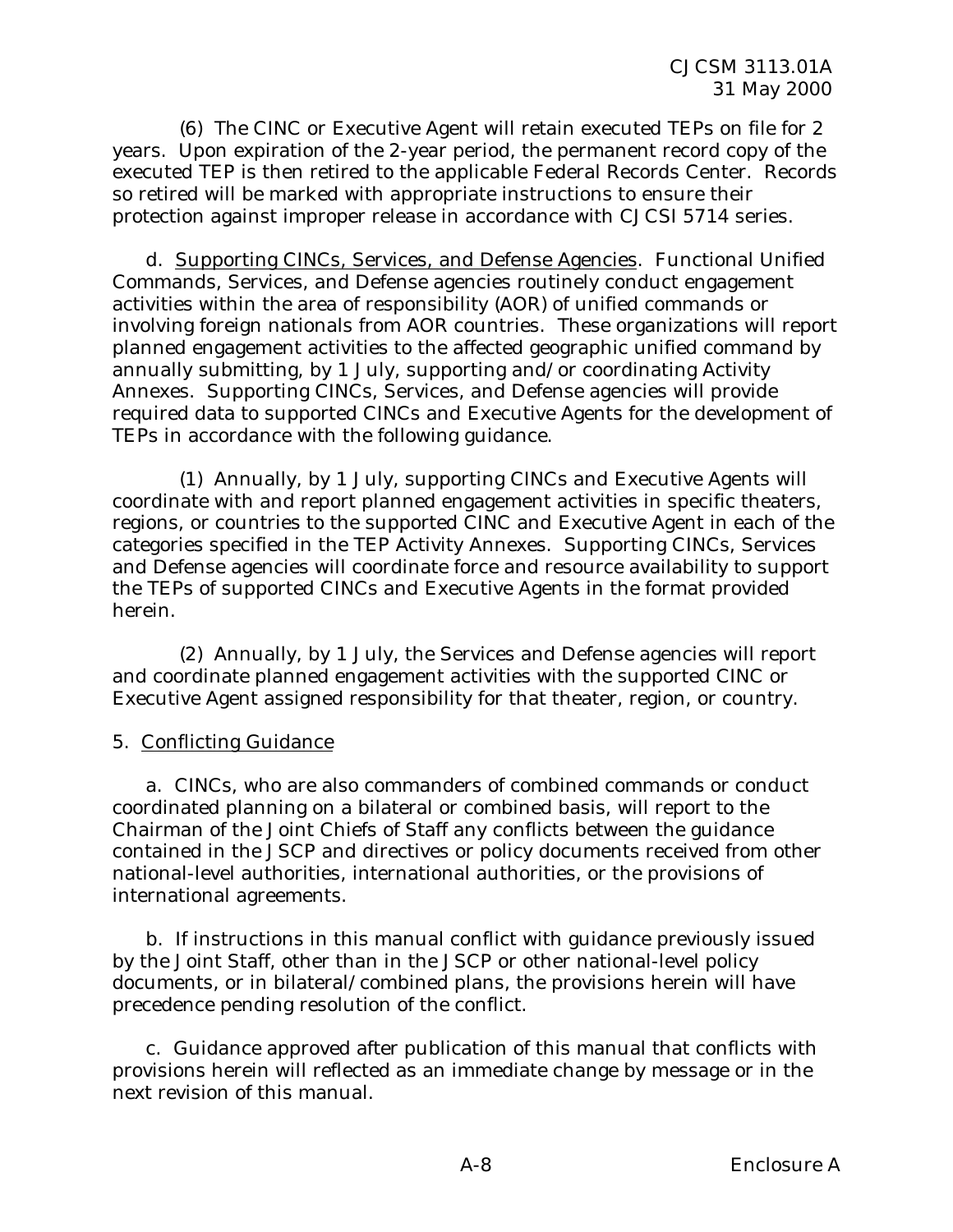6. TEP Planning Procedures. Procedures for TEP development are designed to provide a standardized framework to assist in the timely, efficient development of TEPs. The following procedures identify the actions required during each phase of the TEP development process.

### a. Phase I -- Initiation of Theater Engagement Planning

(1) Assignment of Missions. In the JSCP, the Chairman of the Joint Chiefs of Staff tasks the geographic CINCs and Executive Agents to produce TEPs, provides planning guidance, and forwards the CPG Annex A prioritized regional objectives to assist in the development of the TEP Strategic Concept. JSCP engagement planning guidance is reviewed annually, during the biennial JSCP review process, but also in the "out-of-cycle" year. The purpose for the review is to ensure significant changes to national strategy, priorities, objectives, engagement planning responsibility, and AOR boundaries are passed to affected CINCs and Executive Agents in a timely manner. During JSCP "out-of-cycle" years, changes to TEP planning guidance are normally issued in the form of a "note-to-holders."

(2) Resources for Planning. The JSCP, JSPS documents (CPG, National Security Strategy, National Military Strategy), and Service planning documents provide strategic guidance, intelligence, and resources available for planning. The JSCP also provides guidance on establishing CINC and Executive Agent priorities to accomplish assigned tasks and requirements for planning within theaters and regions. To provide a start point for each TEP planning cycle, the JSCP will direct that CINC planners use assigned forces (from the "Forces For" document), those rotationally deployed to the theater, and those that have historically been temporarily deployed into theater to support engagement activity requirements. Supported CINCs and Executive Agents will provide recommendations on the allocation of resources to support their engagement activities when the source and authority for funding decisions lies fully or partially outside the Department of Defense; e.g., security assistance and humanitarian assistance.

(3) CINC Assessments. At the beginning of each annual planning cycle, CINCs and Executive Agents assess the effectiveness of past engagement activities in helping to meet previously established theater, region, or country objectives. These assessments of progress toward meeting objectives help determine the path of future engagement plans and activities, including adjustments in activity type, focus, and numbers, and highlighting those means that are proving particularly effective or ineffective. This review will provide the basis of the CINC engagement assessment required to be submitted in each TEP cycle. The combined CINC assessments are an important part of the global assessment of the contribution of peacetime military engagement to the "shaping" pillar of the National Military Strategy and the partial foundation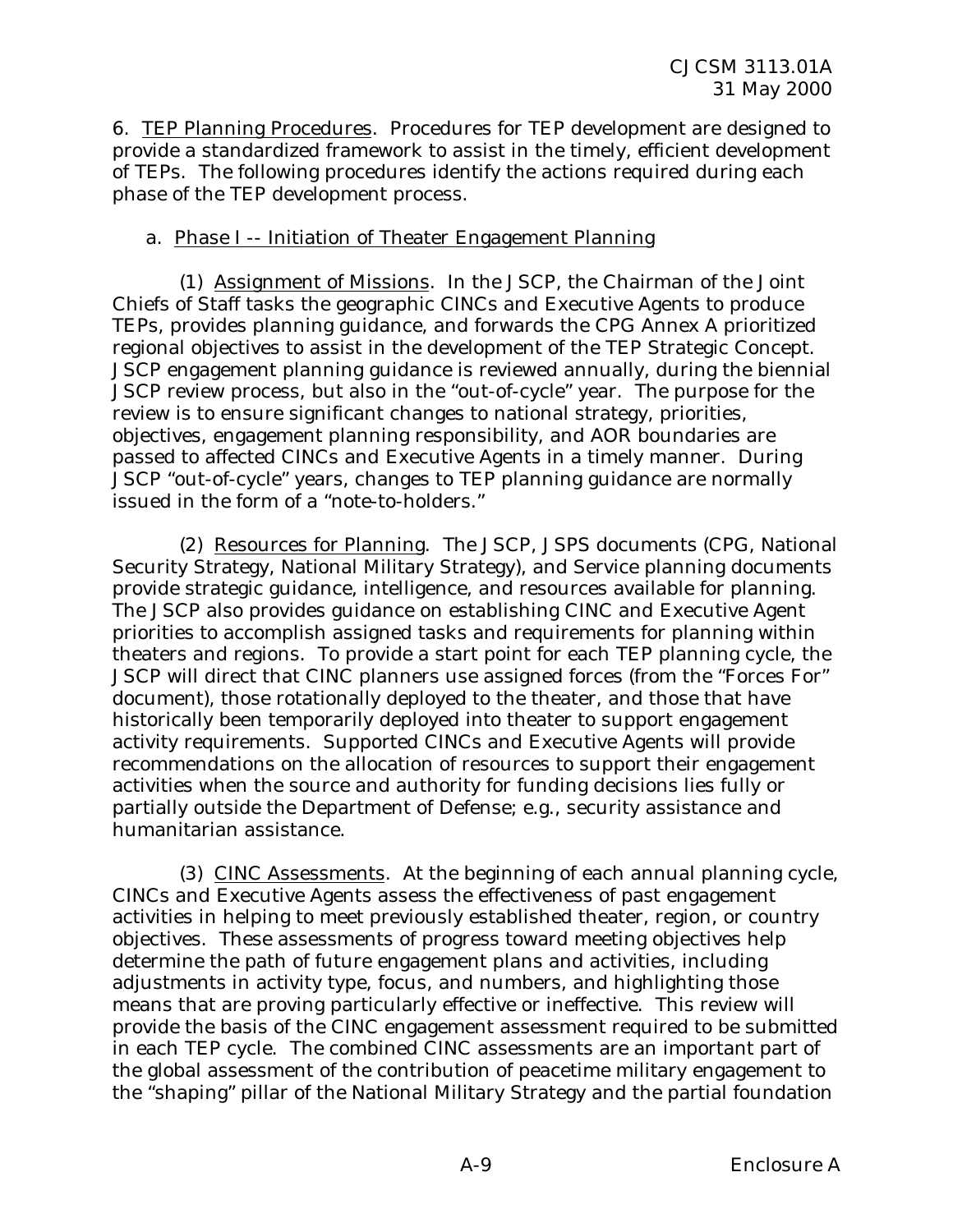for engagement-related resourcing decisions. Refer to enclosure C, paragraph 4, CINC Engagement Assessment.

b. Phase II -- Strategic Concept Development. In the TEP Strategic Concept, CINCs and Executive Agents identify the factors affecting engagement in their assigned theaters or countries. They develop prioritized objectives derived from the JSCP's prioritized regional objectives and other national-level policy documents. In addition, they outline a supporting framework of peacetime military engagement activities necessary to progress toward established objectives. Together, these steps form the TEP Strategic Concept.

(1) Mission Analysis. The CINC and Executive Agent develop their objectives from the prioritized regional objectives provided in the JSCP and guidance from other national-level documents.

(2) Planning Guidance. The CINCs' and Executive Agents' planning guidance provides direction for developing a plan that includes each category of engagement activity: operational activities, combined exercises, security assistance, combined training, combined education, military contacts, humanitarian assistance, and other engagement activities. Information in this planning guidance includes the political, military, and economic environments; threats to security and stability in the theater; and opportunities, assumptions, and the planning schedule. The CINCs and Executive Agents provide engagement planning guidance to their Service component commands, supporting CINCs, and to the US Defense Representative in each country included in the TEP.

(3) Staff Planning. The staff planning and requirements development considers all probable options, actions, and activities that could meet the planning guidance. They include inputs from a range of participants, including the Service component commands, the theater Special Operations Command, the US Defense Representatives or Security Assistance Officer/Defense Attaché Officers, the Services where they have bilateral or multilateral arrangements in the theater (e.g., military-technical working groups), and supporting CINCs. Given the critical role of the US country teams in each of the theaters, their approaches to specific challenges within their country should receive appropriate attention in the development of engagement plans.

(4) TEP Strategic Concept. The CINCs and Executive Agents prepare a TEP Strategic Concept for their TEP that contains a narrative statement of how engagement activities will be employed to support achieving the CINC's or Executive Agent's objectives. The TEP Strategic Concept becomes the foundation of the TEP and includes the commander's intent, prioritized objectives, and a general discussion of the engagement tasks and activities and an assessment of current engagement progress toward completion of regional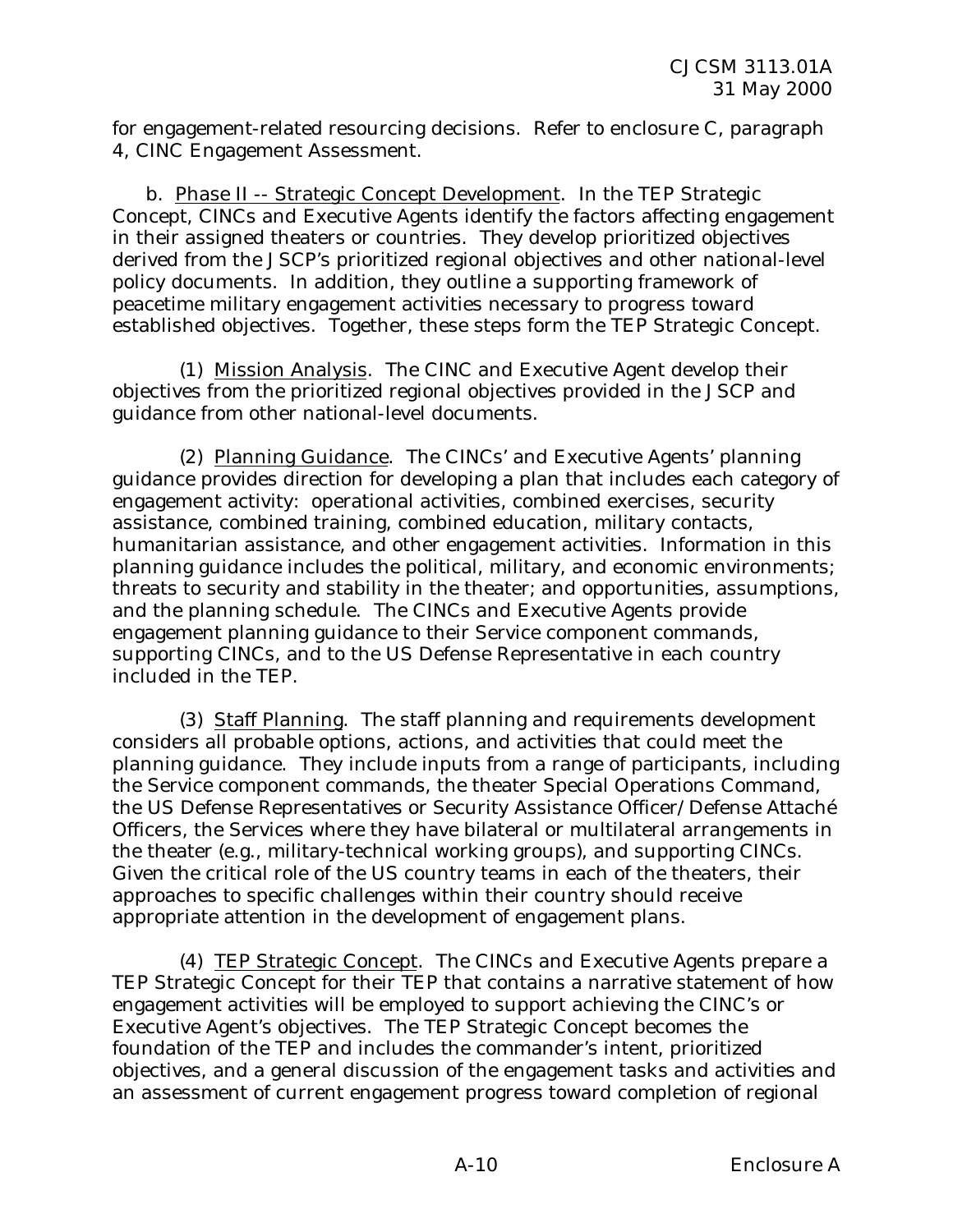objectives. Additionally, it identifies at the program level the forces and other resources required to accomplish the regional objectives. This description of resources will occur in sufficient detail to permit the supporting functional unified commands, Services, and Defense agencies to analyze their estimated program-level resource contributions to each activity category during the planning window.

(5) TEP Strategic Concept Review. The CINCs and Executive Agents forward their TEP Strategic Concepts in the format at Enclosure C to the Chairman of the Joint Chiefs of Staff for review. The Joint Staff leads a review of the TEP Strategic Concepts from each theater in accordance with the review procedures contained in Enclosure B, and integrates them into a global family of Strategic Concepts. The Chairman of the Joint Chiefs of Staff then approves the family of TEP Strategic Concepts and forwards them to OUSDP for review. The CINC's and Executive Agent's Strategic Concepts are the cornerstones upon which TEPs are developed. Consequently, the Chairman of the Joint Chiefs of Staff first reviews the TEP Strategic Concepts prior to detailed development of TEP Activity Annexes.

c. Phase III -- Annex Development. In Phase III, the CINCs and Executive Agents develop TEP Activity Annexes for each year of the TEP covering operational activities, combined exercises, security assistance, combined training, combined education, military contacts, humanitarian assistance, and any other military activity the CINC designates to implement their TEP Strategic Concept. CINC planners will use for planning purposes a combination of forces from Active and Reserve assigned in the Forces For document, those rotationally deployed to the theater, and those that have historically been temporarily deployed for engagement activities. Functional CINC, Services, and Defense agencies will submit their plan for engagement activities to the affected geographic CINC in the appropriate TEP Activity Annex format as illustrated in Enclosure C of this manual. CINC/Service planners identify special requirements for Reserve Component Forces, low density/high demand, and special operations forces (SOF) capabilities. When CINCs or Executive Agents cannot support planned activities with assigned and available forces, these shortfalls will be identified in the TEP Activity Annexes and the TEP review process. In the cases of humanitarian assistance activities and security assistance programs, activities included in the TEP Activity Annexes represent the CINC's or Executive Agent's recommendations for allocation of Department of Defense and non-DOD resources to the theater. The plan development process identifies shortfalls and coordinates engagement activities within the theater. Resources identified in the TEP Activity Annexes include (Active and Reserve) forces, time or duration of force commitment, transportation requirements, and, where applicable, funding. Specific information requirements for the TEP Activity Annexes are provided in Enclosure C.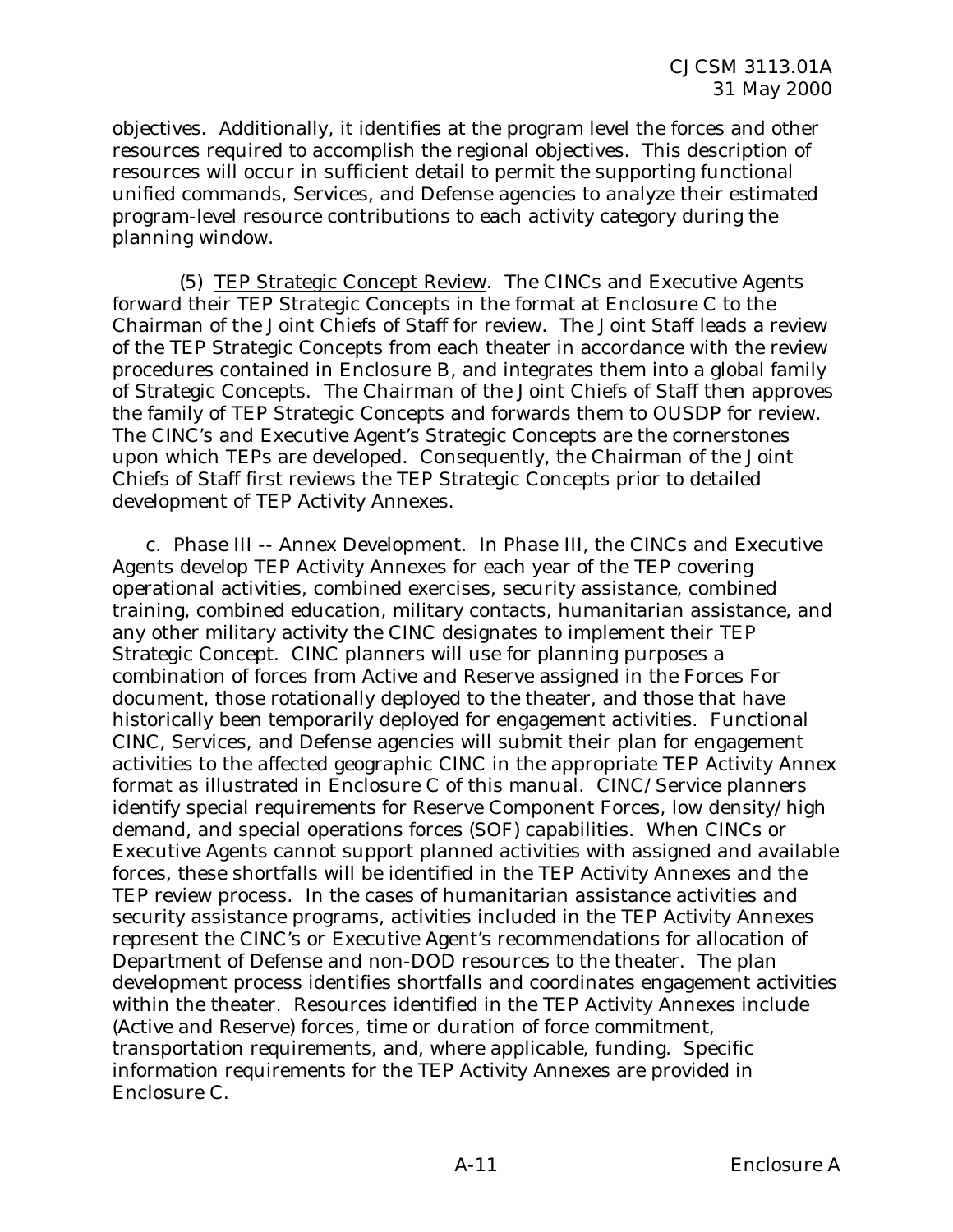(1) Engagement Activity Planning. Within each of the categories and types of engagement activities, CINCs and Executive Agents plan for force, support, and transportation requirements.

(a) Force Planning. This step in the planning process relates the mission, task, activities, and priority of the objective to available forces. For each year of the TEP, detail will vary by activity and should be progressively more refined as the year moves closer to execution.

1. Planners should have sufficient levels of detail available regarding force requirements to develop comprehensive plans for most engagement activities covered by the first 2 years of the plan. For the subsequent years, it is understood that detail will be progressively less clear; however, planning information will be provided in concert with the format provided in Enclosure C.

2. The JSCP directs that the CINCs use assigned assets in the Forces For document, those that rotationally deploy to the theater, and those that have historically been temporarily deployed for engagement activities. Each Service, through the Service component commanders and supporting CINCs, makes forces of all types available to the supported CINCs and Executive Agents to conduct and sustain engagement activities.

(b) Support Planning. Support planning consists of determining the materiel and personnel requirements to conduct activities and sustain forces during performance of engagement tasks. Support requirements are based on force activity, location, and duration; Service planning guidance; and inter-Service and allied or host-nation support requirements.

(c) Transportation Planning. Transportation planning is conducted by the CINC or Executive Agent to determine strategic movement requirements for the forces conducting planned activities within the specific time periods of the TEP. CINCs and Executive Agents will use organic lift and nonorganic, common-user, strategic lift resources made available through coordination with the USTRANSCOM or as agreed to in the exercise planning conference.

(2) Categories of Engagement Activities. The following categories of engagement activities will be included in the TEP Activity Annexes.The key determinant of whether a specific activity is included in TEP is whether or not it is determined by the CINC to have a significant engagement role in the theater strategy.

(a) Operational Activities. Those activities conducted in conjunction with or part of ongoing operations that have significant engagement value that supports the CINC's theater strategy. Examples could include missions using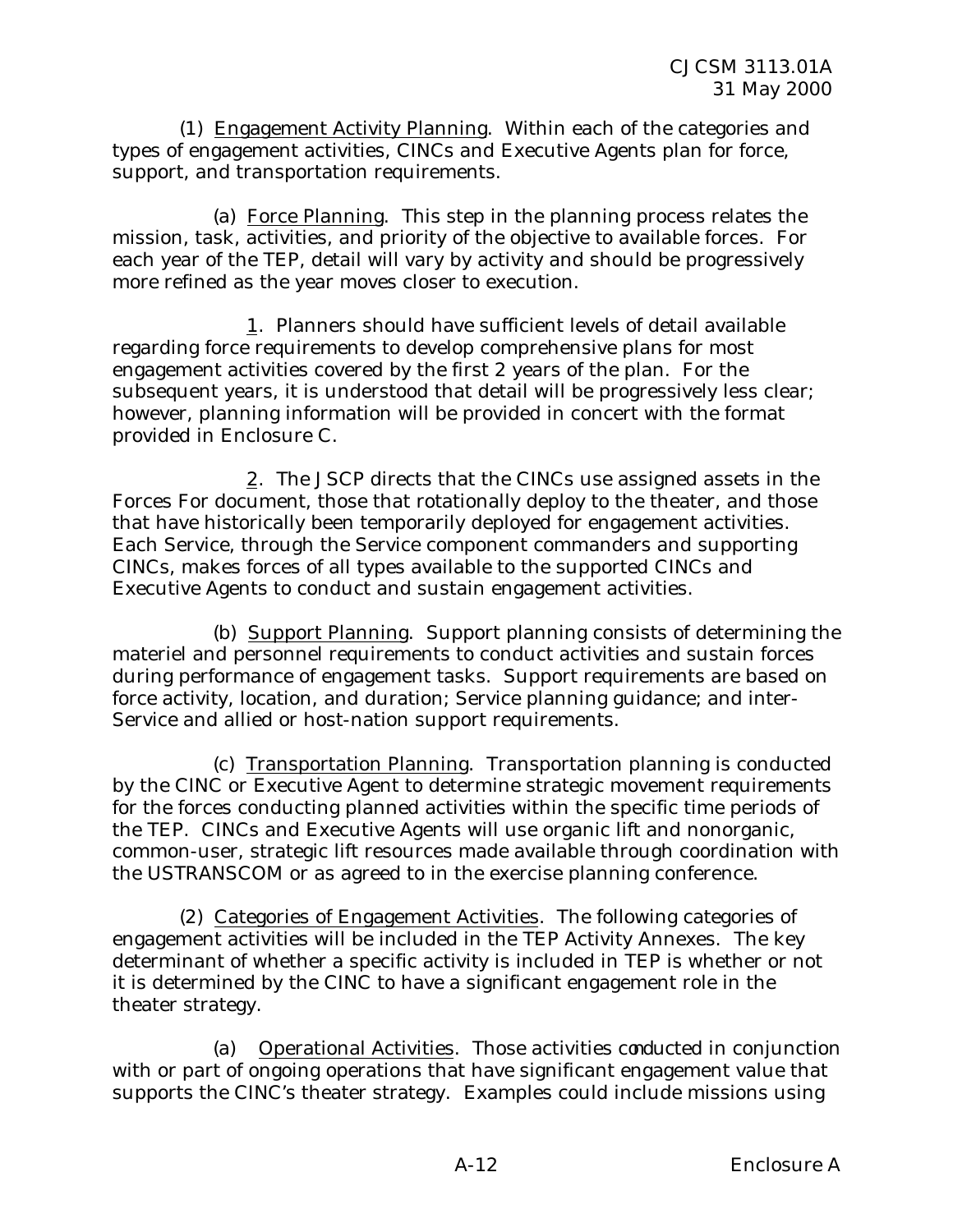forces present overseas such as, peacekeeping, peace enforcement, humanitarian relief, sanctions enforcement, and counterdrug operations. Specific information requirements for operational activities are defined in Enclosure C.

(b) Combined Exercises. This category includes CJCS- and CINCsponsored exercises, as well as bilateral and multilateral exercises conducted by the forces of the Service components with forces of other nations. Specific information requirements for combined exercises are defined in Enclosure C.

(c) Security Assistance. This category of engagement activity impacts all levels of the USG as well as those planned by the CINCs and Executive Agents in coordination with the senior military representatives of the US country teams or, where assigned, security assistance officers. Security assistance activities in the TEP Activity Annexes includes foreign military financing (FMF), foreign military sales (FMS), international military education and training (IMET) and enhanced international military education and training (E-IMET), Excess Defense Articles (EDA) program and potential direct commercial sales (DCS).

(d) Combined Training. This category includes scheduled unit and individual training activities with forces of other nations. It does not include CJCS-sponsored, CINC-sponsored, and Service exercises that are included in the Combined Exercises category in subparagraph c (2)(b) above. Joint Combined Exchange Training (JCET) is a subset of combined training and is a special category of combined training that involves US SOF training, and training with, the armed forces and other security forces of a friendly foreign country. By law (10 USC 2011), the primary purpose of JCET activities must clearly be the training of the participating US SOF units. JCET activities improve critical SOF Mission-Essential Task List skills and SOF readiness regarding language, culture, and knowledge of foreign environments. However, an ancillary benefit of JCET activities may be improved interoperability and relations with the participating friendly foreign forces. When these ancillary benefits support the TEP Strategic Concept, the geographic CINCs and Executive Agents should integrate the JCET activities into their Theater Engagement Plans. The JCET program is subject to numerous restrictions. Consult higher headquarters for amplified guidance if considering JCET activities. (See Glossary for complete JCET definition).

(e) Combined Education. This category includes activities involving the education of foreign defense personnel by US institutions and programs both in CONUS and overseas. In some cases, the supported CINC or Executive Agent has direct control over the allocation of education quotas. In other cases, the CINC or Executive Agent recommends the allocation of spaces,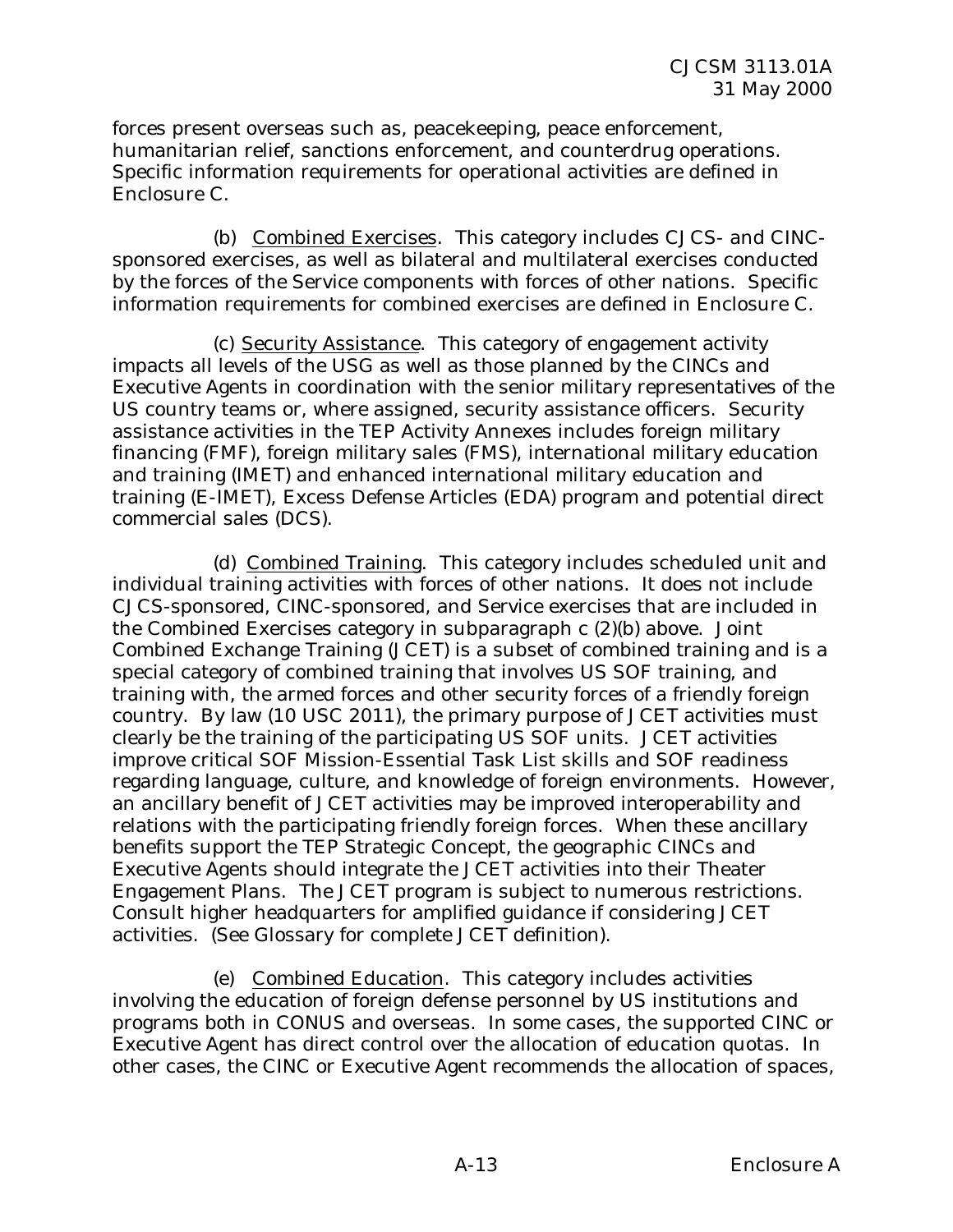and decisions on those recommendations are made during development of the US security assistance program or by the supporting Service.

(f) Military Contacts. This category includes senior defense official and senior officer visits, counterpart visits, ship port visits, participation in defense shows and demonstrations, bilateral and multilateral staff talks, defense cooperation working groups, military-technical working groups, regional conferences, State Partnership for Peace, and personnel and unit exchange programs. Scheduling of these activities is addressed, as feasible, for the period covered by the TEP.

(g) Humanitarian Assistance. This category includes those planned activities for which specifically allocated humanitarian assistance funds are requested and planned. They are primarily humanitarian and civic assistance provided in conjunction with military operations and exercises, assistance in the form of transportation of humanitarian relief, and provision of excess non-lethal supplies for humanitarian assistance purposes. Other forms of humanitarian assistance, such as demining training, may also be applicable to this category.

(h) Other Engagement. This category encompasses engagement activities such as those, which are the result of arms control treaties, obligations, or ongoing negotiations. This category also includes information exchanges.

(3) Supporting Plans. In PHASE III of the plan development process, required supporting and/or coordinating plans are completed, documented, and validated. Functional CINCs, Services, Defense agencies and/or supporting commands will provide supporting and/or coordinating plans to the supported geographic-CINC or Executive Agent annually by 1 July to ensure ample time for synchronization and incorporation into the geographic-CINC 1 October TEP Activity Annex submission. Services and DOD agencies will provide coordinating plans in the format and timeframe specified within Enclosure C for integration into geographic-CINC TEPs. The supported CINC or Executive Agent will review and validate supporting plans.

d. Phase IV -- Plan Review. The Joint Staff, Services, designated CINCs, and appropriate Defense agencies review the TEPs in accordance with Enclosure B, Review of Theater Engagement Plans. CINCs and Executive Agents electronically submit TEP Strategic Concepts and Activity Annexes to the Joint Staff Operational Plans and Interoperability Directorate, J-7, which has primary Joint Staff responsibility for conduct of the review.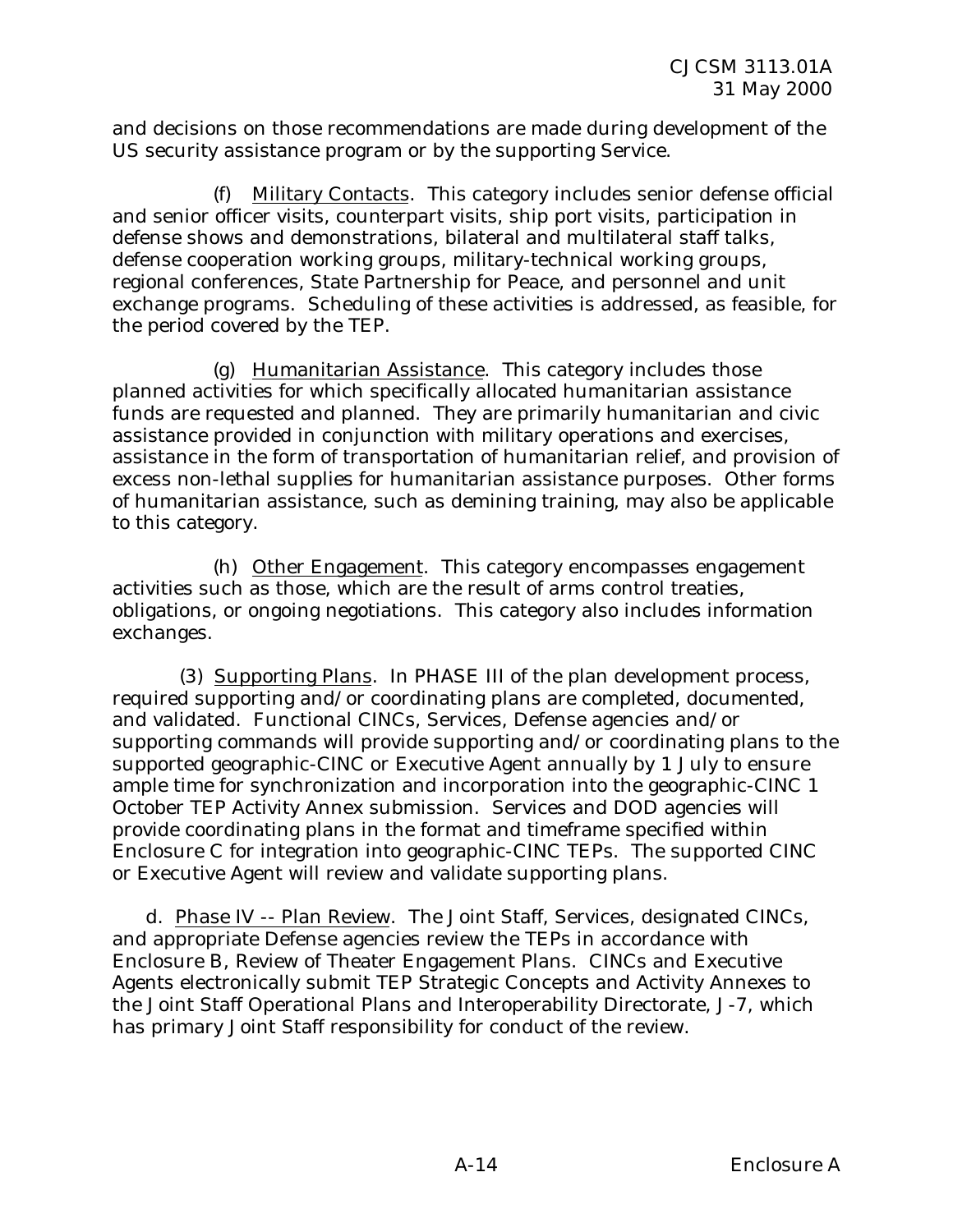(1) TEPMIS Implementation. When the Theater Engagement Planning Management Information System (TEPMIS) is fielded, TEP activity annexes will be submitted to the Joint Staff, via electronic media, through the TEPMIS global network. Organizations participating in TEP planning, reporting and review will be required to maintain global TEPMIS capability, including hardware and secure connectivity requirements. The target date for initial operational capability of the global TEPMIS network is 1 October 2001. TEPMIS implementation will allow TEP planning, reporting, and review to become a continuous process resulting in optimal engagement planning and execution within the Joint Engagement Planning Community (JEPC).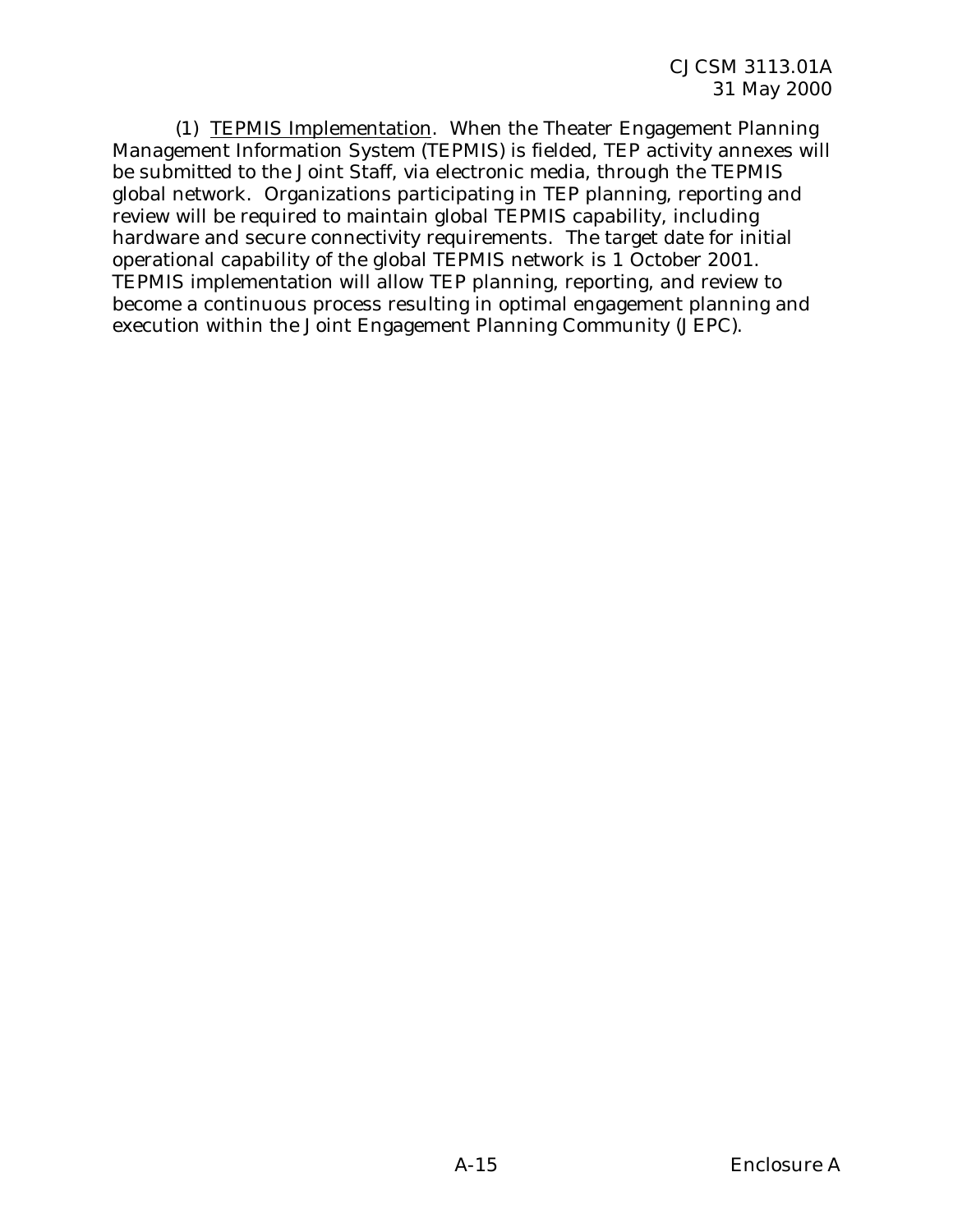# CJCSM 3113.01A 31 May 2000

# (INTENTIONALLY BLANK)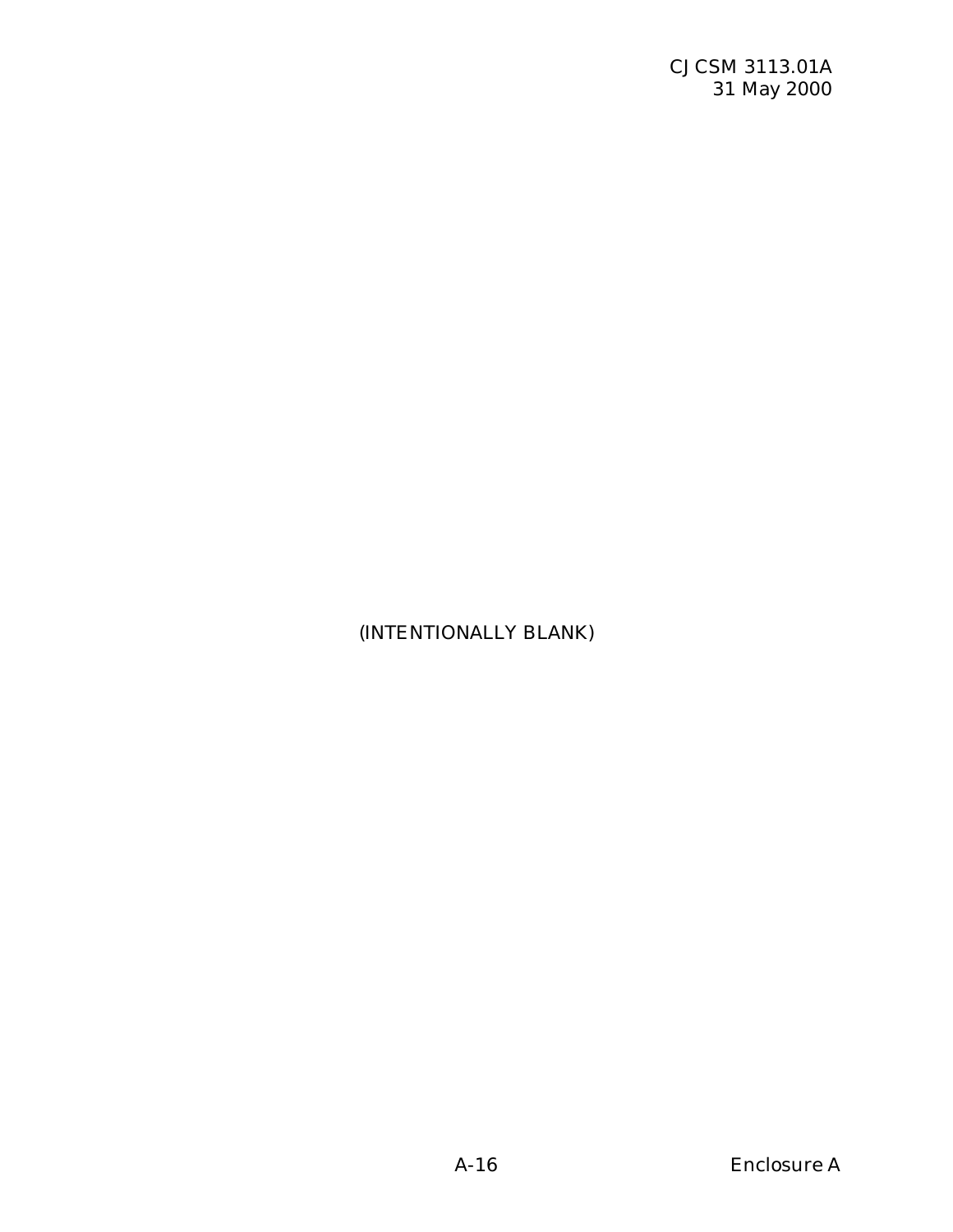### ENCLOSURE B

### REVIEW OF THEATER ENGAGEMENT PLANS

<span id="page-28-0"></span>1. Purpose. This enclosure establishes responsibilities and procedures for the review and assessment of TEPs.

### 2. CJCS Theater Engagement Plan Review Program

a. The Secretary of Defense will provide the Chairman with policy guidance annually for the preparation and review of TEPs.

b. USDP will assist the Secretary of Defense in preparing the policy guidance to be included in the CPG for the preparation of TEPs.

c. The Chairman is responsible for providing for the preparation and review of TEPs to ensure they conform to policy guidance from the President and the Secretary of Defense. In addition, the Chairman is responsible for advising the Secretary of Defense on critical deficiencies and strengths in force capabilities (including manpower, logistics, mobility resources, equipment, educational opportunities, etc.) identified during the preparation and review of TEPs. This includes assessing the effect of these deficiencies and strengths on meeting national strategic objectives and policy.

3. Sources of TEPs Submitted for Review. The Chairman of the Joint Chiefs of Staff reviews TEPs from the following sources:

a. TEPs submitted by the CINCs and Executive Agents in response to JSCP taskings including:

(1) New TEPs.

(2) Existing TEPs, as changed or updated on a recurring basis.

b. Bilateral politico-military plans that meet the criteria of TEPs in coordination with the cognizant CINC(s) or Executive Agent(s) and comparable authorities of other nations.

c. Politico-military plans of international treaty organizations, if such plans meet the criteria of TEP. The Chairman will review these plans when the US military representative of an international treaty organization requests guidance or comments from the Chairman on a plan.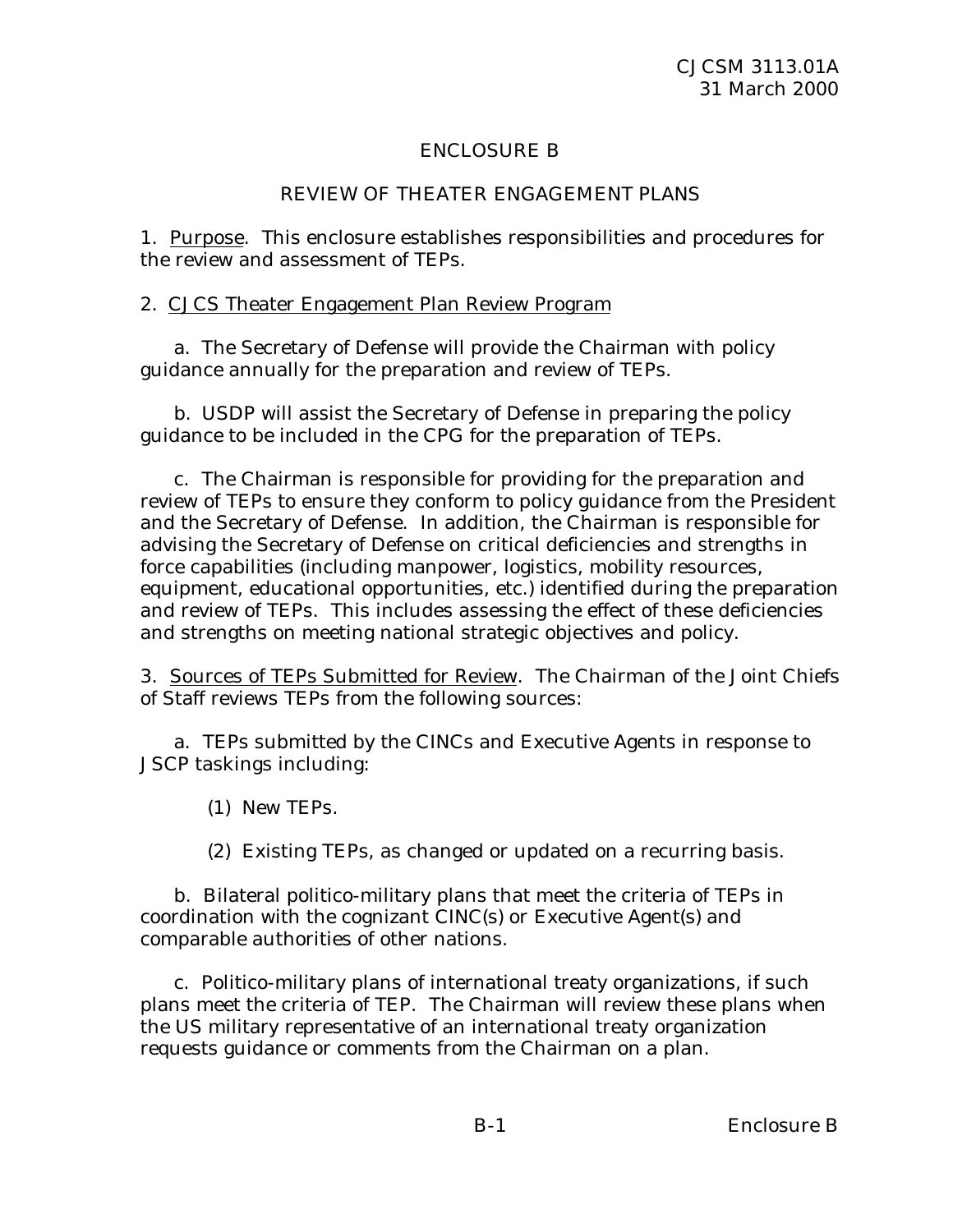d. Other peacetime engagement plans specifically requested for review by the Chief of a Service, a CINC, an Executive Agent, or an agency external to the Department of Defense.

4. Responsibilities for CJCS Review. The Joint Staff will conduct and coordinate the TEP review with the Services, CINCs, and Defense agencies. If an additional review is desired following the Chairman's review and approval of the Global Family of Plans by authorities or agencies external to the Department of Defense, such reviews will be coordinated by OSD.

#### 5. Types of Review

a. Review of CINC's or Executive Agent's TEP Strategic Concept. This review is conducted at the conclusion of the TEP Strategic Concept phase (Phase II) of the TEP development process. It is applicable to new or existing TEPs in which the TEP Strategic Concept has changed for a theater or region. If the CINC or Executive Agent determines there is no change required to an existing TEP Strategic Concept, then the current Strategic Concept will be used for the next planning cycle.

(1) Initiation of Review. Upon receipt of the CINC's or Executive Agent's TEP Strategic Concept, the Joint Staff will determine if it is in the appropriate format and conforms to JSCP guidelines. If the format is incorrect, the submitting headquarters will be notified by memorandum (or message).

(2) Review Responsibilities. The Joint Staff directorates, Services, OUSDP, and supporting CINCs will conduct independent reviews and submit comments within 60 days of the TEP Strategic Concept submission. Defense agencies will also review and comment, as appropriate. Comments will be submitted to the Joint Staff Operational Plans and Interoperability Directorate, J-7, which has primary Joint Staff responsibility for conduct of the review.

(3) Review Criteria. The general criteria for the TEP Strategic Concept review is adequacy with JSCP-prioritized regional objectives and those derived from other national-level policy documents. For TEP purposes, an assessment of adequacy is important to determine whether the scope and concept of planned engagement activities support national security objectives

(4) Review Comments. Comments will be categorized as executioncritical, substantive, and administrative.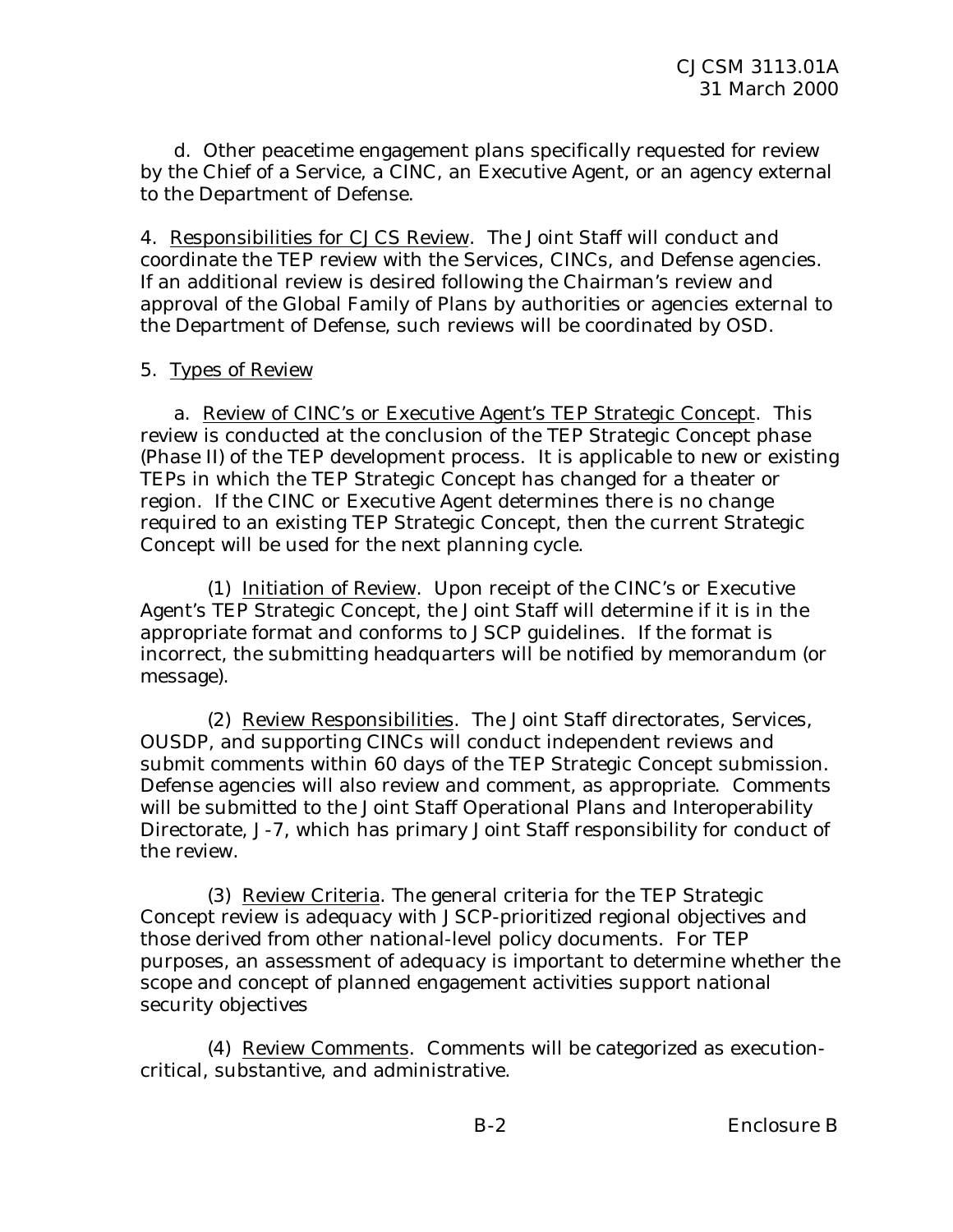(a) Execution critical comments are major deficiencies that negate the capability of the TEP to support the JSCP-tasked objectives. Examples include major deviations from national strategic guidance or policy and major logistics or force level shortfalls.

(b) Substantive comments are less significant deficiencies that degrade the effectiveness of the TEP. They include deviations from CJCS guidance in the JSCP and other national strategy documents errors in format or other shortcomings of major significance

(c) Administrative comments are those offered for clarity, accuracy, and consistency. They include such items as information that has become available since the TEP's (Strategic Concept or Activity Annex) publication date, outdated references, minor omissions of activities, incorrect terminology, and other errors.

(5) Review Provisions and Completion. Reviews will be processed under the provisions of CJCSI 3113.01, "Responsibilities for the Management and Review of Theater Engagement Plans." The review will be completed within 90 days of plan submission. The reviewing agent will staff TEPs and resolve conflicts in accordance with the authority defined in Joint Publication 0-2, "Unified Action Armed Forces (UNAAF)," and staffing procedures listed in CJCSI 5711.01A, "Action Processing."

(6) Review Results. Results of the review of the individual TEPs will be forwarded to the supported CINC or Executive Agent by CJCS memorandum (or message) stating that the TEP Strategic Concept is either adequate or requires further refinement prior to integration into the Family of TEP Strategic Concepts.

(7) Postreview Actions. Within 30 days of receipt of the CJCS review results memorandum, the supported CINCs or Executive Agents will send a message to the Chairman of the Joint Chiefs of Staff stating their intentions concerning incorporation of execution-critical comments. A revised TEP Strategic Concept incorporating those execution critical comments deemed acceptable by the CINC or Executive Agent will be submitted to the Chairman within 30 days of receipt of the review results. Those substantive and administrative comments deemed appropriate by a CINC or Executive Agent should be incorporated when the TEP is submitted in its entirety. A CINC or Executive Agent may request resolution on review comments by forwarding resolution recommendations in a memorandum to the Director, Operational Plans and Interoperability Directorate, J-7, Joint Staff. If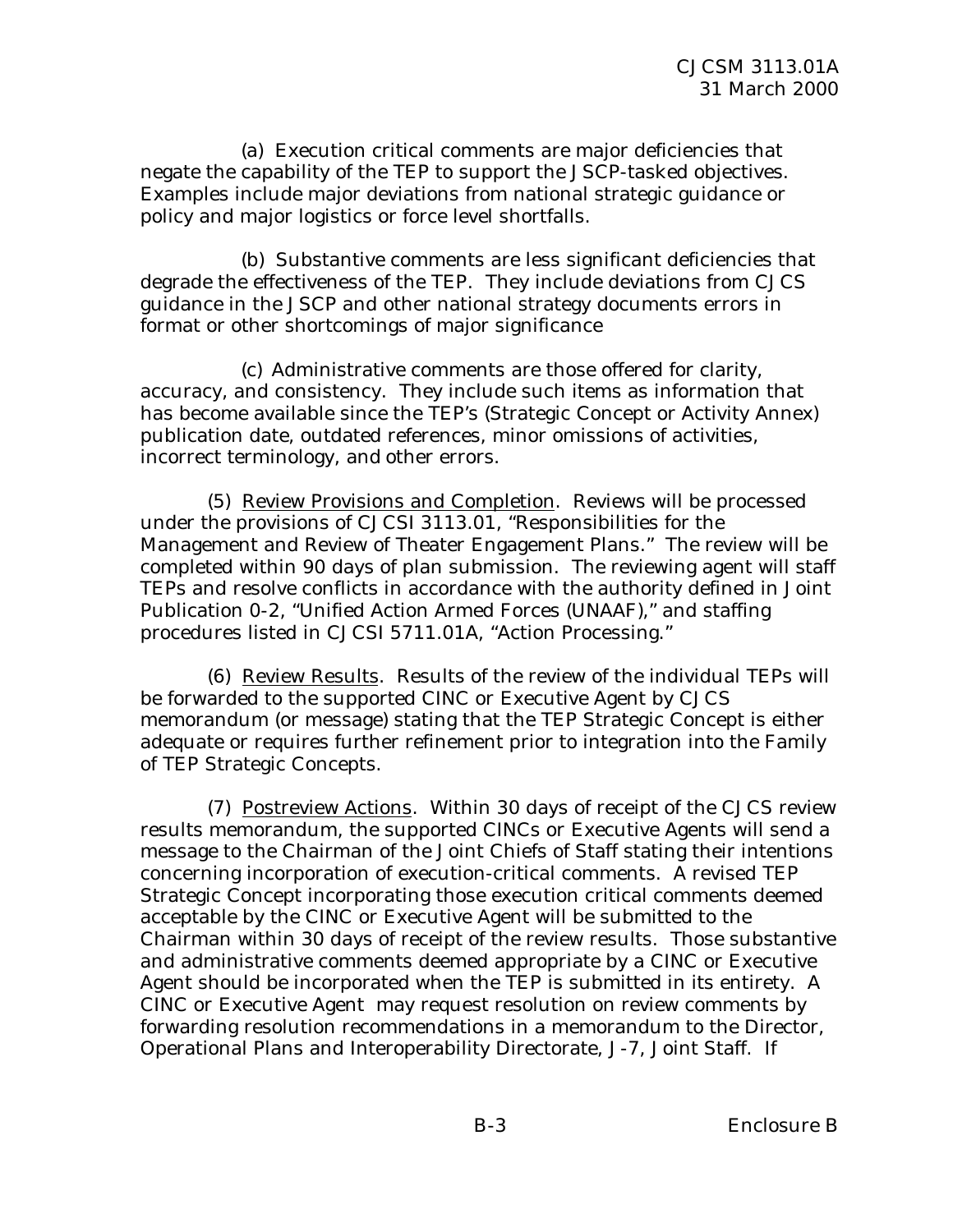necessary, resolution of CINC issues will be effected following the procedures of CJCSI 5711.01.

(8) Culmination of Review. The review will culminate with the integration of the TEP Strategic Concepts of the CINCs and Executive Agents into a family of concepts, which will be approved by the Chairman and forwarded to OUSDP for policy review.

b. Review of the Complete TEP. This review is conducted annually during the Plan Review Phase (Phase IV) of the engagement plan development process and is applicable to all TEPs. It is a formal review of the TEP including the TEP Activity Annexes. The following procedures apply:

(1) Initiation of Review. Upon receipt of the CINC's or Executive Agent's TEP, the Director for Operational Plans and Interoperability, J-7, Joint Staff, will determine whether it is in the appropriate format and conforms to JSCP guidelines. If the Activity Annex's detailing planned and desired engagement activities are not ready for review, the submitting headquarters will be are notified by memorandum (or message).

(2) Review Responsibilities. The Joint Staff directorates, Services, OUSDP, and supporting CINCs will conduct independent reviews and submit comments within 60 days of plan submission. Defense agencies will also review and comment, as appropriate. Comments will be submitted to the Joint Staff Operational Plans and Interoperability Directorate, J-7, which has primary staff responsibility for conduct of the review.

(3) Review Criteria. The review of all TEPs is done simultaneously, but TEPs are looked at individually to ensure adequacy with JSCPprioritized regional objectives and those derived from other national-level policy documents. At the same time, TEPs are reviewed as an integral part of the Global Family of Plans for feasibility and acceptability.

(a) The review for **adequacy** determines whether the scope and concept of planned activities are capable of satisfying the JSCP-taskings and other objectives stated in national-level policy documents.

(b) As a Global Family of Plans, the review for **feasibility** determines whether, in the aggregate, the activities contained in the TEP Activity Annexes can be accomplished using available resources and whether or not additional resources are required to meet proposed levels of engagement activity.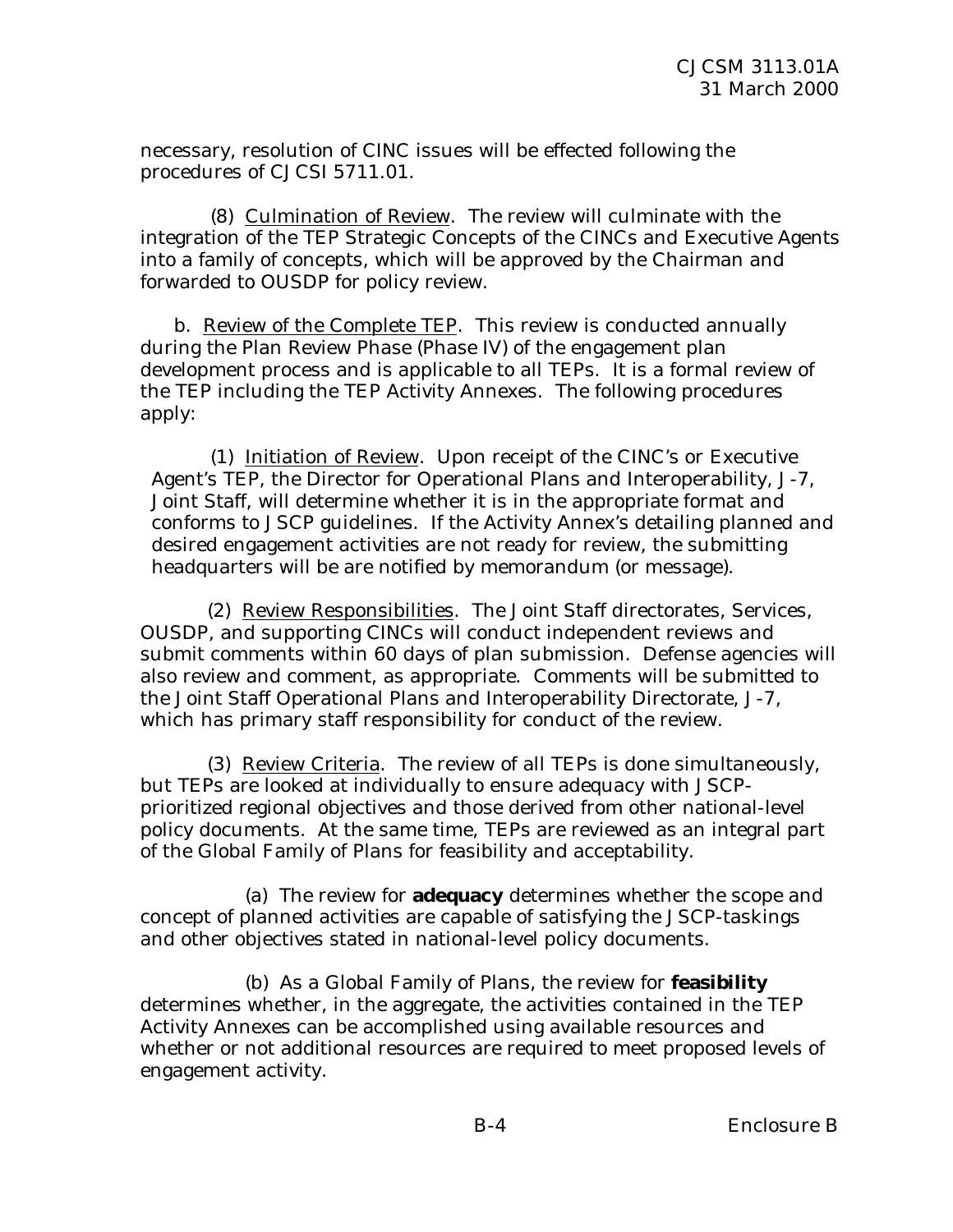(c) As a Global Family of Plans, the review for **acceptability** determines whether the contemplated course of action is worth the cost in manpower, material, and time involved; is consistent with the law of war; and militarily and politically supportable. It joins with the criteria of feasibility in ensuring that the Global Family of Plans can be accomplished with assigned or available resources. The TEP Activity Annexes are assessed, using this criterion, to ensure that the activities in the aggregate incorporate considerations of military supportability.

(4) Review Comments. Comments will be categorized as executioncritical, substantive, or administrative and will incorporate supporting rationale.

(a) Execution critical comments are major deficiencies that negate the capability of the TEP to support JSCP-tasked objectives. Examples include major deviations from national strategic guidance or policy, and major logistics or force level shortfalls.

(b) Substantive comments are less significant deficiencies that degrade the effectiveness of the TEP. They include deviations from the CJCS guidance contained in the JSCP and other national strategy documents, errors in format, or other shortcomings of major significance.

(c) Administrative comments are those offered for clarity, accuracy, and consistency. They include such items as information that has become available since the TEP's (Strategic Concept or Activity Annex) publication date, outdated references, minor omissions of activities, incorrect terminology, and other errors.

(5) Review Provisions and Completion. Reviews will be processed under the provisions of CJCSI 5711.01. All TEPs will be reviewed concurrently to enable global integration/synchronization. The reviews will be are completed within 90 days of plan submission.

(6) Review Results. Results of the review will be forwarded to the supported CINC or Executive Agent by memorandum (or message) stating that the proposed TEP is both adequate and supportable, or requires adiustment.

(7) Postreview Actions

(a) Within 30 days of receipt of the CJCS review results memorandum, the supported CINCs or Executive Agents will send a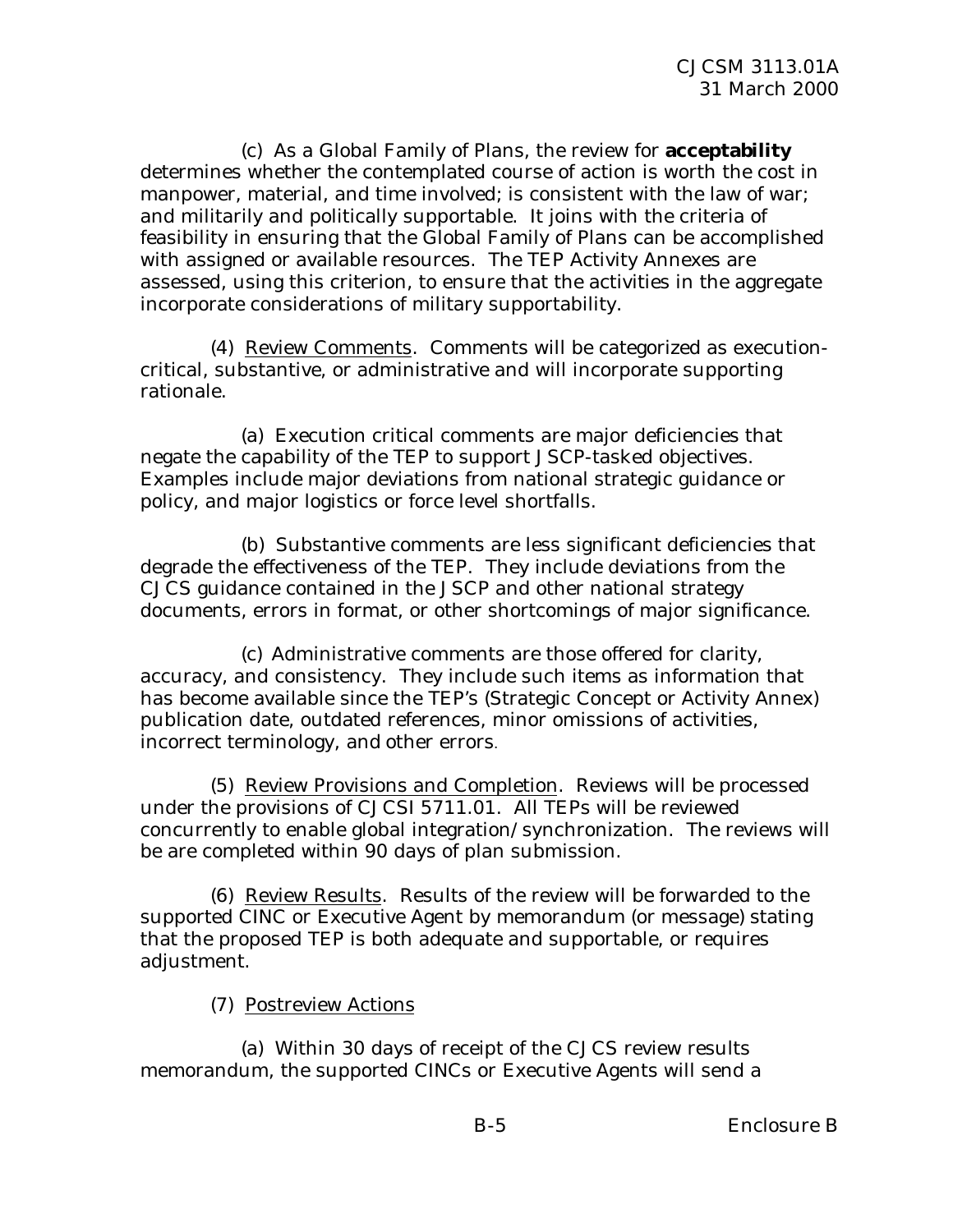message to the Chairman of the Joint Chiefs of Staff stating their intentions concerning incorporation of execution-critical comments. An updated TEP, incorporating those execution-critical comments deemed appropriate by the CINC or Executive Agent, will be submitted to the Chairman within 30 days of the review results. Those substantive and administrative comments deemed appropriate by a CINC or Executive Agent should be incorporated into the TEP. A supported CINC with substantial justification to request further consideration of review comments should forward recommendations in a memorandum (or message) to the Director, Joint Staff, for resolution in accordance with CJCSI 5711.01 procedures.

(b) Within 15 days of receipt of the CJCS review results memorandum (or message), the supported CINCs or Executive Agents will send a message to their component commands notifying them of the conclusion of the TEP review process and direct them to develop supporting plans (as required).

(c) Within 15 days of receipt of the supported CINC's TEP review notification message, component commanders will notify all supporting commands and Service agencies that are tasked to support the CINC's TEP, relaying plan status and effectiveness. The Services and other supporting agencies will take necessary actions (including programming and budget action) to ensure adequate resourcing of the activities in the TEP.

(8) Culmination of Review. The review will culminate with the integration of the CINC and Executive Agent TEPs into a Family of Engagement Plans that will be approved by the Chairman and forwarded to OUSDP for policy review.

#### 6. TEP Review Program Taskings

a. Following the completion of the CJCS review of the Global Family of CINC and Executive Agent TEPs, the CINCs, if required, will prepare information briefings for presentation to the Chairman of the Joint Chiefs of Staff and the Secretary of Defense. The Joint Staff Operational Plans and Interoperability Directorate, J-7, will be responsible for coordinating briefings by appropriate CINCs and Executive Agents to the Chairman.

b. Following review of all the CINCs' and Executive Agents' TEPs and integration into a CJCS-approved Global Family of Engagement Plans, the Joint Staff Operational Plans and Interoperability Directorate, J-7, will release the CINC's and Executive Agent's TEPs to OUSDP. The OUSDP will review the Global Family of TEPs for policy conformance. OUSDP holds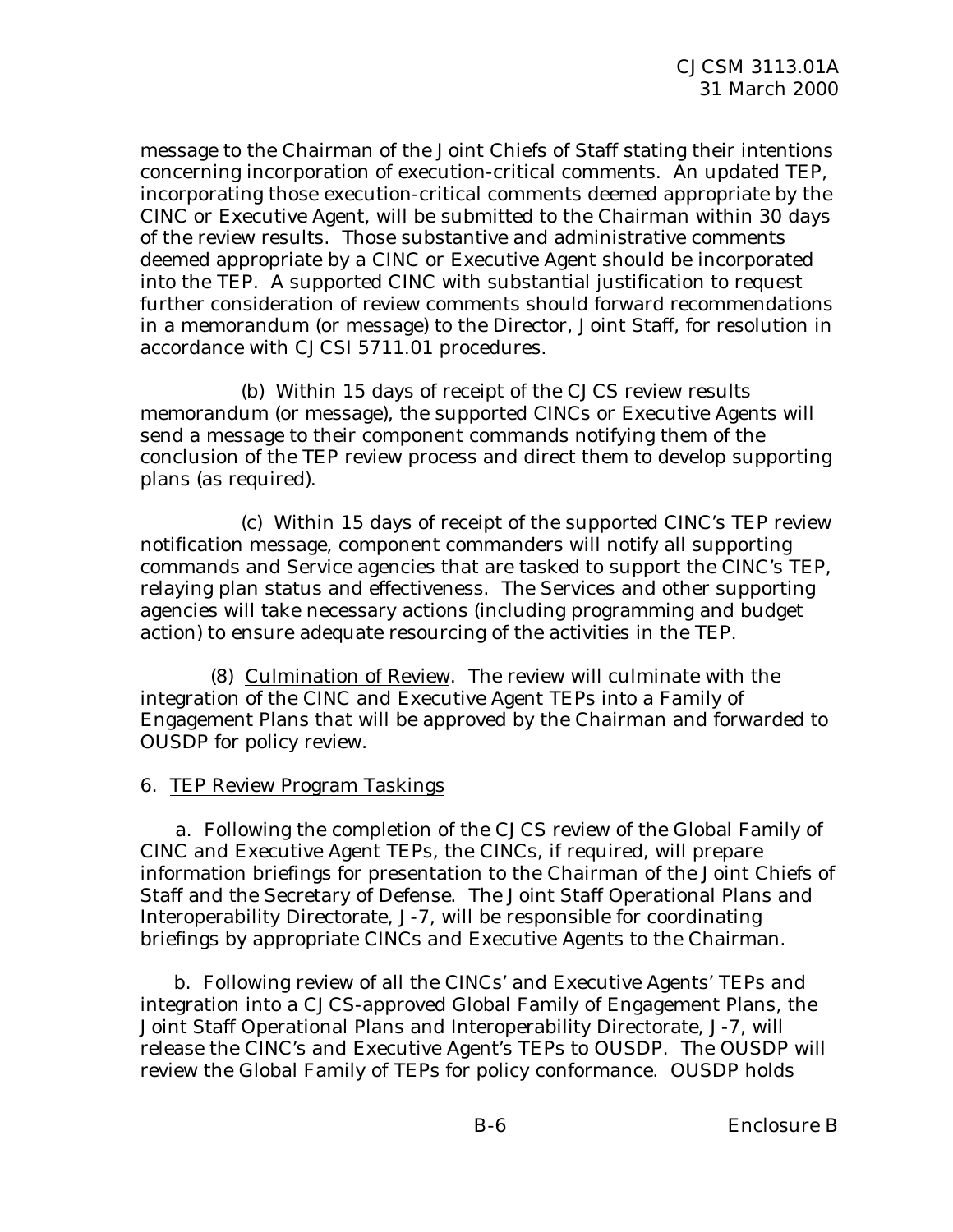these documents for review and provides information briefings to the Secretary of Defense if required. These reviews will assist OUSDP in preparing engagement planning guidance and objectives for inclusion in the following year's CPG.

c. Upon completion of CJCS approval of the Global Family of TEPs, the Chairman will provide the OUSDP with an assessment of the planning effort, including identification of aggregate strengths and deficiencies associated with the TEP and noting trends for further guidance. This assessment will be prepared by the Director, J-7 (in collaboration with the Joint Staff directorates and coordinated with the Services and appropriate CINCs and Defense agencies), and will be structured to meet the requirements of title 10, United States Code, section 153.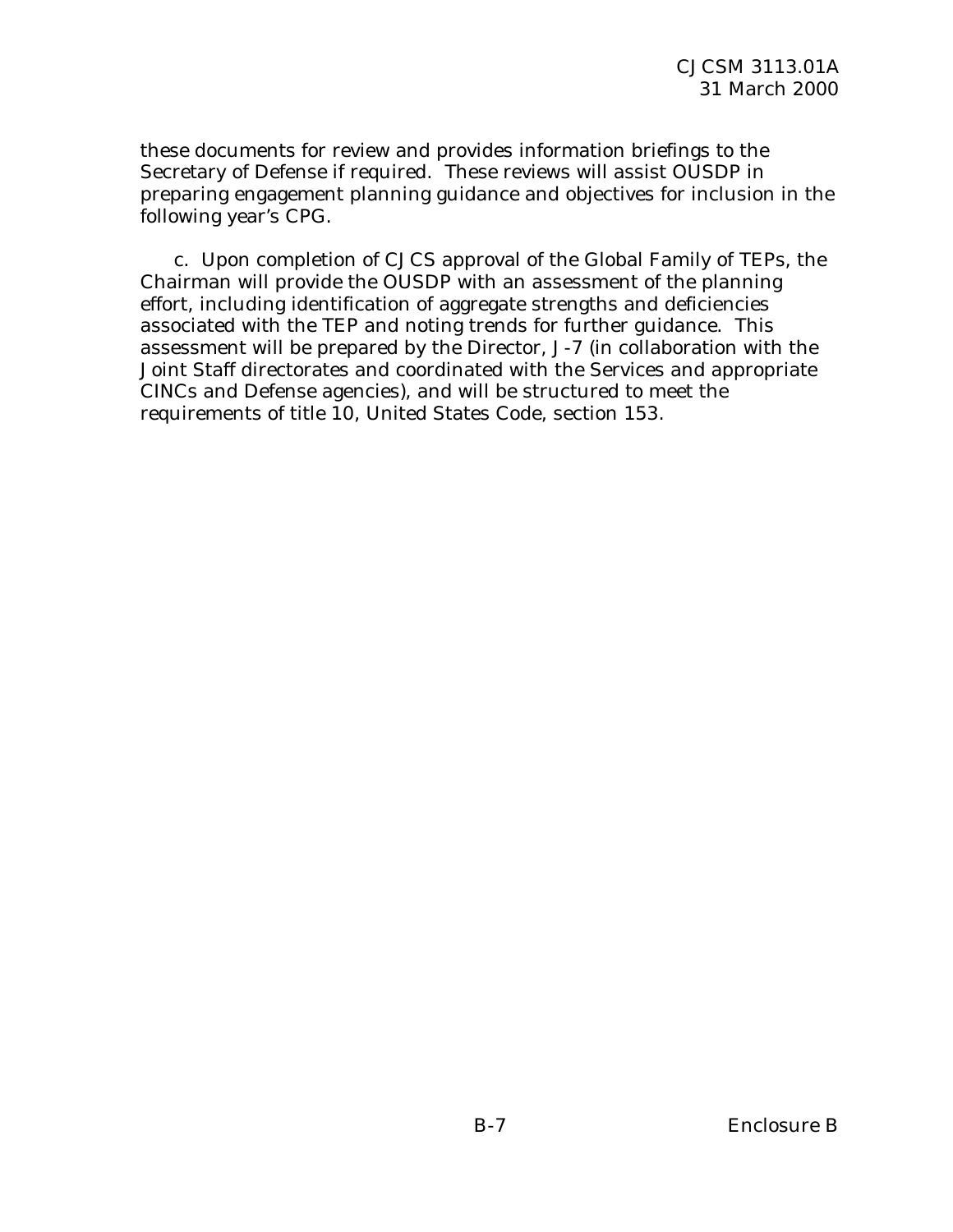# CJCSM 3113.01A 31 March 2000

# (INTENTIONALLY BLANK)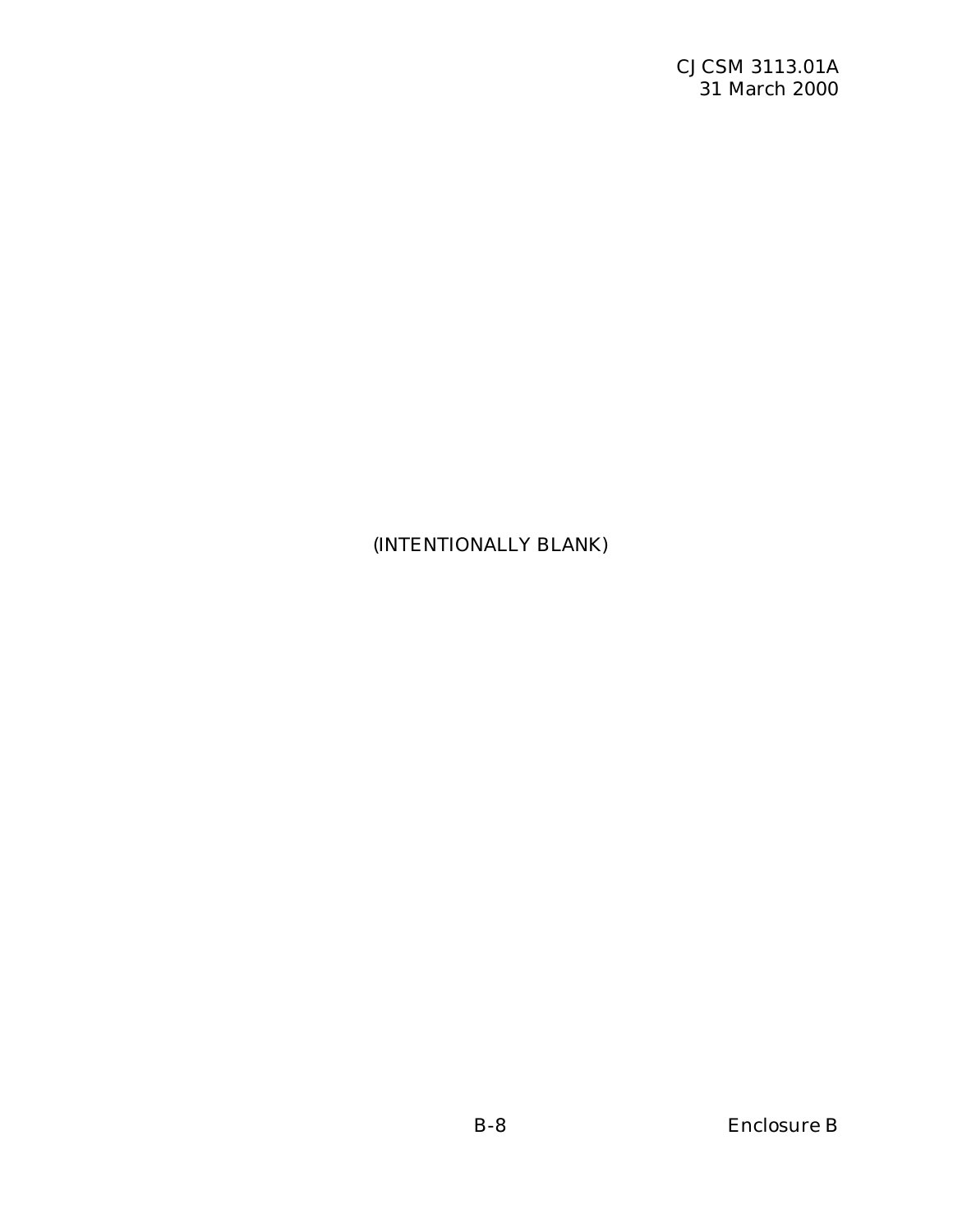#### ENCLOSURE C

#### FORMAT AND CONTENT OF THEATER ENGAGEMENT PLANS

<span id="page-36-0"></span>1. Purpose. This enclosure provides specific guidance for the format and content to be used for the development of TEPs. The TEP Strategic Concept provides a broad overview of the theater environment, CINC objectives, and peacetime military engagement activities planned to shape the strategic environment. Specific engagement activity information is presented in the TEP Activity Annexes of the plan.

2. Format and Content. This model illustrates the format for a TEP.

a. The TEP Strategic Concept comprises paragraphs 1 through 5 of the plan format. The complete TEP includes all paragraphs of the plan format plus the TEP Activity Annexes.

b. The format is prepared to support unilateral US military engagement planning.

c. The format was developed using administrative guidelines normally associated with the preparation of formal written correspondence. Minor administrative alterations (for example, page headers and footers, page numbering, underlining) may be required.

d. NOTE: Terms and units for reporting forces/capabilities and resources for operational activities, combined exercises, combined training, humanitarian assistance, and other engagement activities across the CINCs and Services are not fully standardized.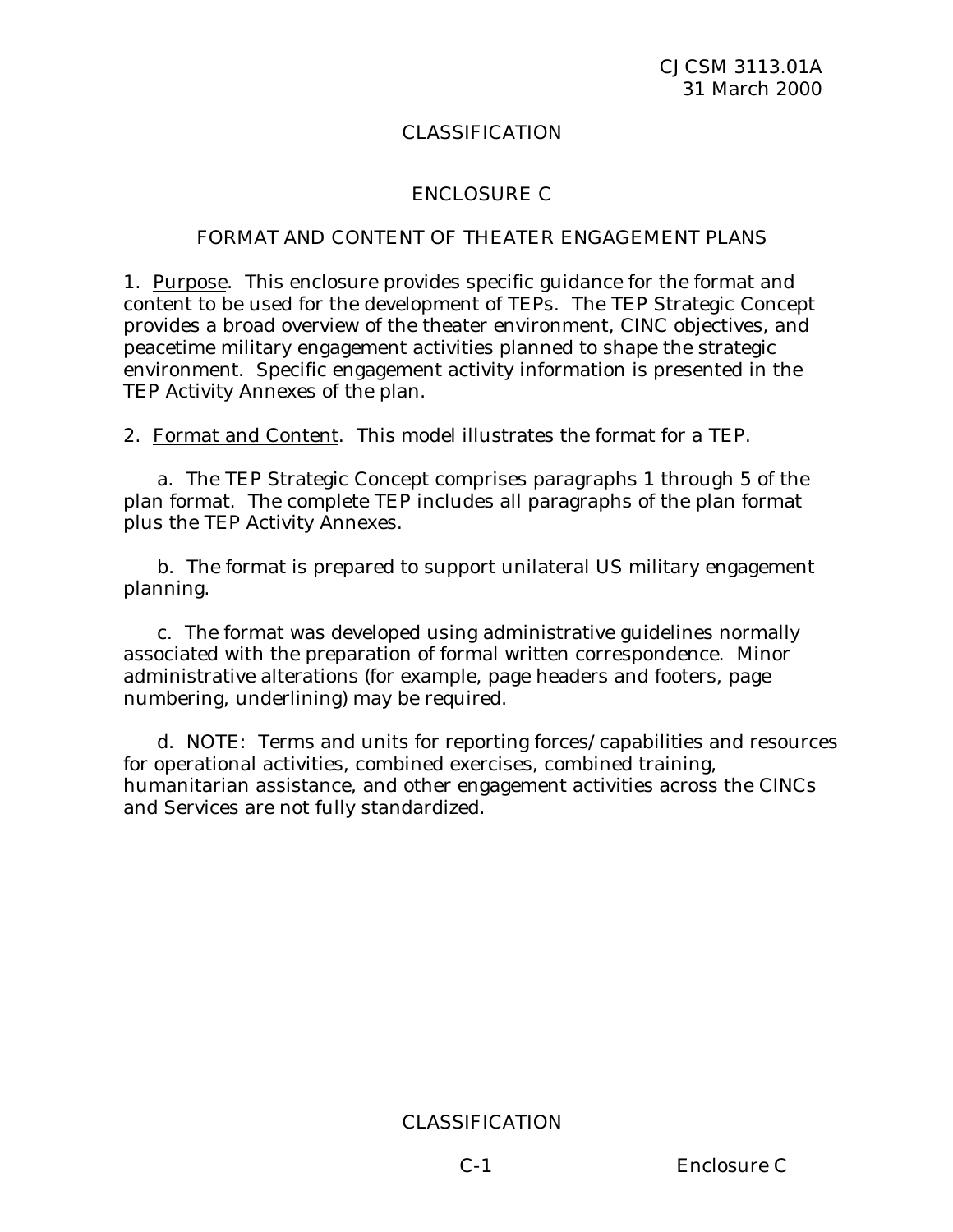#### (Format, Theater Engagement Plan)

#### USCINC\*\*\* THEATER ENGAGEMENT PLAN 0000-XX ( ) ENGAGEMENT FOR THE \*\*\*\* THEATER ( )

HEADQUARTERS, US \*\*\* COMMAND

#### APO\*\*\*\*\*\* (DATE)

( ) REFERENCES. List any documents essential to comprehension of the plan.

( ) PURPOSE. Include as an opening statement in this paragraph a reference to the engagement tasking from the JSCP.

1. ( ) Situation

a. ( ) Areas

(1) ( ) Area of Responsibility. Describe the commander's area of responsibility covered in the TEP.

(2) ( ) Area of Interest. Describe the area of interest covered by the plan, including air, sea, and ground areas that may affect implementation of the plan. This area may include regions outside those assigned to the CINC or Executive Agent.

(3) ( ) Regions. Describe the regional divisions, as applicable, used by the CINC in constructing the TEP.

b. ( ) General -- Security Environment. Describe the principal factors affecting security and stability in the theater. Provide an overview of the potential internal and external regional threats to security in the theater. Identify centers of gravity affecting accomplishment of the TEP.

(1) ( ) Overview. Provide a theater-level perspective of the current and projected security environment within the theater. Identify US political, economic, and military interests in the theater and regions. Focus on opportunities for peacetime military engagement to shape the security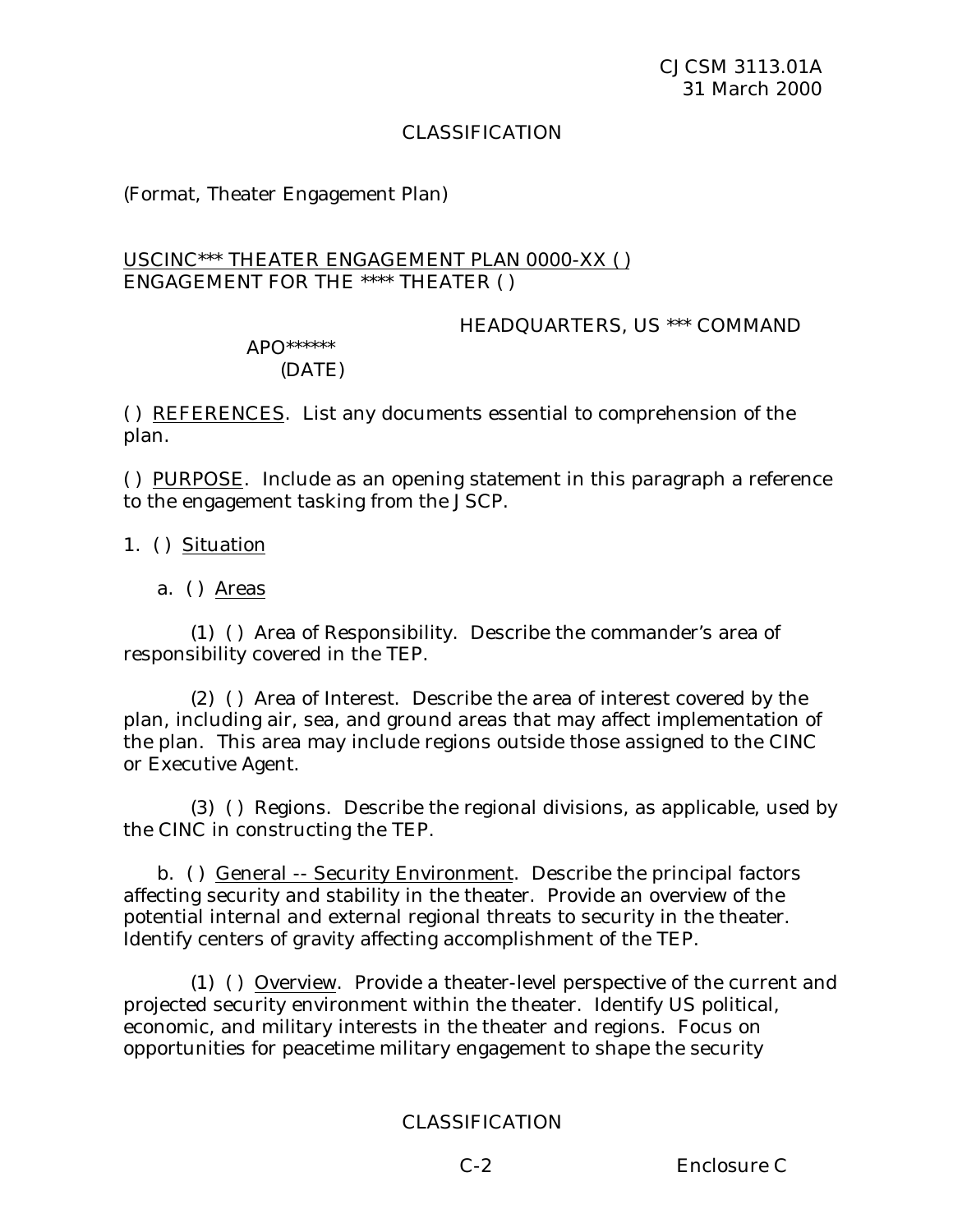environment in ways favorable to US interests. Address specific factors in enough detail to provide an overview of the theater.

(2) ( ) Challenges to Theater Security and Stability. Describe the principal challenges and threats to theater or regional stability and security, specifically identifying trends in these areas. The challenges and threats should support CINC resourcing decisions on engagement activities.

(3) ( ) Political Factors. Address the principal political trends, shifts, and future directions in the theater and regions and, where appropriate, in key countries. Where applicable, address multinational political organizations, both internal and external to the theater, and their impact on the situation in the theater. Identify short- and long-term trends that will impact the CINC's engagement strategy.

(4) ( ) Economic Factors. Address the economic situation in the theater and regions and, in key countries, focusing on the impact of economic factors on security matters. Identify short- and long-term trends that will impact the CINC's engagement strategy.

(5) ( ) Military Factors. Discuss the major military activities and trends in the theater and their potential impact on stability. This should also include a discussion of the potential major arms transfers within the theater and the impact to the CINC's warfighting equities. Identify the challenges to US and allied interests from these military activities. Identify short- and longterm trends that will impact the CINC's engagement strategy.

c. ( ) Assumptions. List the assumptions on which the plan is based, including those assumptions for engagement planning provided in the JSCP. State expected conditions over which the CINC or Executive Agent has no control. Include assumptions both directly relevant to the development of this and supporting plans and those that if they failed to occur would invalidate the plan.

2. ( ) CINC or Executive Agent Mission. State the mission of the command in achieving the prioritized regional objectives and implementing the engagement policies and guidance contained in the JSCP.

3. ( ) Execution. Based on assigned and derived missions, objectives, and priorities, discuss how the command will achieve its mission and implement its vision.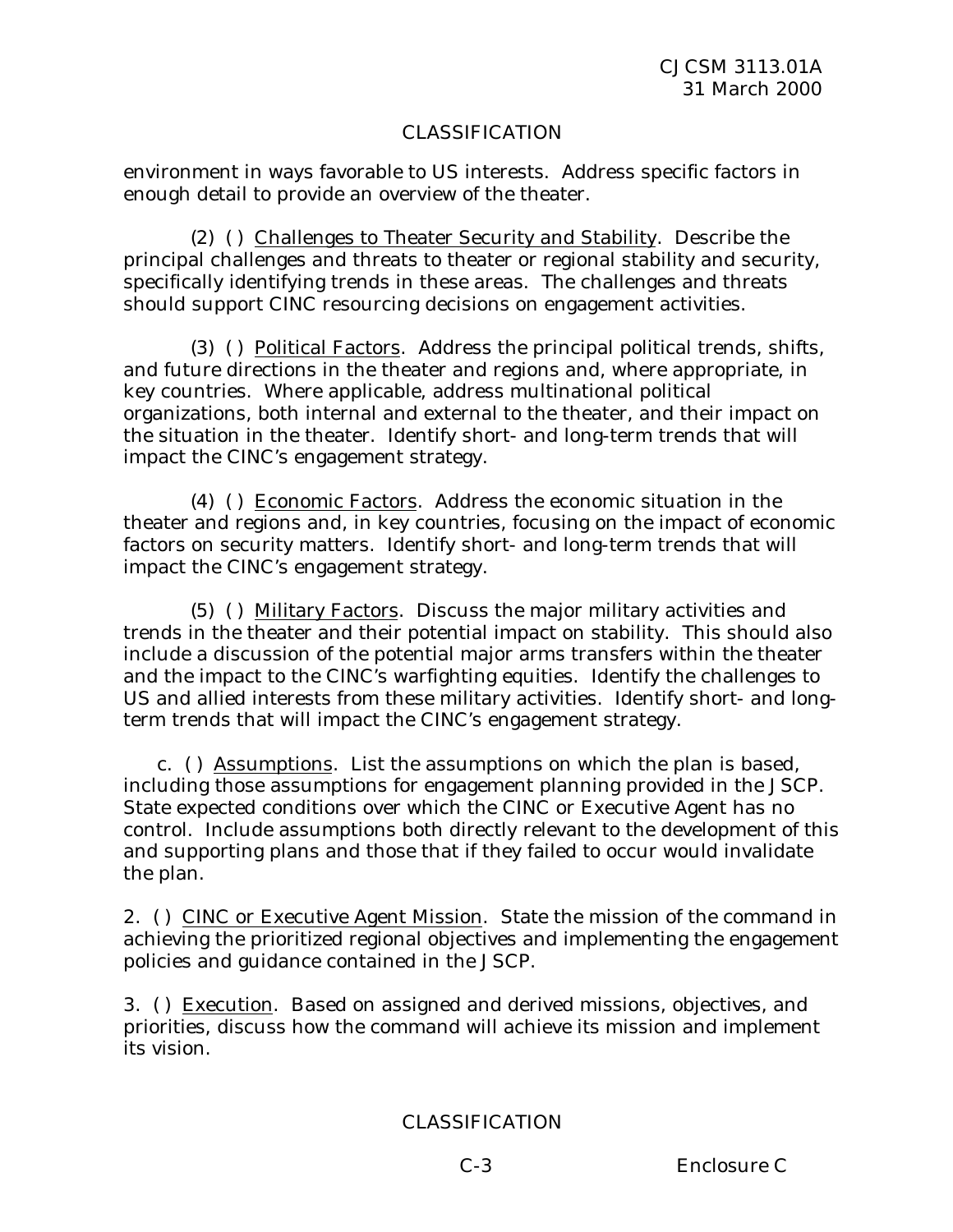a. ( ) CINC or Executive Agent Vision. State the CINC's or Executive Agent's vision for security and stability in the theater out at least 7 years, and preferably describe the desired future end-state toward which the CINC's or Executive Agent's chosen engagement activities are aimed.

b. () CINC or Executive Agent Strategic Objectives. Supporting national objectives provided in the National Security Strategy, National Military Strategy, other national-level guidance documents, and the prioritized regional objectives in JSCP, provide the CINC's or Executive Agent's, as applicable, prioritized theater, region, or country objectives. (Recommend numbering for ease of reference in the TEP Activity Annexes.)

c. ( ) Regional Priorities. Provide the CINC's or Executive Agent's priorities for regions and/or countries in the theater. Discuss the prioritization process employed.

d. ( ) CINC or Executive Agent Intent/Concept. Provide an overview of the CINC's intent for use of military forces, resources, and other tools to support the engagement objectives according to established national and CINC or Executive Agent priorities, within the planning period required. Describe how peacetime military engagement activities will help shape the security environment during this time period. Include the nature and scope of engagement efforts for the theater as a whole, for regions, and, where appropriate, selected countries. Highlight particularly those regions and countries that are pivotal or that are intended to be the primary focus of effort. Address CINC or Executive Agent priorities for specific types and/or quantity of engagement activities in each region. (The concept for employing engagement activities should be discussed in this section with details of specific activities provided in the TEP Activity Annex.) As desired, the CINC or Executive Agent should address any concerns regarding execution of the TEP and desired endstates.

(1) ( ) Engagement Activities. Provide broad overview of planned engagement activities. Detailed description of activities, timelines, and other data will be provided in TEP Activity Annexes.

(a) ( ) Operational Activities. Provide general comments regarding the nature, scope, frequency, and duration of operations conducted to support the engagement activities listed. This section includes routine and continuing operations, not crisis response or episodic activities of an emergent operational nature. Capture the details on each operational activity in Appendix 1 of the Activity Annex.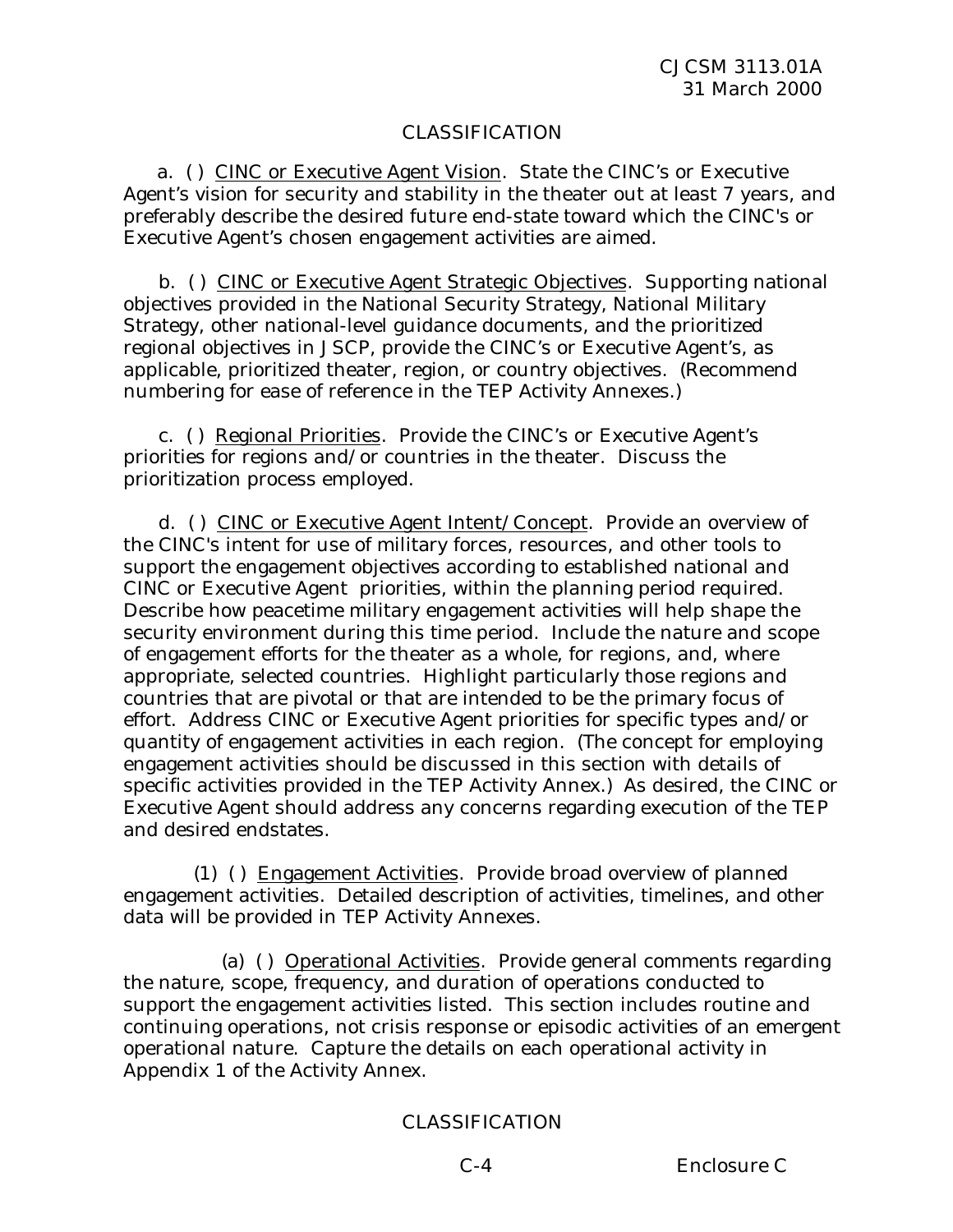(b) ( ) Combined Exercises. Provide a general discussion of the nature, scope, and frequency of peacetime exercises designed to support theater and, where appropriate regional and country objectives. Include CJCS-, CINC-, and Service-sponsored exercises. In the Activities Annexes, Appendix 2 provides all details on planned exercises in the theater.

(c) ( ) Security Assistance. Include a summary of current and recommended FMF, FMS, IMET, E-IMET, DCS, and EDA activities including military justification for the theater and countries. Security Assistance is a significant aspect of the CINC's engagement strategy. Compelling justification is required for contentious Security Assistance issues, and the successful argument will include language that links the CINC's strategy from the TEP up through the prioritized regional objectives. When discussing the impact or support of a major arms transfer for FMS, FMF, or EDA, refer to the Arms Transfer Guide, which has been provided in the Glossary. Include recommended IMET or other FMS-funded education programs in subparagraph [a] as well as in the TEP Activity Annexes. In the Activities Annexes, Appendix 3, provide details on proposed US security assistance activities by region and country. For instance, when proposing modernization of a country's military, recommend a capability and not a specific weapon system.

(d) ( ) Combined Training. Include a summary discussion of training activities, not part of the exercise program, which support the theater objectives. In the Activities Annexes, Appendix 4, provide all details on identified and planned training activities.

(e) ( ) Combined Education. Include a summary discussion of institutional education activities and programs. Include theater schools and centers, like the George C. Marshall Center, the Asia-Pacific Center for Security Studies, and the Center of Excellence in Disaster Management and Humanitarian Assistance. Address the allocation of spaces at schools, colleges, and US military courses. In the Activities Annexes, Appendix 5, provide the details on allocation of spaces by country, when available, to CINC-controlled schools and courses and recommendations on the allocation of spaces to the range of educational opportunities available in CONUS and other overseas schools and centers.

(f) ( ) Military Contacts. Include a summary discussion of senior officer visits, counterpart visits, ship port visits, bilateral and multilateral staff talks, conferences, personnel exchange programs, unit exchange programs, formal military contact programs, State Partnership for Peace, and others, as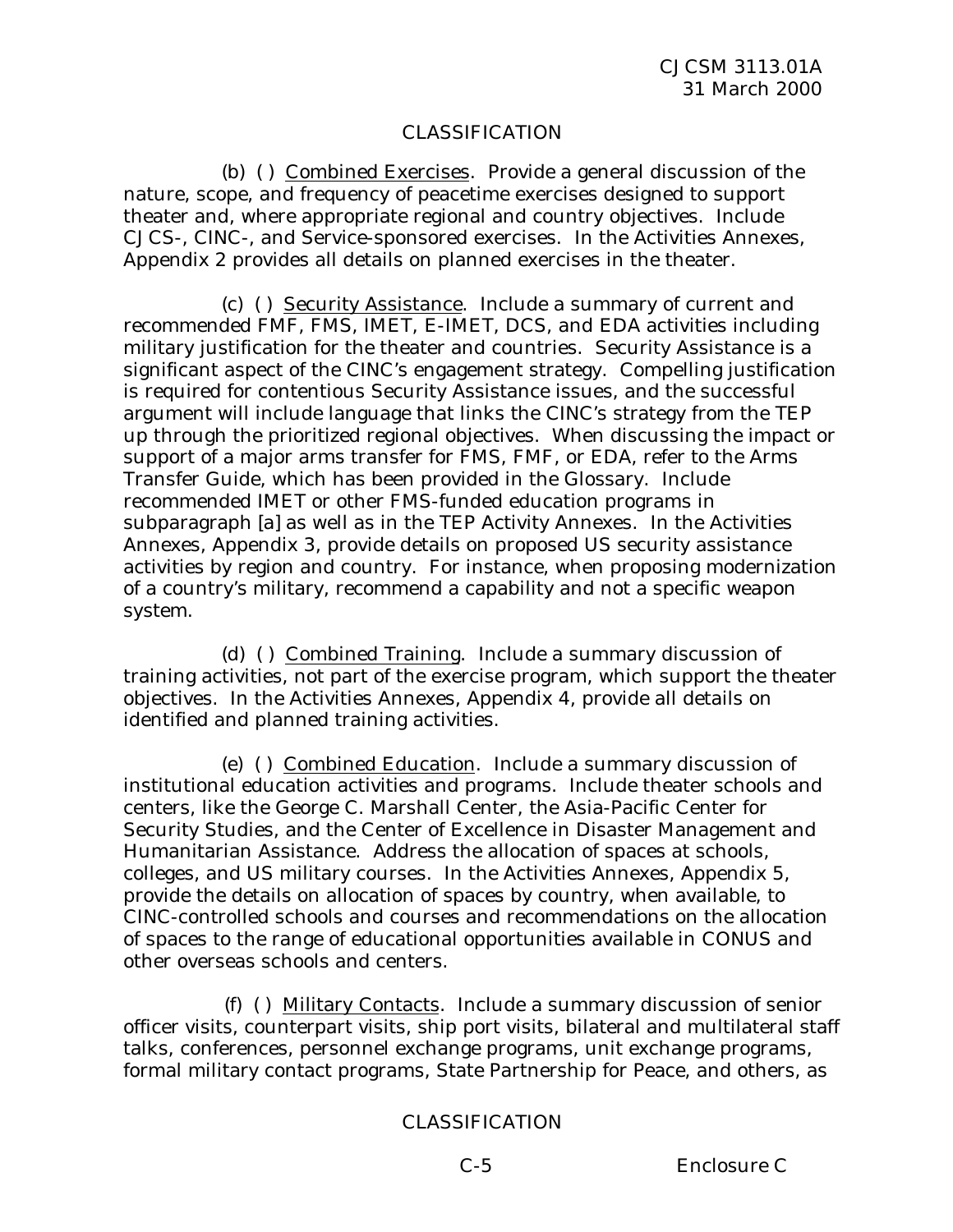appropriate. In the Activities Annexes, Appendix 6, provides the details on planned activities.

(g) ( ) Humanitarian Assistance. Include a summary discussion of recommended humanitarian assistance programs and activities that contribute to security and stability within regions or countries of the theater. In the Activities Annexes, Appendix 7, provide all details on proposed humanitarian assistance activities by region and/or country.

(h) ( ) Other Engagement (Optional). As required, include a summary discussion of other engagement activities conducted by the CINC or Executive Agent that do not properly belong in one of the previous categories. One type of activity to be reported in this section are those planned as part of the implementation of the provisions of arms control treaties and other related obligations. In the Activities Annex, Appendix 8 provides details on planned other engagement activities.

 $(2)$  ( ) Resources. Provide a general discussion of the resources required and available to execute the CINC's or Executive Agent's TEP.

(a) ( ) Resources Required to Implement the Engagement Plan. Include special reference to SOF, Reserve Component Forces, and lowdensity/high-demand forces/resources.

(b) ( ) Infrastructure Requirements. Include US, multinational, and host-nation facilities.

- (c) ( ) Strategic/Theater/Tactical Lift Requirements, if known.
- (d) ( ) Resource Shortfalls.

4. ( ) CINC Engagement Assessment. Provide a CINC's or Executive Agent's general overview of the effectiveness of recent engagement activities in supporting achievement of JSCP-tasked prioritized regional objectives, as well as CINC-developed theater, region, and country objectives. Include a review of past engagement accomplishments, key trends, analysis, shortfalls, future opportunities, and challenges. Those areas where engagement activities are being reduced, increased, or changed as the result of CINC or Executive Agent assessments of their effectiveness and strategic impact should be identified. Additionally, identify those regions and countries that have a high priority for certain types and/or quantity of engagement activities, but where engagement is constrained for reasons of internal regional or country politics.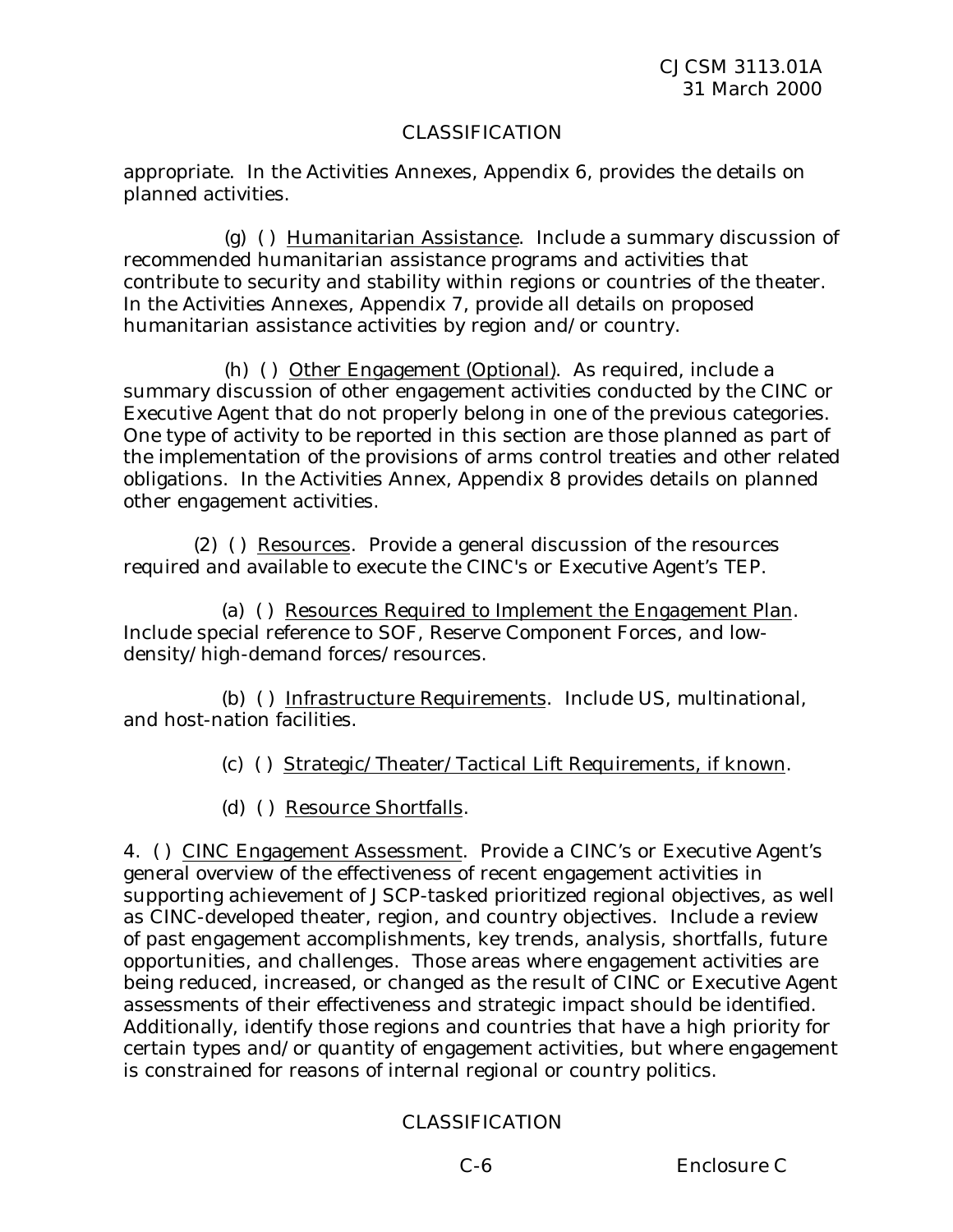5. () Implementation Guidance. Discuss the process implemented within the command for planning, coordinating, and orchestrating engagement activities among assigned forces, supporting combatant commands, Services, Joint Staff, and OSD. Identify the command office of primary responsibility for the plan.

> s/ t/ General/Admiral Commander in Chief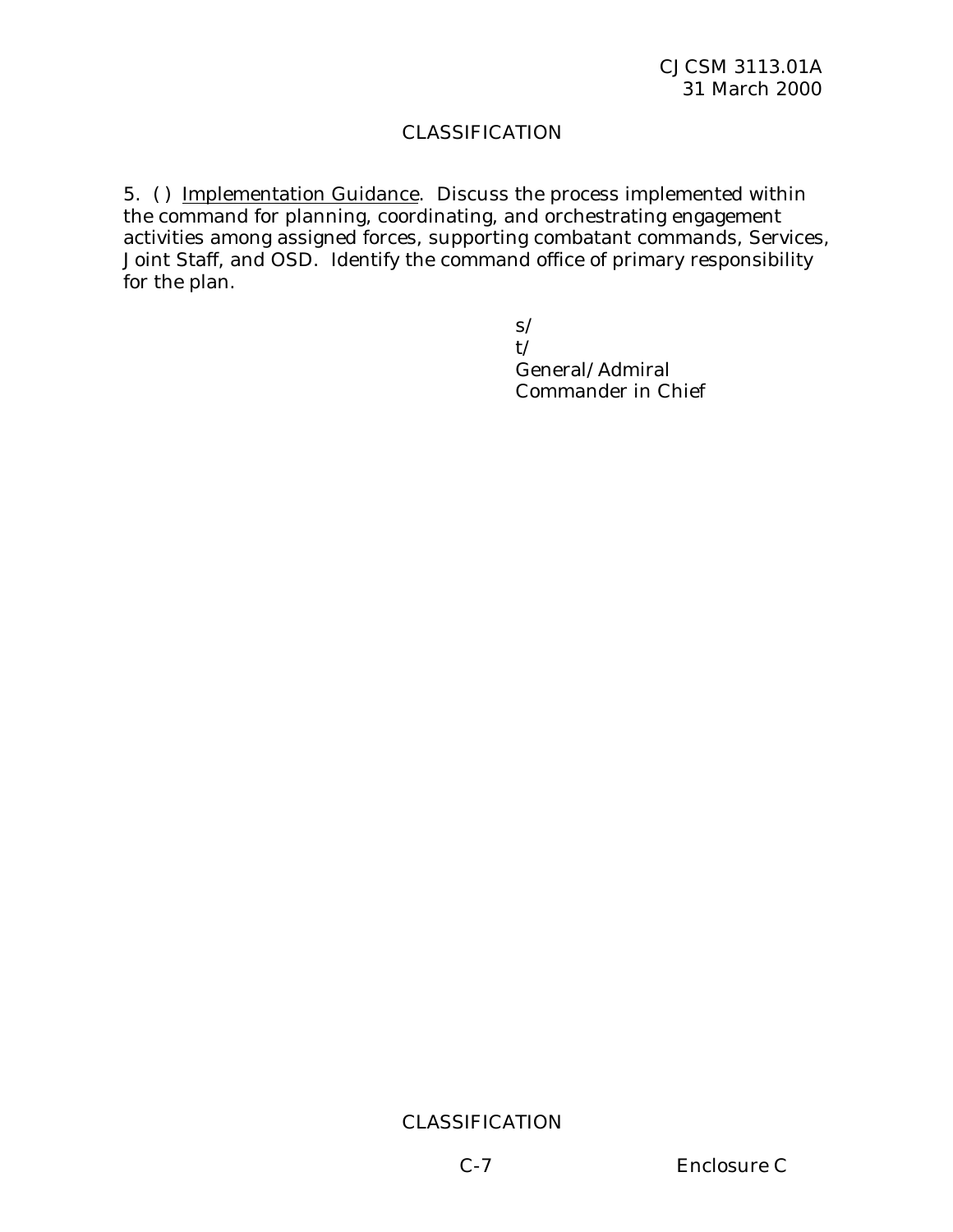### THEATER ENGAGEMENT PLANNING ACTIVITY ANNEX GUIDANCE

1. Purpose. To provide guidance for preparing TEP Activity Annexes.

2. General. The guidance in this enclosure supports preparation of TEP Activity Annexes to TEPs. The JSCP and its annexes provide tasking guidance. When the TEPMIS is fielded, TEP Activity Annexes will be submitted to the Joint Staff, via electronic media, through the TEPMIS global network. Organizations participating in TEP planning, reporting, and reviewing will be required to maintain global TEPMIS capability, including hardware and secure connectivity requirements. The target date for initial operational capability of the global TEPMIS network is 1 October 2001. TEPMIS implementation will allow TEP planning, reporting, and reviewing to become a continuous process resulting in optimal engagement planning and execution within the JEPC. Planning information required by the TEP Activity Annexes to the TEP can currently be submitted via electronic or manual means. In either case, all fields specified for each category of activity are completed in the format specified by this guidance. NOTE: Terms and units for reporting forces/capabilities and resources for operational activities, combined exercises, combined training, humanitarian assistance, and other engagement activities across the CINCs and Services are not fully standardized.

3. Periodicity of TEP Activity Annexes. A separate Activity Annex is required for each fiscal year covered by the TEP. Activity Annexes will be inclusive of the year of execution and the next seven (7) fiscal years. As such, there are always a total of eight annexes for the TEP. Activities included in supporting and coordinating plans will be submitted to the affected geographic CINC (supported CINC) in accordance with the formats contained within this enclosure.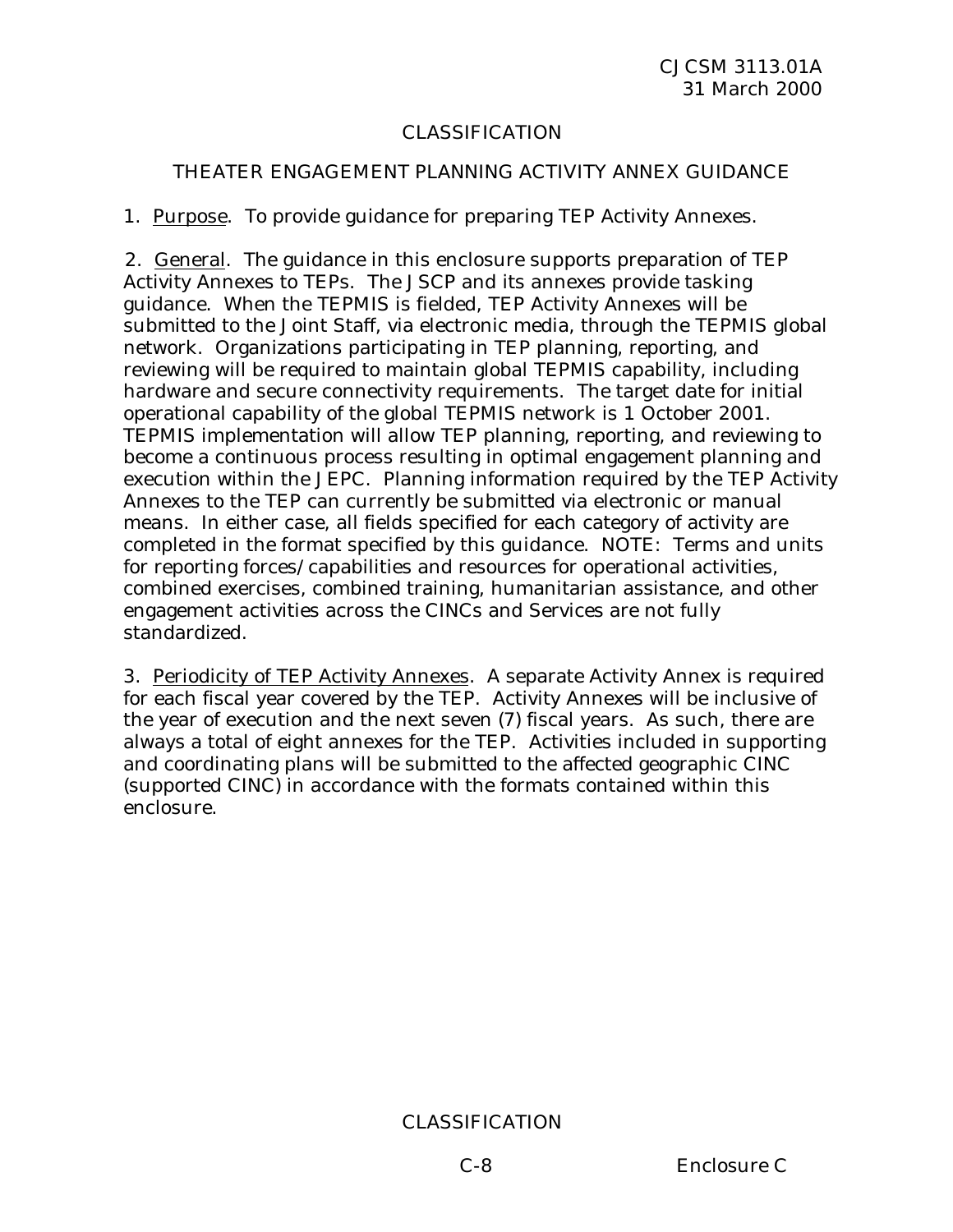#### HEADQUARTERS, US \*\*\* COMMAND

### APO\*\*\*\*\*\*

### **DATE**

### ANNEX A TO USCINC\*\*\* TEP 0000-XX (U) ENGAGEMENT ACTIVITIES

1. () Purpose. This annex provides guidance for the conduct of engagement activities and outlines planned requirements in the theater or designated area.

2. ( ) Engagement Activities. The following table represents the CINC's or Executive Agent's planned engagement activities. The example below provides the format for preparation of plan submissions that depict region and/or country engagement activities.

ENGAGEMENT ACTIVITIES FOR REGION/COUNTRY "X," FY XX

#### **Appendix 1**

#### **OPERATIONAL ACTIVITIES (Region or Country)**

| Activity | <b>Authority</b> | <b>Other</b><br><b>Participants</b> |  | <b>Resources</b> | <b>Duration</b> | <b>Objectives</b> |
|----------|------------------|-------------------------------------|--|------------------|-----------------|-------------------|
|          |                  |                                     |  |                  |                 |                   |

#### **Appendix 2**

#### **COMBINED EXERCISES (Region or Country)**

| Activity | Authority | Other<br><b>Participants</b> | Forces/<br><b>Capabilities</b> | <b>Resources</b> | <b>Duration</b> | <b>Objectives</b> |
|----------|-----------|------------------------------|--------------------------------|------------------|-----------------|-------------------|
|          |           |                              |                                |                  |                 |                   |

#### **Appendix 3**

### **SECURITY ASSISTANCE**

```
Table 3-1 -- IMET and FMF, EIPC for Country xxx
Table 3-2 -- ONGOING TRANSFERS for Country xxx
Table 3-3 -- PROJECTED CAPABILITIES THAT SUPPORT ENGAGEMENT OBJECTIVES for Country xxx
Table 3-4 -- PROJECTED CAPABILITIES THAT DO NOT SUPPORT ENGAGEMENT
               OBJECTIVES for Country xxx
```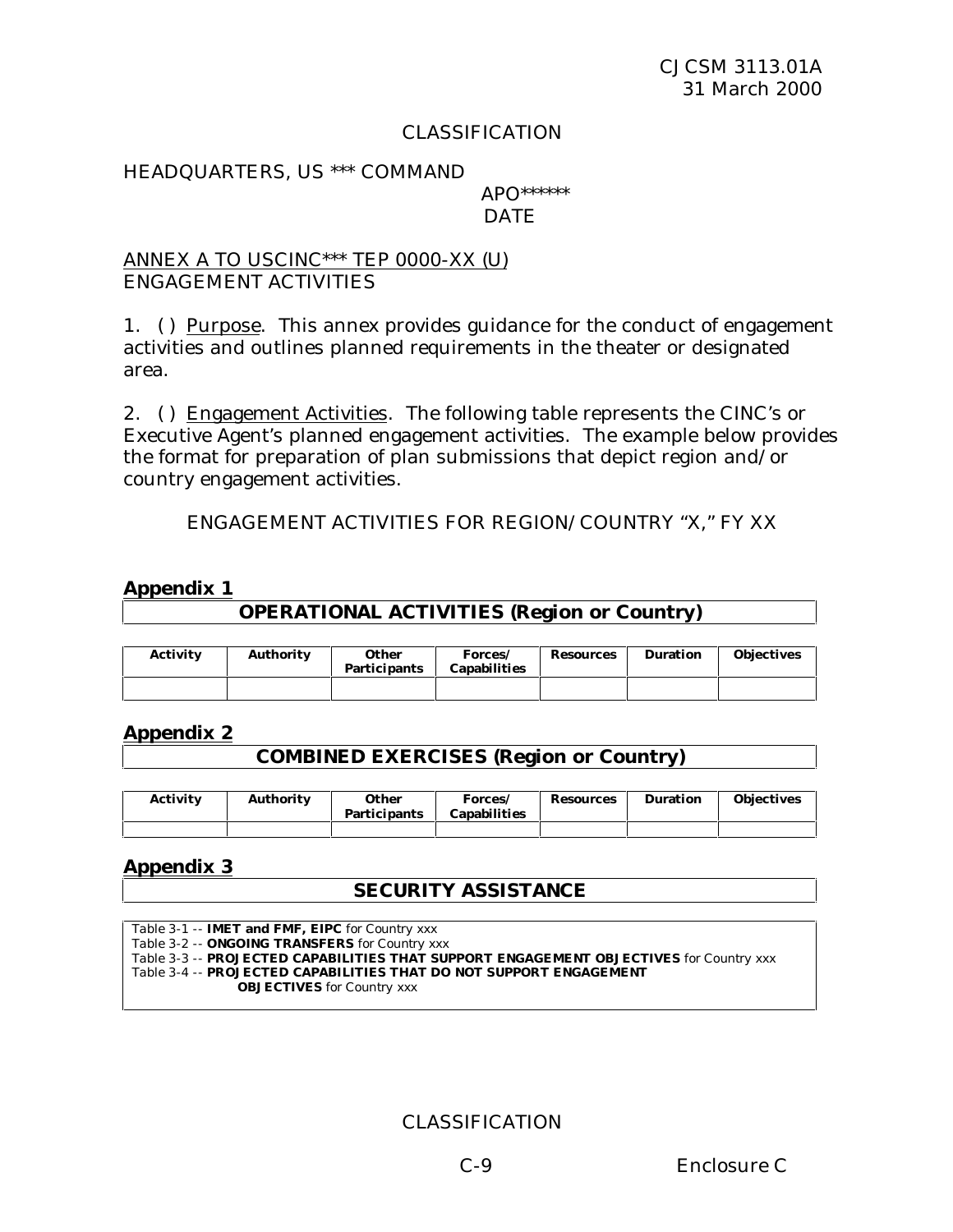### **Appendix 4**

#### **COMBINED TRAINING**

| <b>Activity</b><br>(By In-Theater and<br>by CONUS Schools) | <b>Spaces</b> | Military/<br><b>Civilian</b> | <b>Priority</b> | <b>Timeframe</b> | <b>Objectives</b> |
|------------------------------------------------------------|---------------|------------------------------|-----------------|------------------|-------------------|
|                                                            |               |                              |                 |                  |                   |
|                                                            |               |                              |                 |                  |                   |

### **Appendix 5**

### **COMBINED EDUCATION**

| <b>Activity</b><br>(By In-Theater, and<br>by CONUS Schools) | <b>Spaces</b> | Military/<br><b>Civilian</b> | <b>Priority</b> | <b>Timeframe</b> | <b>Objectives</b> |
|-------------------------------------------------------------|---------------|------------------------------|-----------------|------------------|-------------------|
|                                                             |               |                              |                 |                  |                   |
|                                                             |               |                              |                 |                  |                   |

# **Appendix 6**

### **MILITARY CONTACTS**

| <b>Activity</b>            | <b>Aggregate Number</b> | <b>Timeframe</b> | <b>Objectives</b> |
|----------------------------|-------------------------|------------------|-------------------|
| Senior officer visits      |                         |                  |                   |
| Counterpart visits         |                         |                  |                   |
| Ship port visits           |                         |                  |                   |
| Conferences                |                         |                  |                   |
| Staff Talks (bilateral and |                         |                  |                   |
| multilateral)              |                         |                  |                   |
| Personnel exchange         |                         |                  |                   |
| programs                   |                         |                  |                   |
| Unit exchange programs     |                         |                  |                   |
| Other                      |                         |                  |                   |

### **Appendix 7**

#### **HUMANITARIAN ASSISTANCE**

| .<br>Activity | Prioritv | Forces/Capabilities | <b>Resources</b> | <b>Objectives</b> |
|---------------|----------|---------------------|------------------|-------------------|
|               |          |                     |                  |                   |

### **Appendix 8**

#### **OTHER ENGAGEMENT**

| Activity | Forces/Capabilities | Resources | <b>Objectives</b> |
|----------|---------------------|-----------|-------------------|
|          |                     |           |                   |

a. ( ) Operational Activities. For each year of the planning period, provide the following information on the region or country in the format described below. The submission should contain all information in the prescribed format.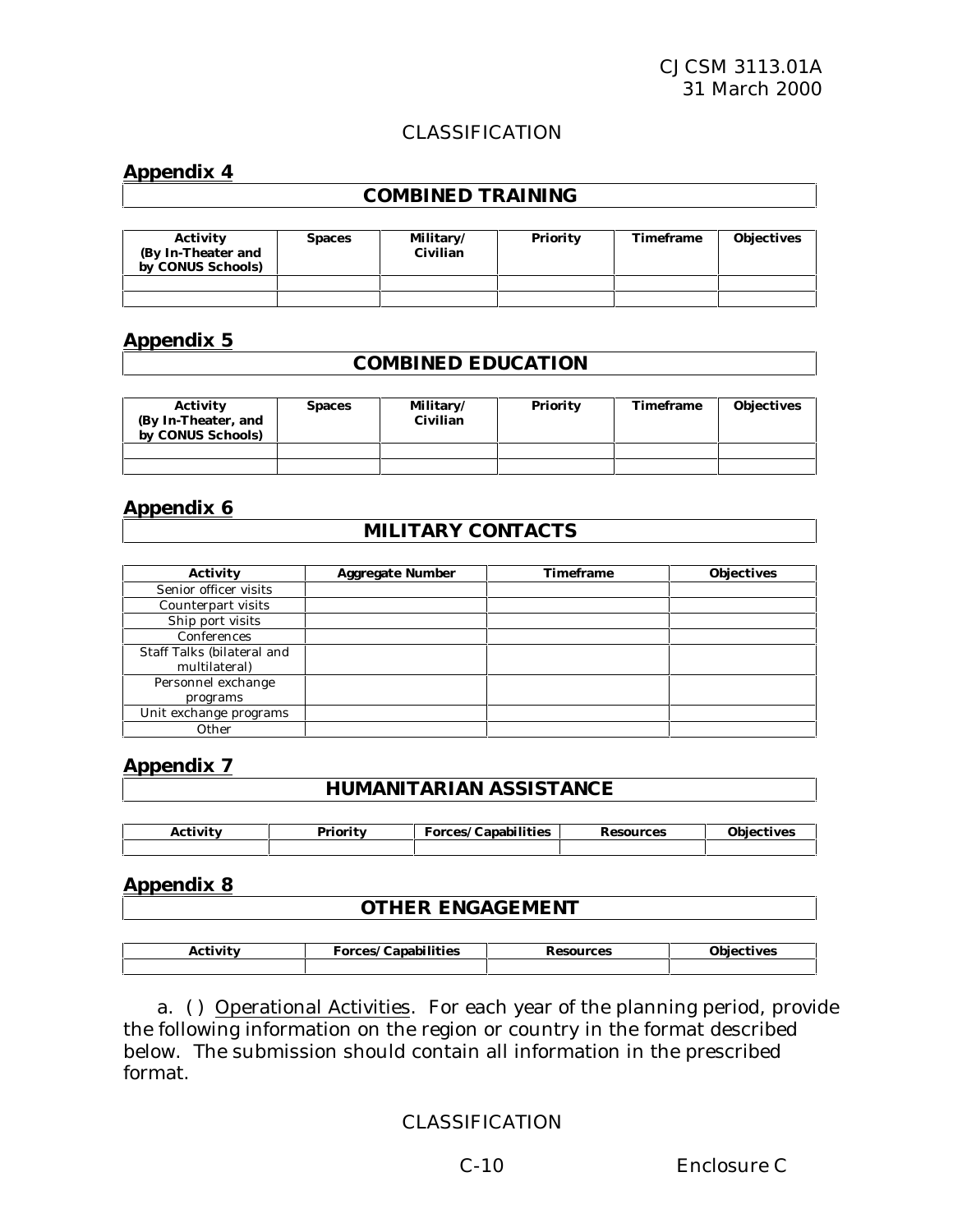### **Appendix 1**

#### **OPERATIONAL ACTIVITIES**

| Activity | <b>Authority</b> | Other<br><b>Participants</b> | Forces/<br><b>Capabilities</b> | <b>Resources</b> | <b>Duration</b> | <b>Objectives</b> |
|----------|------------------|------------------------------|--------------------------------|------------------|-----------------|-------------------|
|          |                  |                              |                                |                  |                 |                   |

Activity. Name and description of the planned activity; for example, humanitarian assistance (e.g., PROVIDE COMFORT), peacekeeping (e.g., MOMEP).

Authority. Include the nature or source of the mission; e.g., treaty agreement, UN resolution.

Participants. Include other countries participating.

Forces/Capabilities. List combat and combat support/service support forces required to accomplish the activity; specify special capabilities. Indicate with an asterisk any forces or capabilities required that are either not assigned or identified in the JSCP.

Do not include unit designation.

Consider forces at normal conditions of readiness. Specify any additional training required. Specify any requirements for SOF, RC, and LD/HD forces.

Resources. Identify resources required to conduct the activity beyond military forces/capabilities; e.g., dollars, equipment, infrastructure. Include funding; strategic transportation, as applicable; special equipment; and requirements of a supporting CINC. Indicate whether the activity is funded through the FYDP.

Duration. Indicate specific dates or time window, if available, within which the operational activity will be conducted. Otherwise, provide best estimate of duration.

Objectives. Indicate the CINC or Executive Agent objectives supported by this activity. Note: For ease of display in tabular format, CINC or Executive Agent objectives can be referred to by their identifying number in the Strategic Concept.

b. ( ) Combined Exercises. For each year of the planning period, provide the following information on the region or country in the format described below. The submission should contain all information in the prescribed format. Exercises will be divided into the following categories of magnitude (US assets only). At the CINC's or Executive Agent's discretion, they may report Level 3 exercises to the same level of detail as Level 1 and 2 exercises.

(1) ( ) Level 1. Those exercises that require wing, brigade, naval squadron/group, or larger assets as participants.

(2) ( ) Level 2. Those exercises that require squadron, battalion, or single-ship assets as participants.

(3) ( ) Level 3. Those exercises that require forces below the magnitude of Level 2.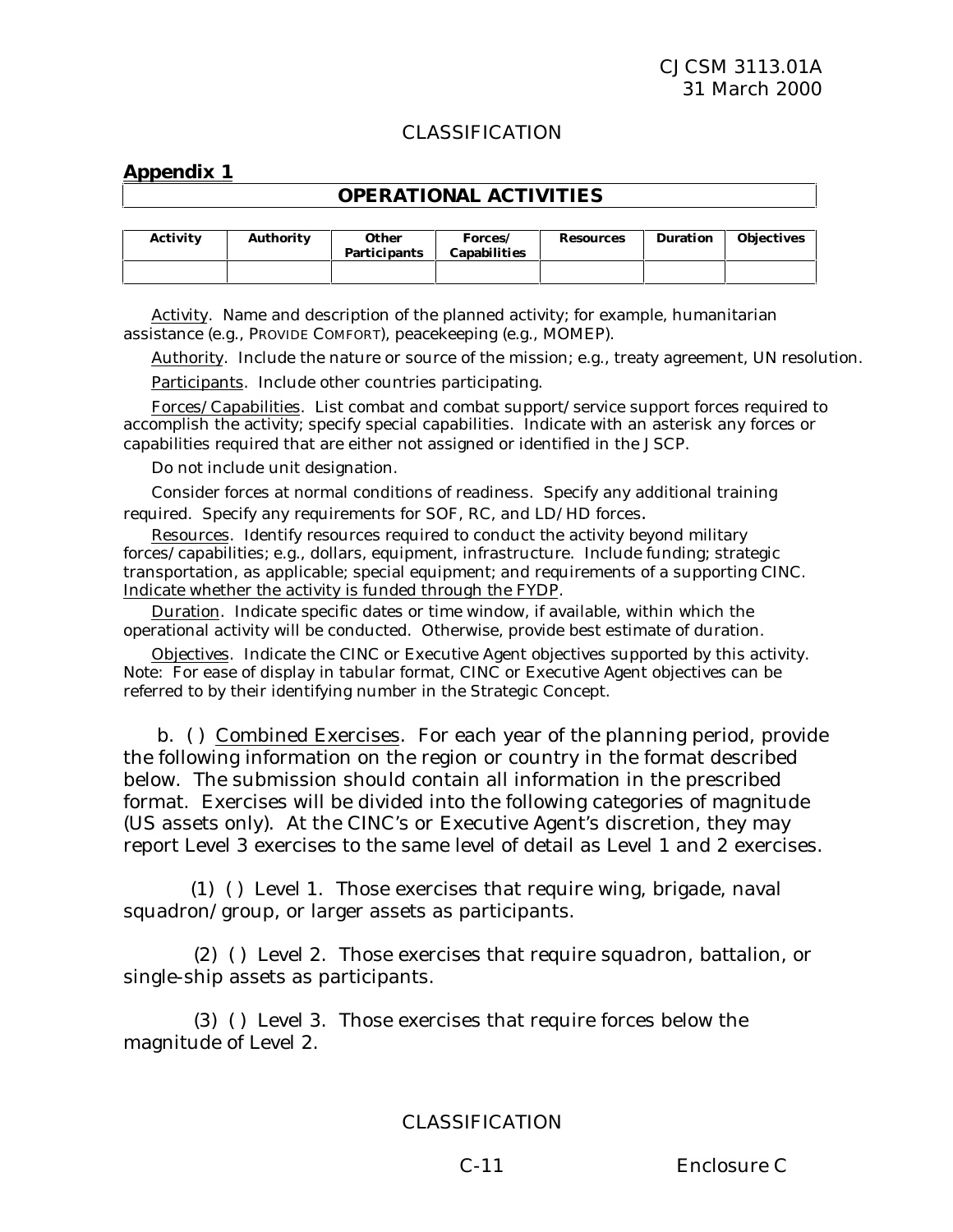#### **Appendix 2**

#### **COMBINED EXERCISES**

#### **REGION or COUNTRY X** *LEVEL 1 EXERCISES*

| <b>Activity</b> | <b>Authority</b> | Other<br><b>Participants</b> | Forces/<br><b>Capabilities</b> | <b>Resources</b> | <b>Duration</b> | <b>Objectives</b> |
|-----------------|------------------|------------------------------|--------------------------------|------------------|-----------------|-------------------|
|                 |                  |                              |                                |                  |                 |                   |

#### *LEVEL 2 EXERCISES*

| <b>Activity</b> | <b>Authority</b> | Other<br><b>Participants</b> | <b>Forces/</b><br><b>Capabilities</b> | <b>Resources</b> | <b>Duration</b> | <b>Objectives</b> |
|-----------------|------------------|------------------------------|---------------------------------------|------------------|-----------------|-------------------|
|                 |                  |                              |                                       |                  |                 |                   |

#### *LEVEL 3 EXERCISES*

| <b>Aggregate Number of Activities</b> | ives |
|---------------------------------------|------|
|                                       |      |

Activity. Name and short description of the planned exercise.

Annotate with an asterisk if the exercise is being proposed for the first time. Do not include as a proposed exercise those previously discussed and disapproved by the CJCS Exercise Conference.

All State Partnership for Peace (PfP) Program exercise activities will be included in the Exercise submission and not in other FMI.

Authority. Indicate whether the exercise is CJCS, CINC, or Service sponsored. List the specific CINC or Service sponsoring the activity.

Other Participants. Include US Services and other countries participating.

Forces/Capabilities. List combat and combat support/service support forces, as a minimum by major command participating, necessary to accomplish the exercise. Provide force/unit type (e.g., 1 x fighter squadron, 2 x FFG, 1 x mech infantry brigade), if available. Do not include unit designation. Specify requirements for SOF, RC, and LD/HD forces.

Resources. Identify additional resources required to conduct the activity beyond the forces/capabilities currently available to the sponsoring authority (e.g., equipment, infrastructure, strategic transportation, special equipment). Indicate whether the activity is funded through the FYDP.

Duration. Indicate dates within which the combined exercise will be conducted, if known, or as a minimum the length of the exercise. In the out-years, specify the quarter in which the activity is to take place, if known.

Objectives. Indicate the CINC or Executive Agent objectives supported by this activity. Note: For ease of display in tabular format, CINC or Executive Agent objectives can be referred to by their identifying number in the Strategic Concept.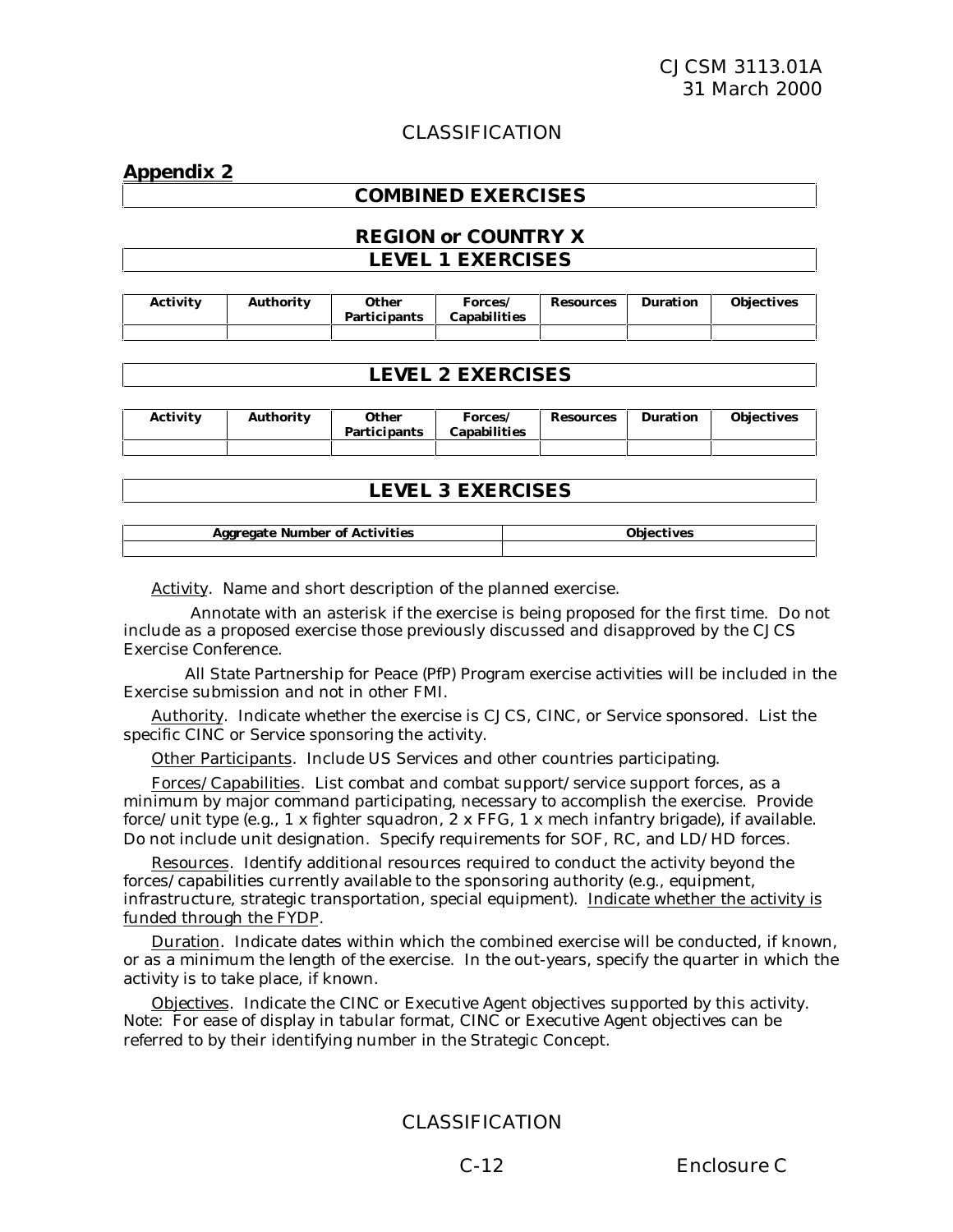<span id="page-48-0"></span>Aggregate Number of Activities. Indicate the aggregate number of combined Level 3 exercises planned for this region or country during the fiscal year. A greater level of detail for Level 3 exercises may be provided if the CINC or Executive Agent desires.

c. ( ) Security Assistance Recommendations. Provide the following information on the country in the format described below. The submission should contain information in the prescribed format.

### **Appendix 3**

#### **SECURITY ASSISTANCE**

#### Table 3-1 -- **IMET and FMF, EIPC** *for Country xxx*

| <b>Activity</b> | <b>Objectives</b><br>(Note 1) | <b>Current FY</b><br>(Note 2) | <b>Projected FY</b><br>(Note 3) | <b>Planning FY</b><br>Recommended<br>(Note 4) | <b>Remarks</b><br>(Note 5) |
|-----------------|-------------------------------|-------------------------------|---------------------------------|-----------------------------------------------|----------------------------|
| <b>IMET</b>     |                               |                               |                                 |                                               |                            |
| <b>FMF</b>      |                               |                               |                                 |                                               |                            |
| EIPC/           |                               |                               |                                 |                                               |                            |
| <b>NADR</b>     |                               |                               |                                 |                                               |                            |
|                 |                               |                               |                                 |                                               |                            |

**Note 1:** Linkage to PROs and supporting CINC-level Objectives. Include linkage to CINC engagement strategy. (Information provided by Unified Command)

**Note 2:** Appropriated and allocated funds for current operating FY. (Information provided by DSCA)

**Note 3:** Projected funding per President's budget for current operating FY plus one. (Information provided by DSCA)

**Note 4:** Funding requested in current FY plus two to meet identified requirements. (Recommendation provided by Unified Command)

**Note 5:** Significant comments on funding, including justification for changes for planning fiscal year and subsequent out-years through FYDP. Use of footnotes encouraged. (Information provided by Unified Command)

#### Table 3-2 -- **ONGOING TRANSFERS** *for Country xxx*

| Capability<br>(Note 1) | <b>Projected Completion</b><br>Date<br>(Note 2) | <b>Ongoing Transfers/Sales</b><br><b>FMS/DCS/EDA</b> (Note 3) | <b>CINC Objs</b><br><b>Supported</b><br>(Note 4) | <b>Rmks</b><br>(Note 5) |
|------------------------|-------------------------------------------------|---------------------------------------------------------------|--------------------------------------------------|-------------------------|
|                        |                                                 |                                                               |                                                  |                         |
|                        |                                                 |                                                               |                                                  |                         |

**Note 1:** Capabilities deemed by the CINC as significant to supporting engagement strategy (if specific reference is desired for framing capabilities, refer CJCSM 3500.04A Universal Joint Task List for Operational Level Tasks or refer included reference list in TEPMIS). (Provided by Unified Command)

**Note 2:** FY in which transfer is expected to occur. (Provided by Unified Command) **Note 3:** DSCA provide data to CINC on FMS/EDA transfers ongoing within the FY. **Note 4:** Part of engagement strategy supported by transfer. (Provided by Unified Command J5)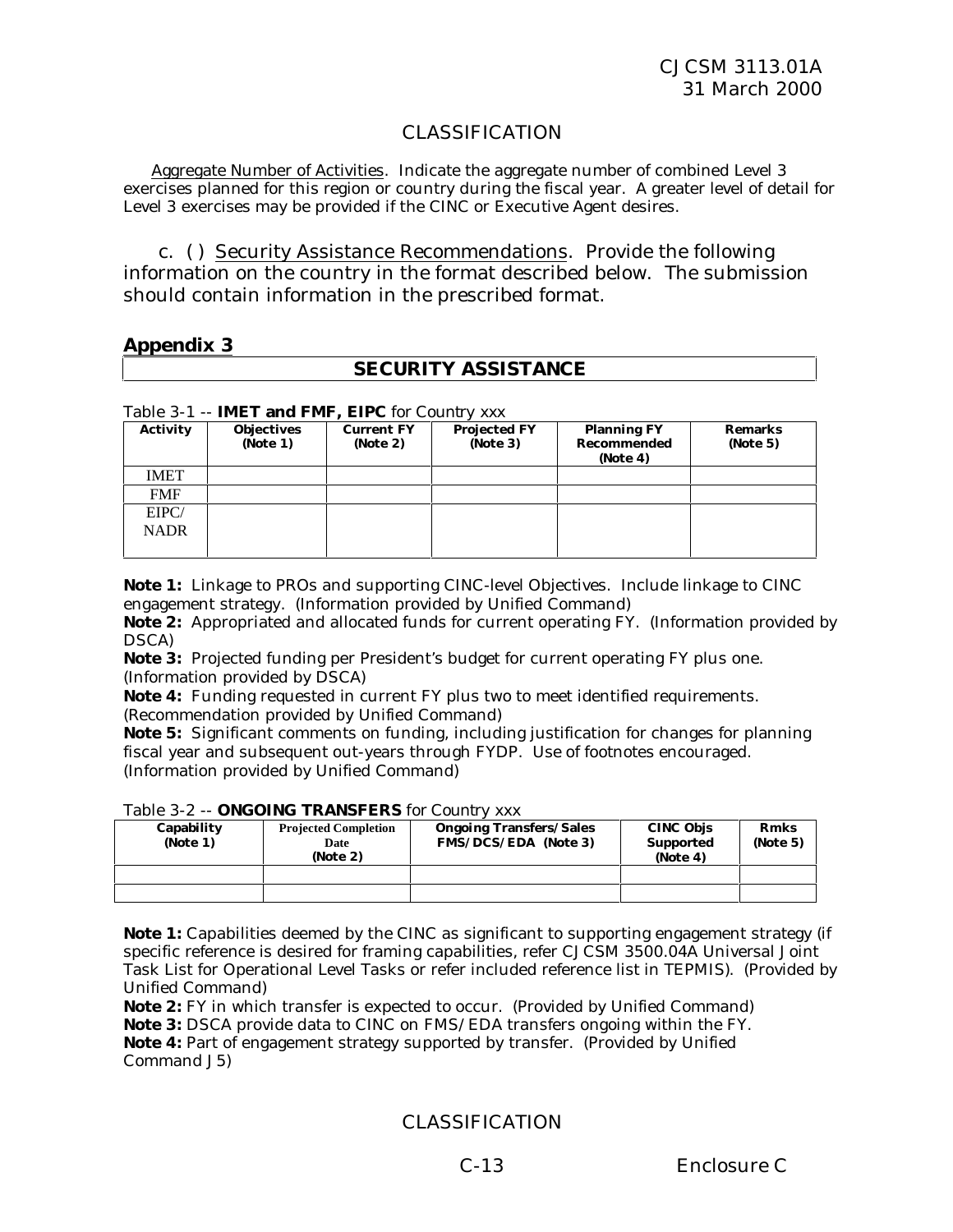<span id="page-49-0"></span>**Note 5:** Remarks on any significant aspect of transfer, including identification of equipment involved, obstacles to completion of sale/transfer, and actions required to ensure completion of sale/transfer. Use of footnotes encouraged.

#### Table 3-3 -- **PROJECTED CAPABILITIES THAT SUPPORT ENGAGEMENT OBJECTIVES** *for Country xxx*

| <b>IDE COUILLY XXX</b>     |                                    |                                                       |                              |                            |
|----------------------------|------------------------------------|-------------------------------------------------------|------------------------------|----------------------------|
| <b>Capability (Note 1)</b> | Linkage to<br>Strategy<br>(Note 2) | <b>Strategy</b><br><b>Supported</b><br>Codes (Note 3) | <b>Target FY</b><br>(Note 4) | <b>Remarks</b><br>(Note 5) |
|                            |                                    |                                                       |                              |                            |
|                            |                                    |                                                       |                              |                            |

**Note 1**: Military capabilities considered significant to supporting CINC engagement objectives (if specific reference is desired for framing capabilities, refer CJCSM 3500.04A, "Universal Joint Task List for Strategic Operational Level Tasks," or reference list provided in TEPMIS). (Provided by Unified Command)

**Note 2:** Part of CINC strategy supported by the transfer. (Provided by Unified Command) **Note 3**: Strategy supported codes from CJCS Arms Transfer Matrix (use of multiple codes permitted): (Provided by Unified Command)

C – Coalition Warfare

I – Interoperability

S – Self-Sufficiency

M – Host Country Modernization

A – Access

**Note 4**: Target FY for transfer, understanding that acquisition timelines are determined by host nation's needs and request procedures. (Provided by Unified Command) **Note 5**: Optional section to provide further justification and importance of the capability needed. Use of footnotes encouraged. (Provided by Unified Command)

#### Table 3-4 -- **PROJECTED CAPABILITIES THAT DO NOT SUPPORT ENGAGEMENT OBJECTIVES** *for Country xxx*

| <b>Capability (Note 1)</b> | <b>Rationale Code (Note 2)</b> | <b>Remarks (Note 3)</b> |
|----------------------------|--------------------------------|-------------------------|
|                            |                                |                         |
|                            |                                |                         |

**Note 1:** Specific capabilities (UJTL category, type of system, specific equipment) that should not be transferred/sold to support the CINC engagement strategy. (If specific reference is desired for framing capabilities, refer CJCSM 3500.04A or reference list provided in TEPMIS). (Provided by Unified Command)

**Note 2:** Rationale Code: (Provided by Unified Command)

- Q -- Threatens qualitative military edge of US/Allied Forces in the region
- I -- Not interoperable with Allied/Coalition Forces
- R -- Negative impact on regional security
- O -- Other negative impact on engagement objectives

**Note 3:** Optional Section. This field can show further justification and importance of blocking transfer, as well as any anticipated opposition to decision from host nation, interagency process, Congress, and other nations. Use of footnotes encouraged. (Provided by Unified Command)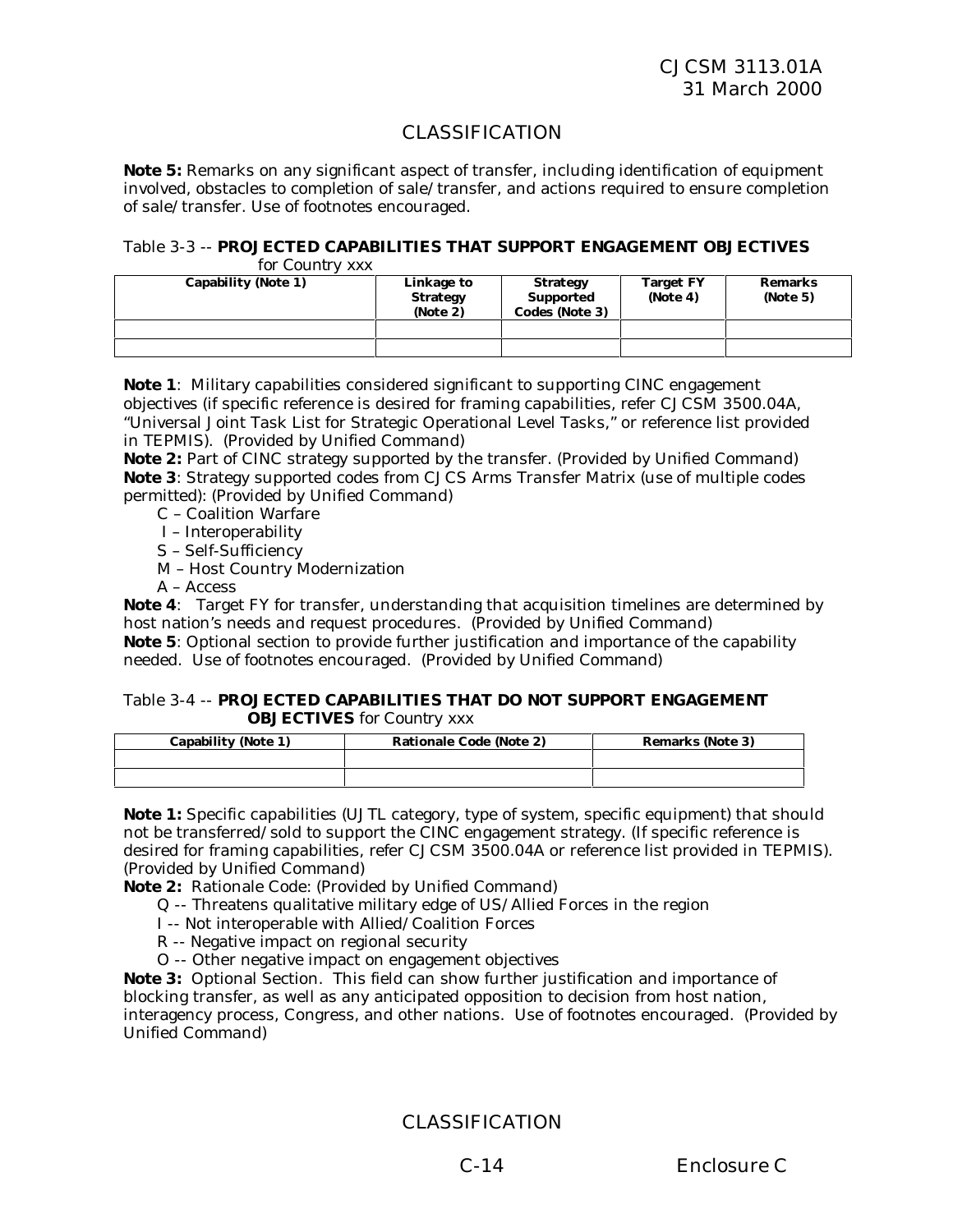d. ( ) Combined Training. Provide the following information on the country in the format described below. The submission should contain all information in the prescribed format.

### **Appendix 4**

#### **COMBINED TRAINING**

| Activity | Number | Magnitude | Forces/<br>Capabilities | <b>Resources</b> | <b>Objectives</b> |
|----------|--------|-----------|-------------------------|------------------|-------------------|
|          |        |           |                         |                  |                   |

Activity. Name and short description of the planned training. Use the aggregate number in subcategories if appropriate. This category includes Mobile Training Teams (MTT), JCET - 18 (Counterinsurgency), and JCET – 4 (Mountain Operations). Indicate with an asterisk those activities supported with IMET funding.

Number. Indicate the aggregate number of combined training events by category planned for this country.

Magnitude. Indicate the number of person days (PERSDAYS) involved in the training event.

Forces/Capabilities. Include combat and combat support/service support capabilities required conducting the training; specifying any special capabilities required.

Indicate with an asterisk any forces or capabilities required which are not either assigned or identified in the JSCP.

Do not include unit designation.

Consider forces at normal conditions of readiness. Specify any additional training required. Specify requirements for SOF, RC, and LD/HD forces.

Resources. Identify resources required to conduct the training beyond military forces/capabilities; e.g., dollars, equipment, and infrastructure. Include funding; strategic transportation, as applicable; special equipment; and requirements of a supporting CINC. Indicate whether the activity is funded through the FYDP.

Objectives. Indicate the CINC or Executive Agent objectives supported by this activity. Note: For ease of display in tabular format, CINC or Executive Agent objectives can be referred to by their identifying number in the Strategic Concept.

NOTE: CINCs can recommend additional categories of activities for inclusion in future revisions to this manual.

e. ( ) Combined Education. Provide the following information on the country in the format described below. The submission should contain all information in the prescribed format.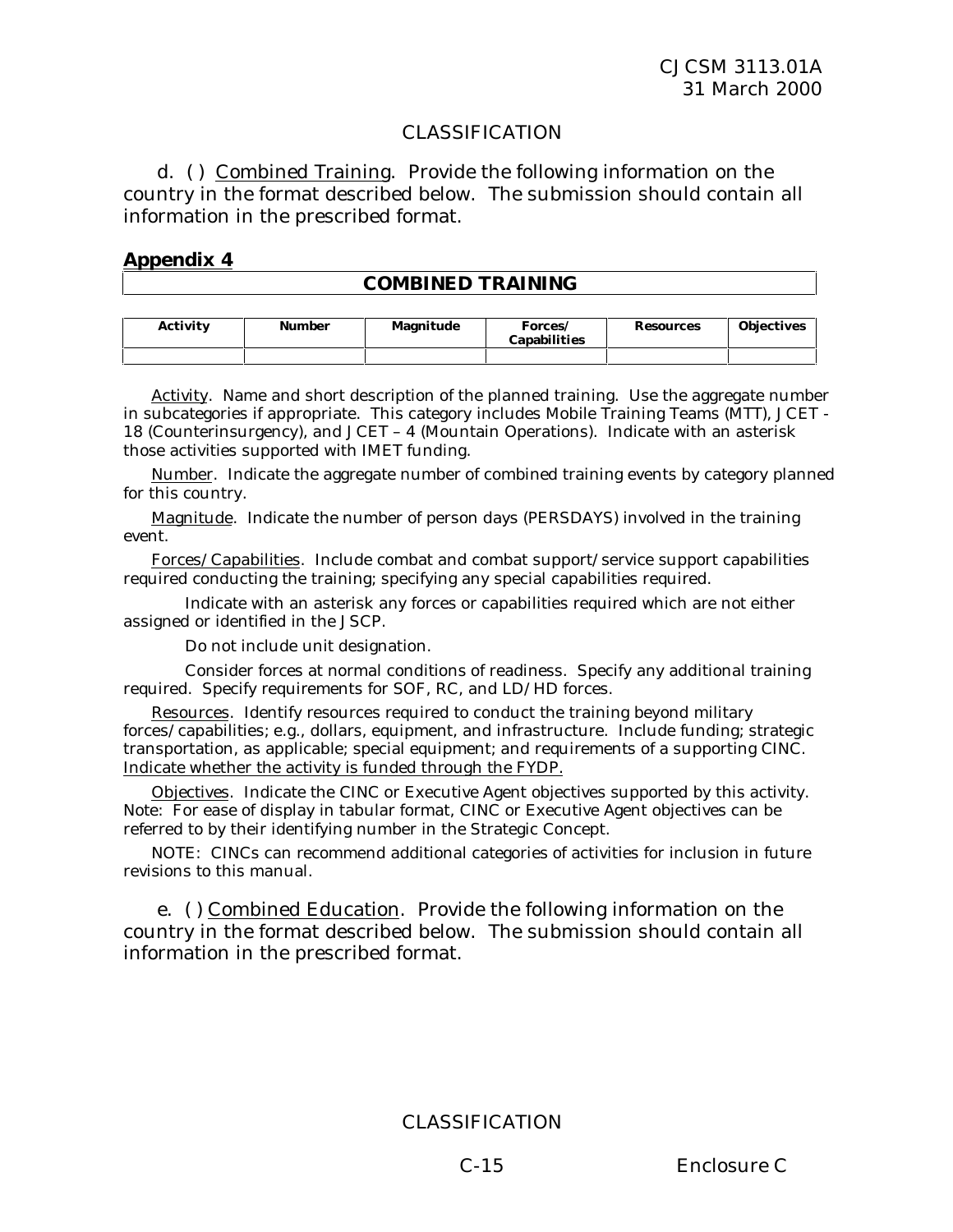### **Appendix 5**

#### **COMBINED EDUCATION**

| Activity<br>(By in-theater, and<br>by CONUS schools) | <b>Spaces</b> | Military/<br>Civilian | <b>Priority</b> | <b>Timeframe</b> | <b>Objectives</b> |
|------------------------------------------------------|---------------|-----------------------|-----------------|------------------|-------------------|
|                                                      |               |                       |                 |                  |                   |

Activity. State the planned or recommended educational activity under subcategories of in-theater and CONUS school or course; e.g., Marshall Center - 6, National War College - 1, Sergeant Majors Academy - 2. Where many students will attend a specific course or school during the year, provide numbers of students attending, not each specific event. Specify those schools and courses that the CINC controls and for which he plans to allocate spaces, and those for which the CINC is recommending attendance of personnel from other nations. Indicate with an asterisk those activities supported with IMET funding.

Spaces. Indicate the number of spaces for each school or course.

Military/Civilian. Indicate whether the spaces are for military or civilian personnel.

Priority. For those schools and courses, which the CINC does not control, indicate the priority that the CINC attaches to that recommendation. Priorities indicate the relative importance of that activity within the theater for that country. Priorities will be indicated as numerical value from 1 to 3, 1 being the highest priority and 3 the lowest.

Timeframe. Indicate dates when the planned activity will be conducted. If unknown, indicate quarters or frequency during the year.

Objectives. Indicate the CINC or Executive Agent objectives supported by this activity. Note: For ease of display in tabular format, CINC or Executive Agent objectives can be referred to by their identifying number in the Strategic Concept.

f. ( ) Military Contacts. Provide the following information on the country in the data base format described below. The submission should contain all information in the prescribed format.

**MILITARY CONTACTS**

| <b>Activity</b>                      | <b>Aggregate Number</b> | <b>Timeframe</b> | <b>Objectives</b> |
|--------------------------------------|-------------------------|------------------|-------------------|
| Senior officer visits                |                         |                  |                   |
| Senior defense official visits       |                         |                  |                   |
| Counterpart visits                   |                         |                  |                   |
| Ship port visits                     |                         |                  |                   |
| Conferences                          |                         |                  |                   |
| Staff talks (bilateral/multilateral) |                         |                  |                   |
| Personnel exchange programs          |                         |                  |                   |
| Unit exchange programs               |                         |                  |                   |
| Other                                |                         |                  |                   |
| Joint Contact Team Program           |                         |                  |                   |
| <b>State Partnership Program</b>     |                         |                  |                   |

### **Appendix 6**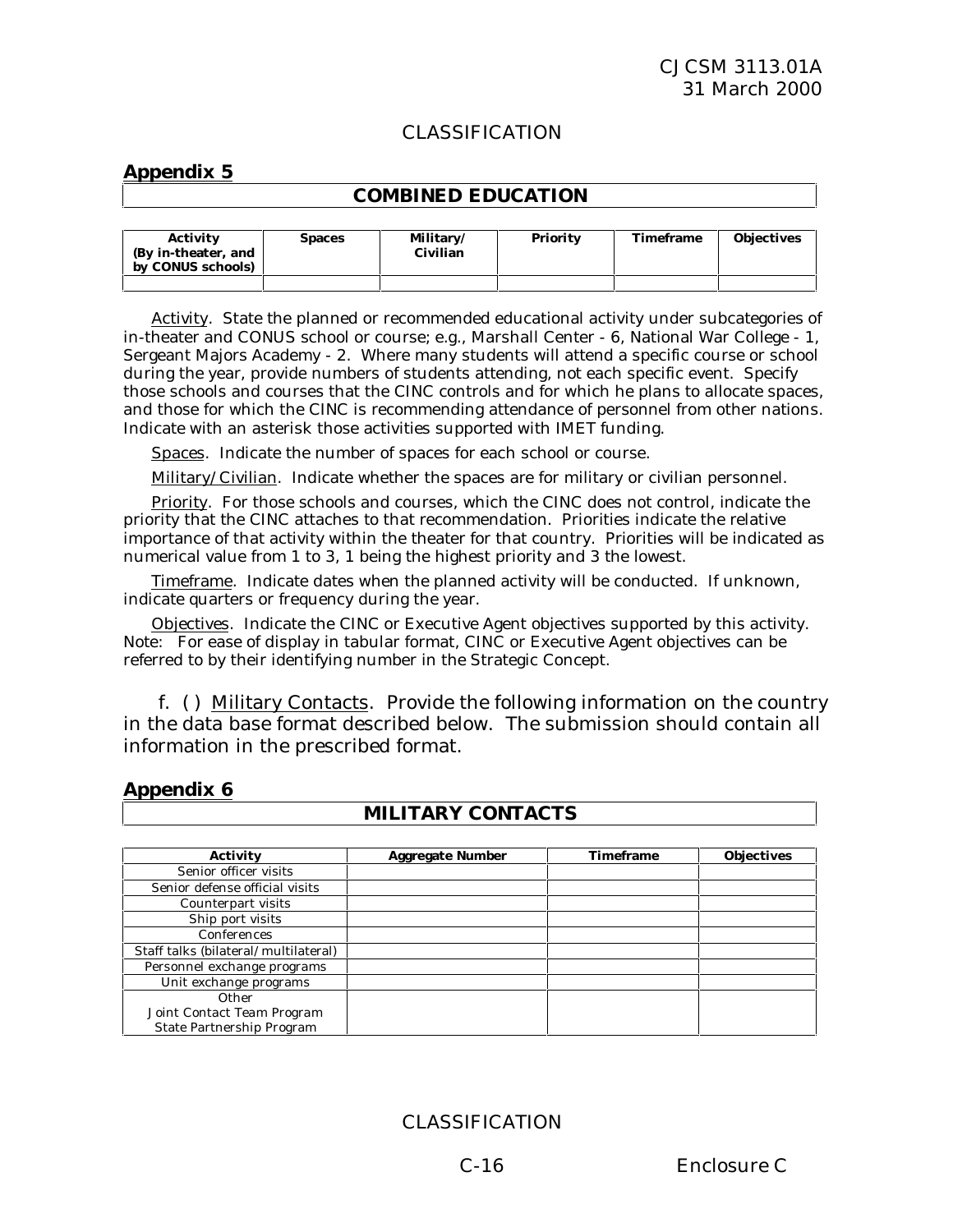Activity. Name and short description of the planned activity. Where activities are repetitive, indicate the type activity and number of planned events over the year (e.g., senior officer visits). In other cases, indicate frequency of events, if they are preplanned for the year; e.g., military-technical working groups. If subcategories are used under each activity category, indicate the aggregate number of activities in the subcategory in parenthesis. JCTP and SPP are included in the Other category.

Aggregate Number. Indicate the total of each type of contact planned for the indicated year.

Timeframe. Indicate dates when the planned activity will be conducted. If unknown, indicate quarters or frequency during the year.

Objectives. Indicate the CINC or Executive Agent objectives supported by this activity. Note: For ease of display in tabular format, CINC or Executive Agent objectives can be referred to by their identifying number in the Strategic Concept.

g. ( ) Humanitarian Assistance. Provide the following information on the country in the format described below. The submission should contain all information in the prescribed format.

#### **Appendix 7**

| Activity | Priority | Forces/Capabilities | <b>Resources</b> | <b>Objectives</b> |
|----------|----------|---------------------|------------------|-------------------|
|          |          |                     |                  |                   |

**HUMANITARIAN ASSISTANCE**

Activity. Name and short description of the recommended humanitarian assistance activity. Include all categories of humanitarian assistance, as appropriate.

Priority. For humanitarian assistance proposals, indicate the priority that the CINC attaches to his recommendations. Priorities indicate the relative importance of that activity within the theater for that country. Priorities will be indicated as numerical value from 1 to 3, 1 being the highest priority and 3 the lowest.

Forces/Capabilities. Include combat and combat support/service support capabilities required to conduct the humanitarian assistance activity. Specify any special capabilities required. Indicate with an asterisk any forces or capabilities required which are not either assigned or identified in the JSCP. Also specify requirements for SOF, Reserve Component, and LD/HD forces.

Resources. When possible, identify resources required to conduct the humanitarian assistance activities; e.g., personnel, dollars, equipment, transportation, or infrastructure. Indicate whether the activity is funded through the FYDP.

Objectives. Indicate the CINC or Executive Agent objectives supported by this activity. Note: For ease of display in tabular format, CINC or Executive Agent objectives can be referred to by their identifying number in the Strategic Concept.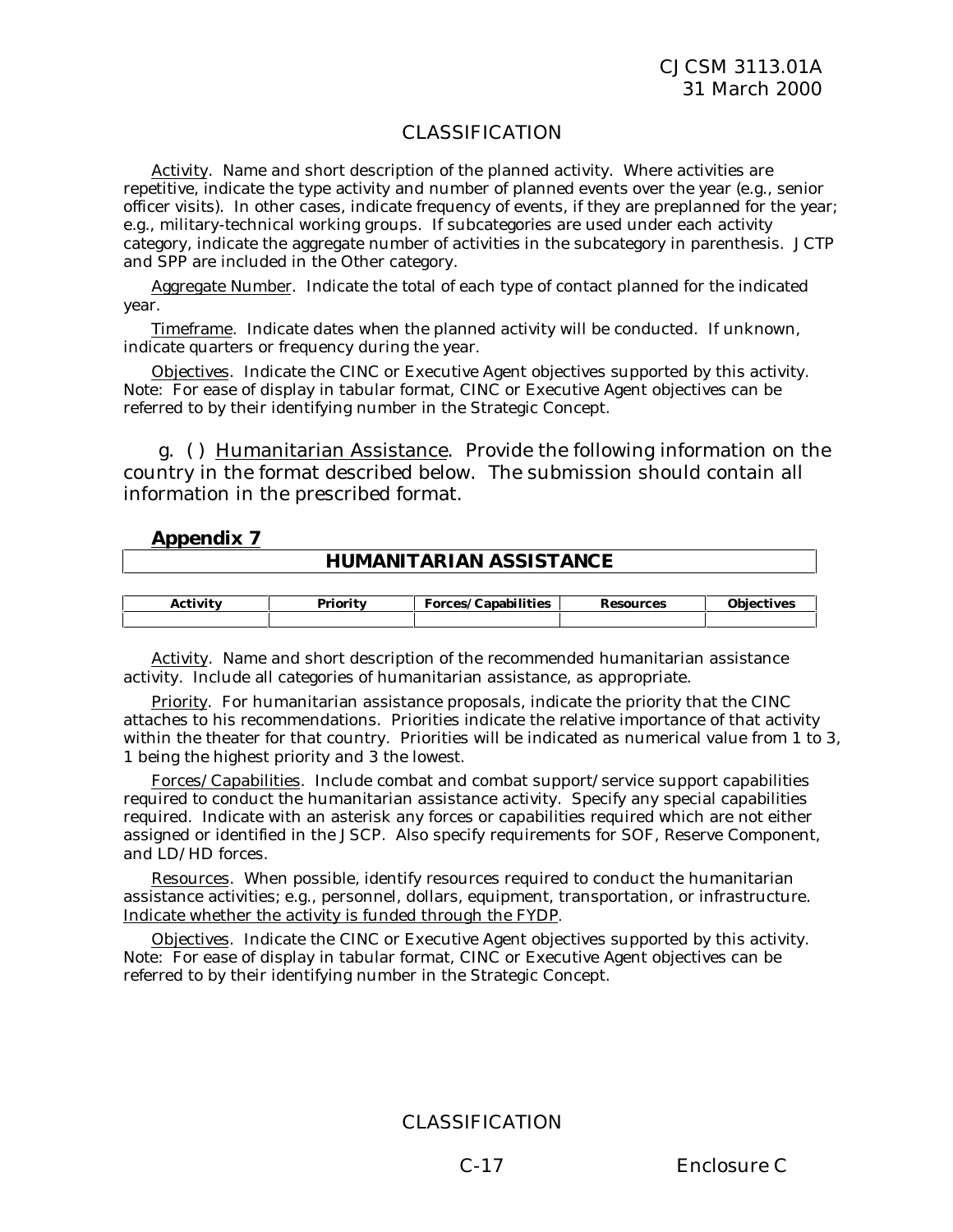h. () Other Engagement Activities. This appendix is optional. Provide the following information in the format described below. The submission should contain information in the prescribed format. Include arms control and treaty monitoring in this category, as well as theater specific activities.

#### **Appendix 8**

#### **OTHER ENGAGEMENT ACTIVITIES**

| Activity | Forces/Capabilities | Resources | <b>Objectives</b> |
|----------|---------------------|-----------|-------------------|
|          |                     |           |                   |

Activity. Provide a name and short description of the planned activity.

Forces/Capabilities. Include any forces or special capabilities required to accomplish the planned activities. Indicate with an asterisk any forces or capabilities required which are either not assigned or identified in the JSCP.

Resources. Identify resources required to conduct the activities; e.g., dollars, equipment, transportation, and infrastructure. Indicate whether the activity is currently funded.

Objectives. Indicate the CINC or Executive Agent objectives supported by this activity. Note: For ease of display in tabular format, CINC or Executive Agent objectives can be referred to by their identifying number in the Strategic Concept.

 $t/$ 

General/Admiral Commander in Chief OFFICIAL:s/ General/Admiral Deputy Commander in Chief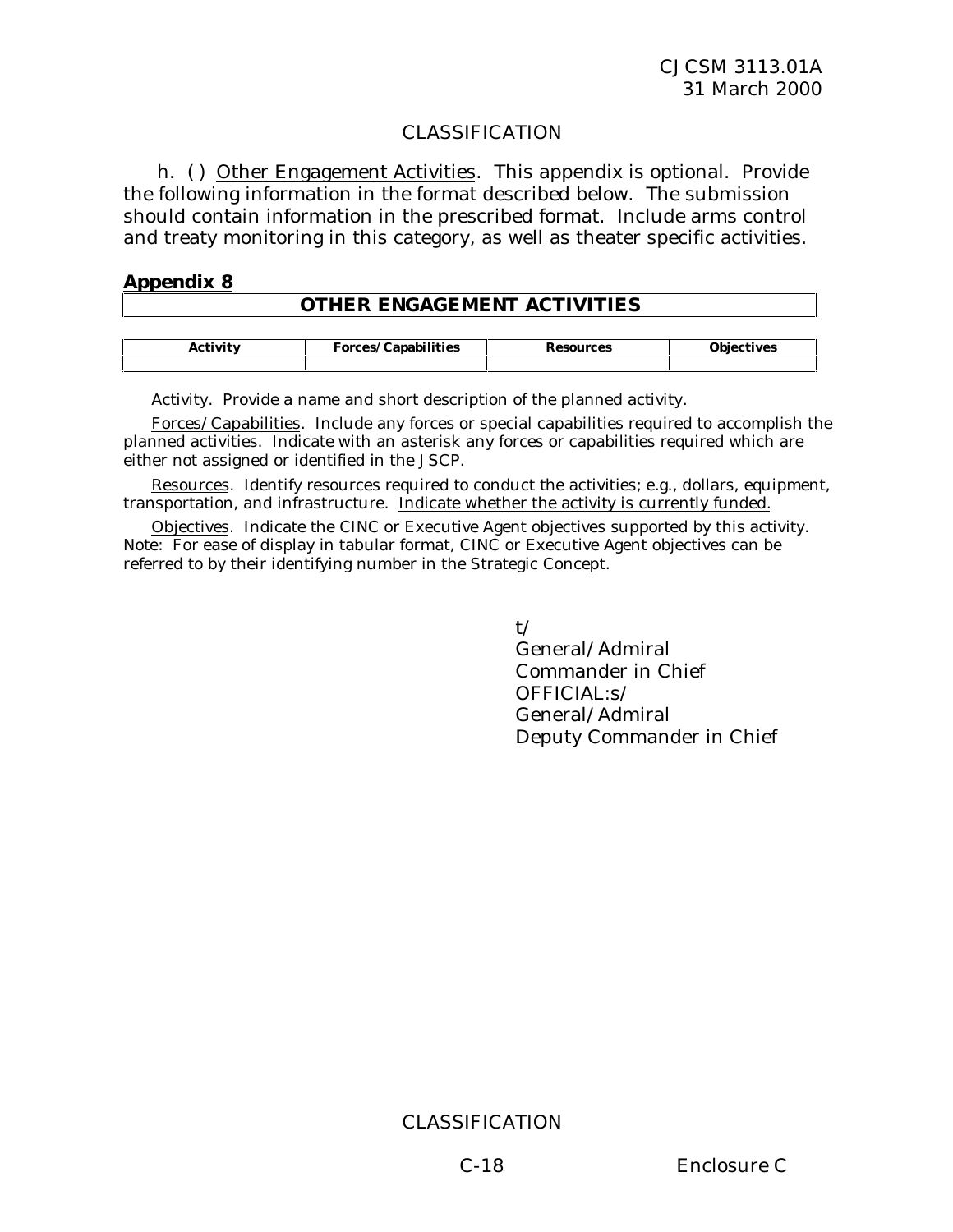#### ENCLOSURE D

#### REFERENCES

- <span id="page-54-0"></span>a. Defense Planning Guidance FY 2002-2007, 6 April 2000.
- b. National Security Council, December 1999, "National Security Strategy."
- c. Chairman of the Joint Chiefs of Staff, September 1997, "National Military Strategy of the United States."
- d. Goldwater-Nichols DOD Reorganization Act of 1986.
- e. Title 10, United States Code, Armed Forces, as amended through December 31, 1996.
- f. DOD Directive 5100.1, 25 September 1987, "Functions of the Department of Defense and its Major Components."
- g. Joint Pub 0-2, 24 February 1995, "Unified Action Armed Forces (UNAAF)."
- h. Joint Pub 1-01, Change 1, 14 September 1993, "Joint Publication System, Joint Doctrine and Joint Tactics, Techniques, and Procedures Development Program."
- i. Unified Command Plan, 1 October 1999.
- j. CJCS Instruction 3110.01B, 16 October 1998, "Joint Strategic Capabilities Plan (JSCP)."
- k. CJCS Instruction 3100.01A, 1 September 1999, "Joint Strategic Planning System (JSPS)."
- l. CJCS Instruction 5711.01, 30 April 1997, "Action Processing."
- m. TEPMIS Software, Version 5 and 6 Series.
- n. TEPMIS User's Guide, Version 5 and 6.
- o. CJCS Instruction 3113.01, 1 April 1998, "Responsibilities for the Management and Review of Theater Engagement Plans."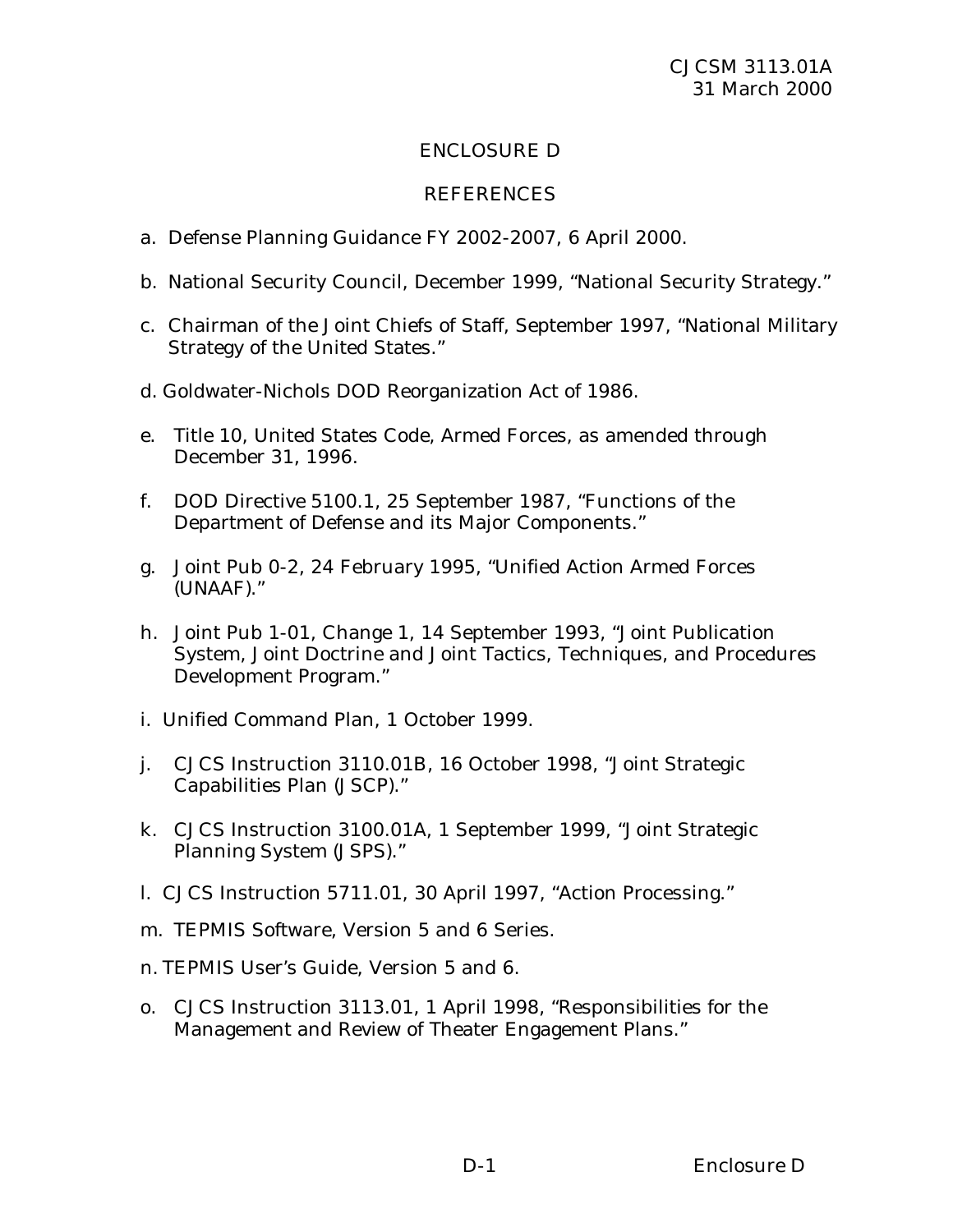# CJCSM 3113.01A 31 March 2000

# (INTENTIONALLY BLANK)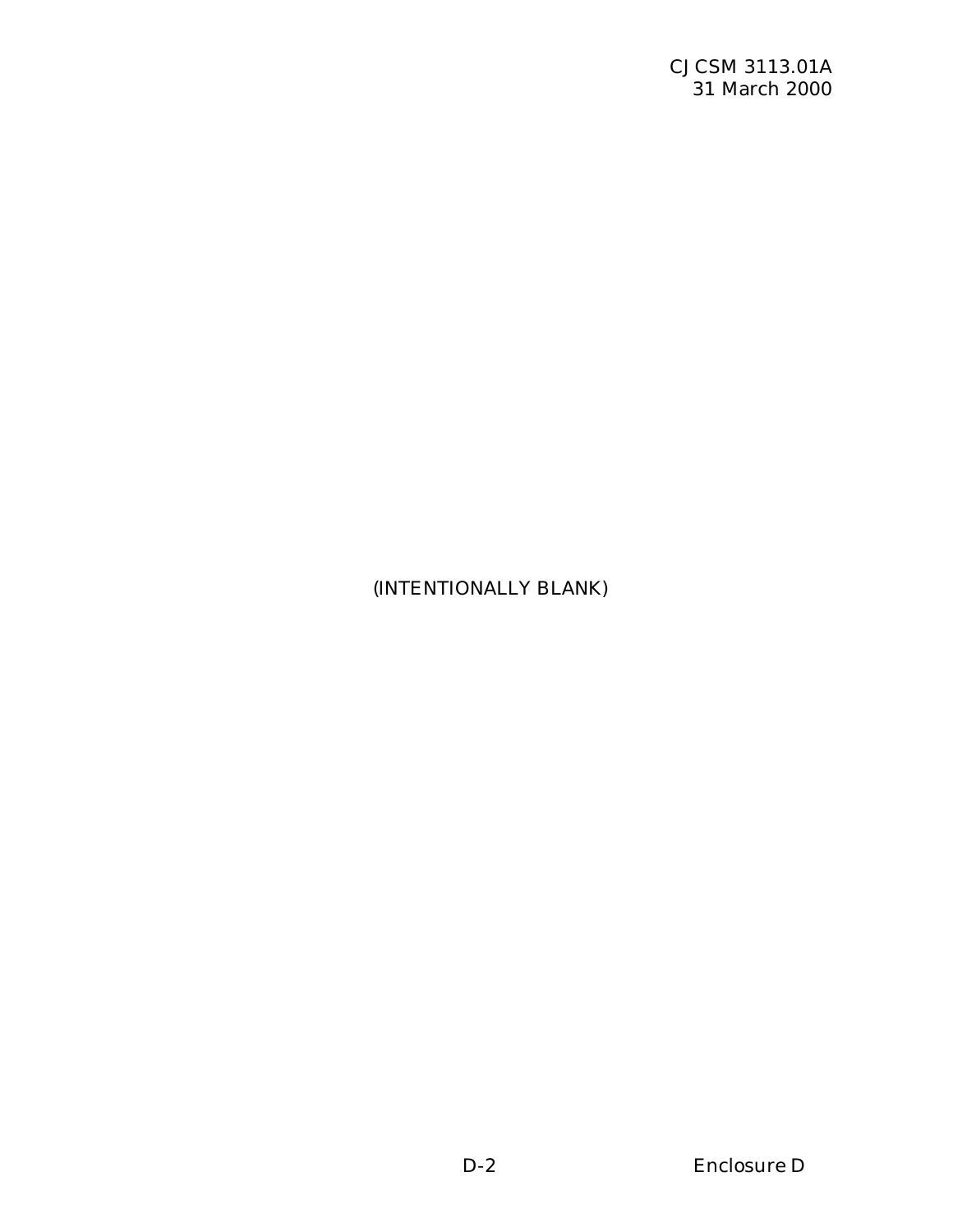# GLOSSARY

# PART 1 -- ABBREVIATIONS AND ACRONYMS

<span id="page-56-0"></span>

| <b>AOR</b>           | Area of responsibility.                                                                    |
|----------------------|--------------------------------------------------------------------------------------------|
| <b>CINC</b>          | commander of combat command.                                                               |
| <b>CJCS</b>          | Chairman of the Joint Chiefs of Staff.                                                     |
| <b>CPG</b>           | <b>Contingency Planning Guidance.</b>                                                      |
| <b>DAO</b>           | Defense Attaché Officers.                                                                  |
| <b>DCS</b>           | direct commercial sales.                                                                   |
| <b>DOD</b>           | Department of Defense.                                                                     |
| <b>DOS</b>           | <b>Department of State.</b>                                                                |
| <b>DPG</b>           | Defense Planning Guidance.                                                                 |
| <b>EDA</b>           | <b>Excess Defense Articles.</b>                                                            |
| E-IMET               | enhances international military education and training.                                    |
| <b>FMF</b>           | foreign military financing.                                                                |
| <b>FMS</b>           | foreign military sales.                                                                    |
| <b>IMET</b>          | international military education and training.                                             |
| <b>IPL</b>           | <b>Integrated Priority List.</b>                                                           |
| <b>JCET</b>          | Joint Combined Exchange Training.                                                          |
| <b>JEPC</b>          | Joint Engagement Planning Community.                                                       |
| <b>JSCP</b>          | Joint Staff Capabilities Plan.                                                             |
| <b>JWCA</b>          | Joint Warfighting Capabilities Assessment.                                                 |
| <b>NCA</b>           | <b>Nation Command Authority.</b>                                                           |
| <b>OSD</b>           | Office of the Secretary of Defense.                                                        |
| <b>OUSD</b>          | Office of the Under Secretary of Defense for Policy.                                       |
| <b>PPBS</b>          | Planning, Programming, and Budget System.                                                  |
| <b>SAO</b>           | <b>Security Assistance Officers.</b>                                                       |
| SOF                  | special operations forces.                                                                 |
| TEP<br><b>TEPMIS</b> | Theater Engagement Plans.<br>Theater Engagement Planning Management Information<br>System. |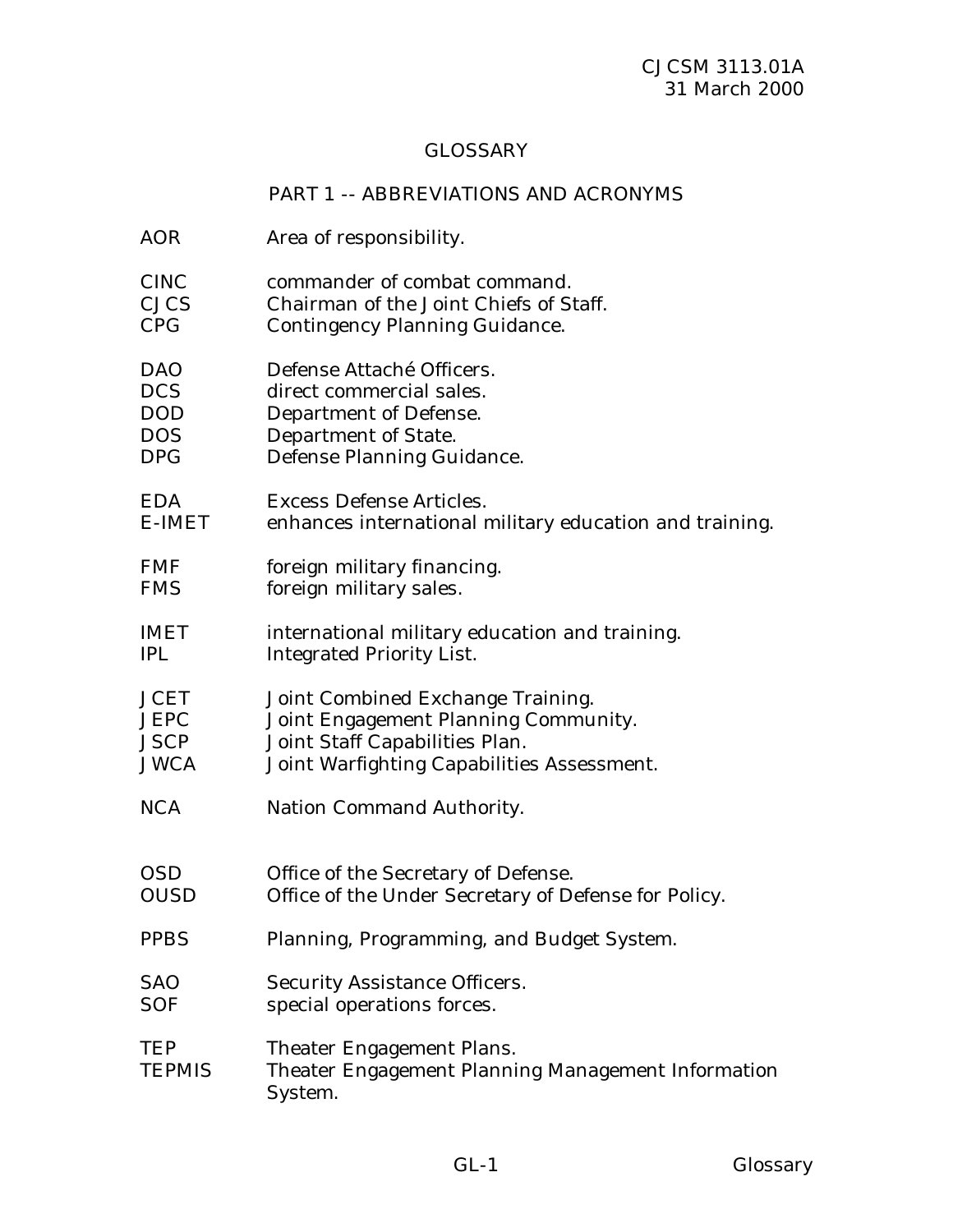### UCP Unified Command Plan. USDP Under Secretary of Defense for Policy.

### PART II -- TERMS AND DEFINITIONS

acceptability. As defined in Joint Pub 1-02, "Operation plan review criterion. The determination whether the contemplated course of action is worth the cost in manpower, material, and time involved; is consistent with the law of war; and is militarily and politically supportable. See also adequacy; completeness; feasibility; suitability."

adequacy. According to Joint Pub 1-02, "Operation plan criterion. The determination whether the scope and concept of a planned operation are sufficient to the task assigned. See also acceptability; completeness; feasibility; suitability." For TEP purposes: the TEP review determination as to whether the scope and concept of planned operations and activities are capable of satisfying the JSCP taskings and other national security objectives stated in national-level documents from which CINC objectives are derived.

area of interest. As per Joint Pub 1-02, "that area of concern to the commander, including the area of influence, areas adjacent thereto, and extending into enemy territory to the objectives of current or planned operations. This area also includes areas occupied by enemy forces who could jeopardize the accomplishment of the mission." For TEP purposes: that area of concern to the commander, including the area of influence, areas adjacent thereto, and extending into territories potentially hostile to the objectives of current or planned engagement activities or operations.

area of responsibility. A defined area of land in which responsibility is specifically assigned to the commander of the area for the development and maintenance of installations, control of movement, and the conduct of tactical operations involving troops under the commander's control, along with parallel authority to exercise these functions and those pertaining to engagement activities and operations. The geographic defined area of land in which responsibility is specifically assigned to a commander.

arms control activities. Specific engagement activities that result from arms control treaties, obligations, or ongoing negotiations.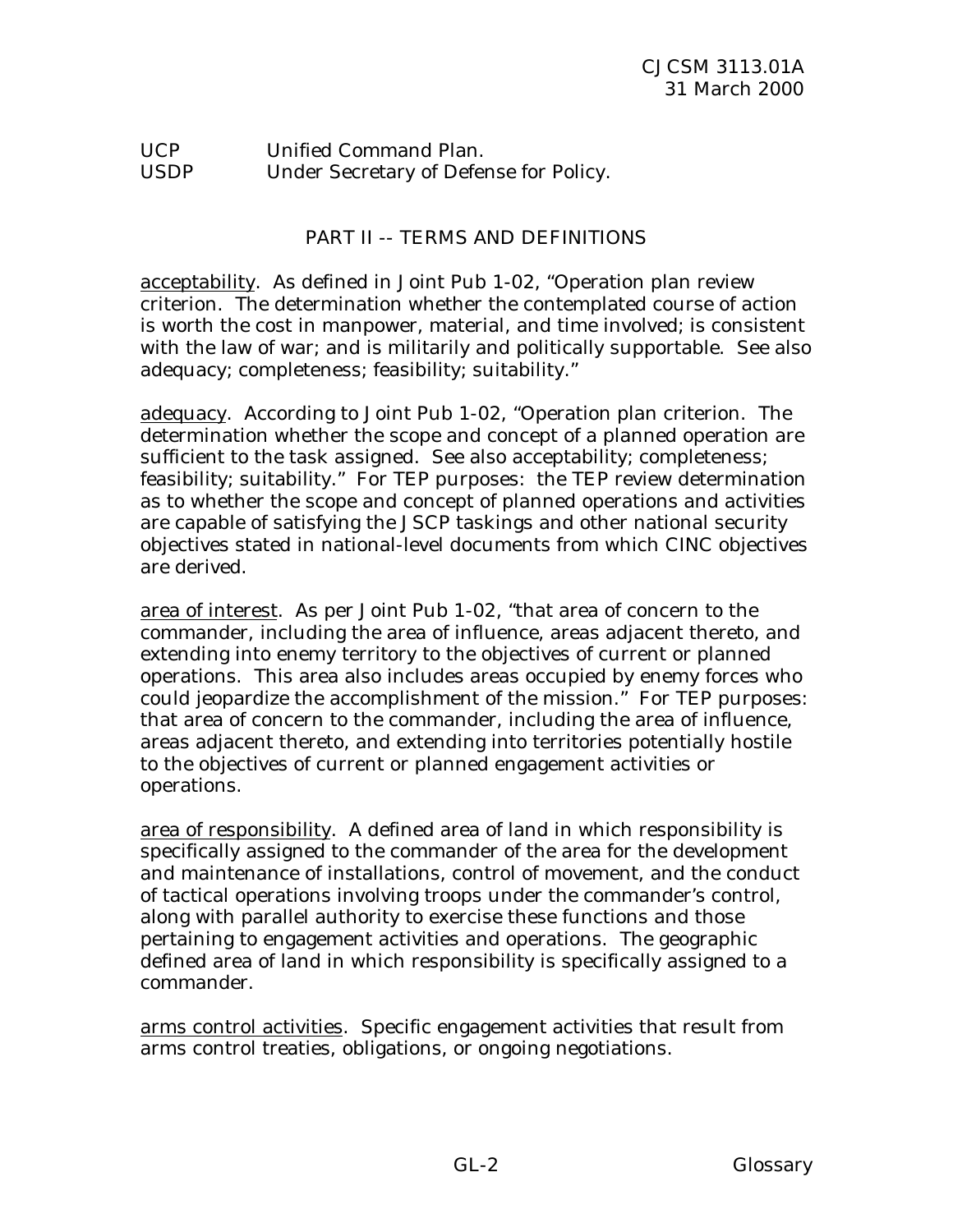Arms Transfers Justification Guide. Development of military justification to either support or deny arms transfers can be a difficult task especially for new/emerging systems, contentious issues and contentious systems. The following questions are provided as a tool to craft the appropriate justification to support the CINCs strategy for proposed arms transfers within his AOR: *Will introduction support execution of AOR war plans? Will this capability enhance mutual defense and AOR security objectives? Will this capability enhance interoperability (participation in combined operations with US forces and other AOR allies)? Will this new capability enable this country's military forces to perform important or useful mission(s) that would otherwise be performed by US forces? Is the nature of the capability proposed offensive, defensive or both? What is the ability of the country to absorb and support this capability? What is the scope and sensitivity of the technology proposed for transfer? Does the country have the capability and desire to appropriately protect the type of technology associated with the proposed capability? Will the transfer of this capability effect mil-to-mil contact with other AOR nations? To what extent will the proposed capability contribute to an arms race or increase possibility of an outbreak of bilateral or multilateral arms control arrangements.*

combined education. Activities involving the education of foreign defense personnel in US institutional education activities and programs both in CONUS and overseas. An example would be the attendance of foreign military officers at senior Service schools.

combined exercises. This category includes CJCS- and CINC-sponsored exercises, as well as bilateral and multilateral exercises conducted by the forces of the Service components with forces of other nations. Specific information requirements for combined exercises are defined in Enclosure C.

combined training. Scheduled unit and individual training activities with forces of other nations. This does not include CJCS- or CINC-sponsored exercises or Service-sponsored exercises that do not include forces of one or more other nations.

Contingency Planning Guidance (CPG). A document issued annually by the Secretary of Defense. The CPG contains SecDef guidance on developing theater engagement plans, to include, prioritized regional objectives. The CPG also contains guidance with regard to contingency planning. The content of the CPG is reflected in the JSCP, issued biennially or as requested by the Chairman of the Joint Chiefs of Staff,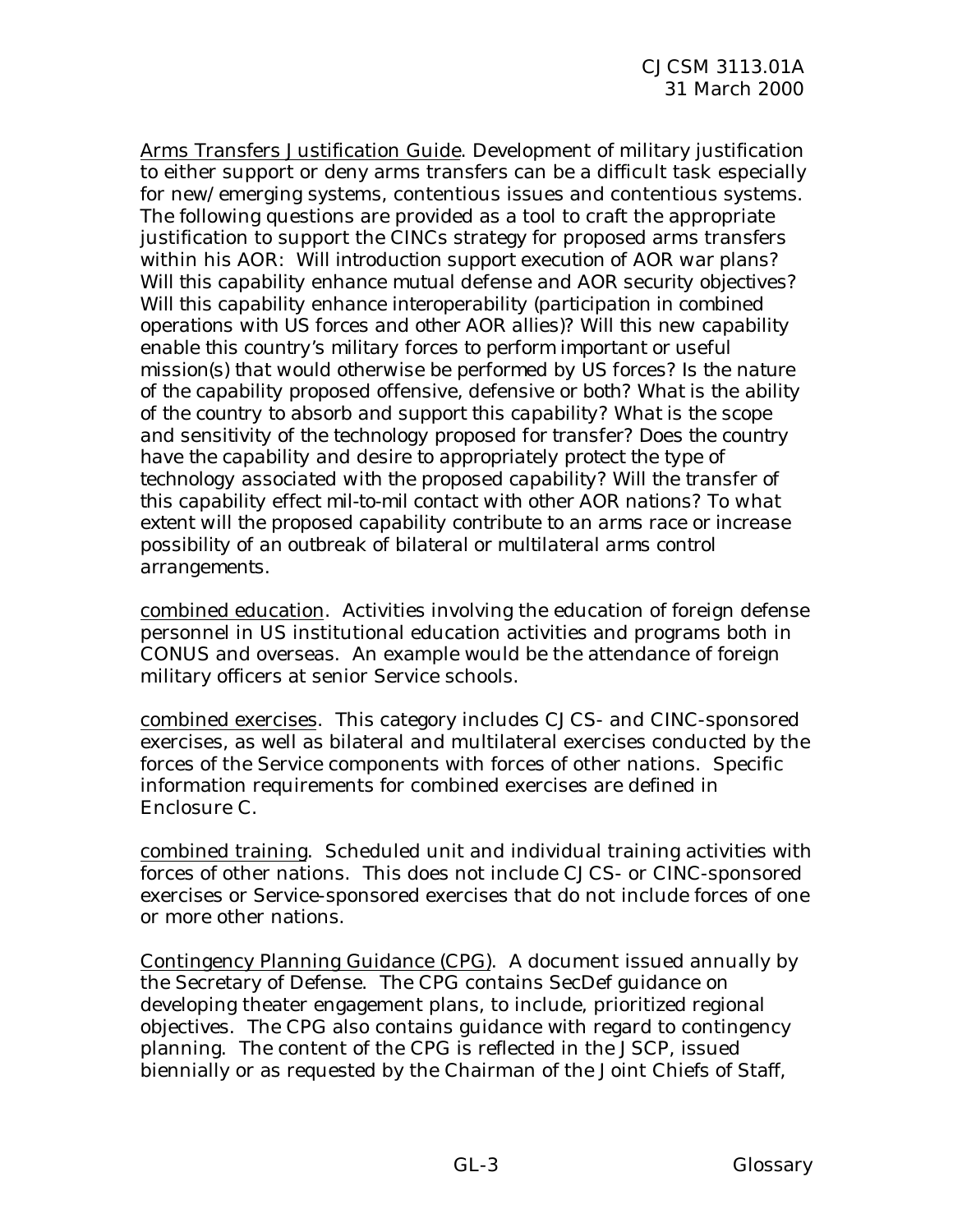with specific tasking to the CINCs, Executive Agents, Services, and Defense agencies for accomplishing the direction contained in the CPG.

country team. A team chaired by the ambassador or Chief of Mission in each country and composed of key embassy personnel to plan and oversee the conduct of US foreign policy with regard to that country. Defense Planning Guidance (DPG). A document issued by the Secretary of Defense that provides firm guidance in the form of goals, priorities, and objectives, including fiscal constraints, for the development of the Program Objective Memorandums by the Military Departments and Defense agencies.

Executive Agent. The individual or organization assigned by the Secretary of Defense to have the responsibility of preparing theater engagement plans for those countries not assigned to a theater commander by the Unified Command Plan.

feasibility. According to Joint Pub 1-02, "Operation plan review criterion. The determination of whether the assigned tasks could be accomplished by using available resources. See also acceptability; adequacy, completeness, suitability." For TEP purposes: the TEP review determination as to whether planned activities and operations can be accomplished using available resources, including forces identified for engagement planning.

focus. An area of emphasis or concentration. A weighted policy area or topic.

humanitarian and civic assistance. As stated in Joint Pub 1-02, "Assistance to the local populace provided by predominantly US forces in conjunction with military operations and exercises. This assistance is specifically authorized by title 10, United States Code, section 401, and funded under separate authorities. Assistance provided under these provisions is limited to 1) medical, dental, and veterinary care provided in rural areas of a country; 2) construction of rudimentary surface transportation systems; 3) well-drilling and construction of basic sanitation facilities; and 4) rudimentary construction and repair of public facilities." For TEP purposes: planned activities for which specifically allocated humanitarian assistance funds are requested. These activities are primarily provided in conjunction with military operations and include assistance in the form of transportation of humanitarian relief, and provision of excess nonlethal supplies for humanitarian assistance purposes. This assistance is specifically authorized by title 10, United States Code and funded under separate authorities.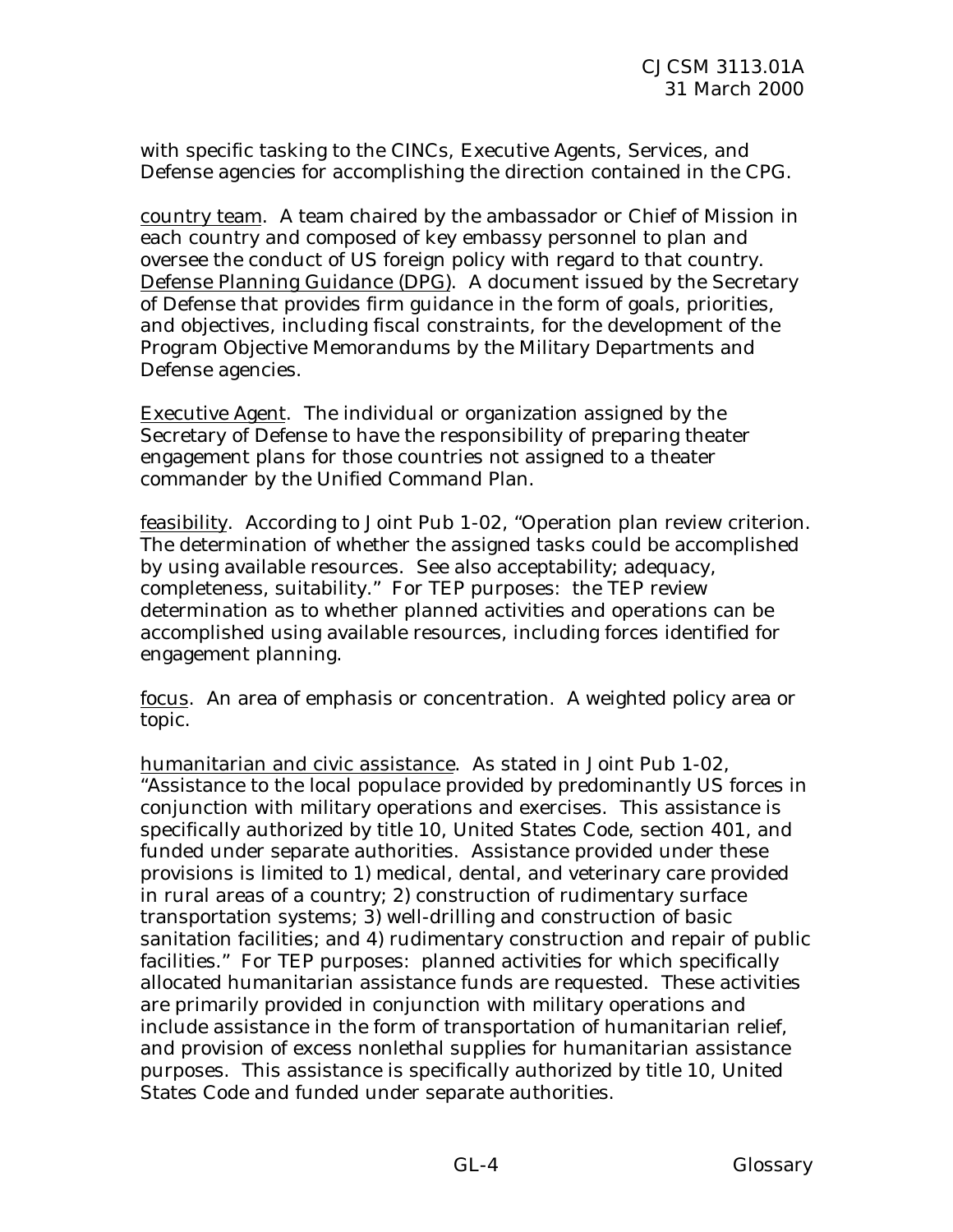humanitarian assistance. Assistance to the local populace provided by predominantly US forces in conjunction with military operations and exercises. This assistance is specifically authorized by Title 10, United States Code, section 401, and funded under separate authorities. Assistance provided under these provisions is limited to 1) medical, dental, and veterinary care provided in rural areas of a country; 2) construction of rudimentary surface transportation systems; 3) well drilling and construction of basic sanitation facilities; 4) rudimentary construction and repair of public facilities; and 5) detection and clearance of landmines, including activities relating to the furnishing of education, training and technical assistance with respect to the detection and clearance of land mines.

Integrated Priority List (IPL). A list of a combatant commander's highest priority requirements, prioritized across Service and functional lines, defining shortfalls in key programs that, in the judgment of the CINC, adversely affect the capability of the combatant commander's forces to accomplish their assigned mission. The integrated priority list provides the combatant commander's recommendations for programming funds in the Planning, Programming, and Budgeting System process. Identifies CINC's priority items needing attention during program development. Provides focused statements of CINC's most important concerns with suggestions for programmatic solutions to Secretary of Defense.

Joint Combined Exchange Training (JCET). The primary purpose and legislative intent of the JCET program is to provide US SOF training activities designed to improve SOF readiness by accomplishing SOF Mission-Essential Tasks (METs) and Joint Mission-Essential Tasks (JMETs) with foreign forces. While advancement of the theater CINC's Engagement Strategies and incidental training benefits to friendly foreign forces are expected, these results must always be secondary to the primary purpose of training of US SOF. By law, JCETs must meet several criteria: first, they must be conducted overseas with a host nation force; second, they should be primarily funded by Major Force Program (MFP) 11; third, they should use no foreign military assistance funds; fourth, any benefit a host nation or its forces gain from a JCET must be incidental to the purpose of training US SOF; and fifth, they must be reported to Congress annually in the 2011 report. Additionally, per a 1998 amendment to 10 USC 2011, all JCET missions must be preapproved by the Secretary of Defense (SECDEF). The procedure for SECDEF preapproval is contained in the CJCS JCET Authorization Document (JAD). The JAD system also is designed to ensure that the new human rights verification procedures have been completed prior to submission to the SECDEF. These procedures were designed to verify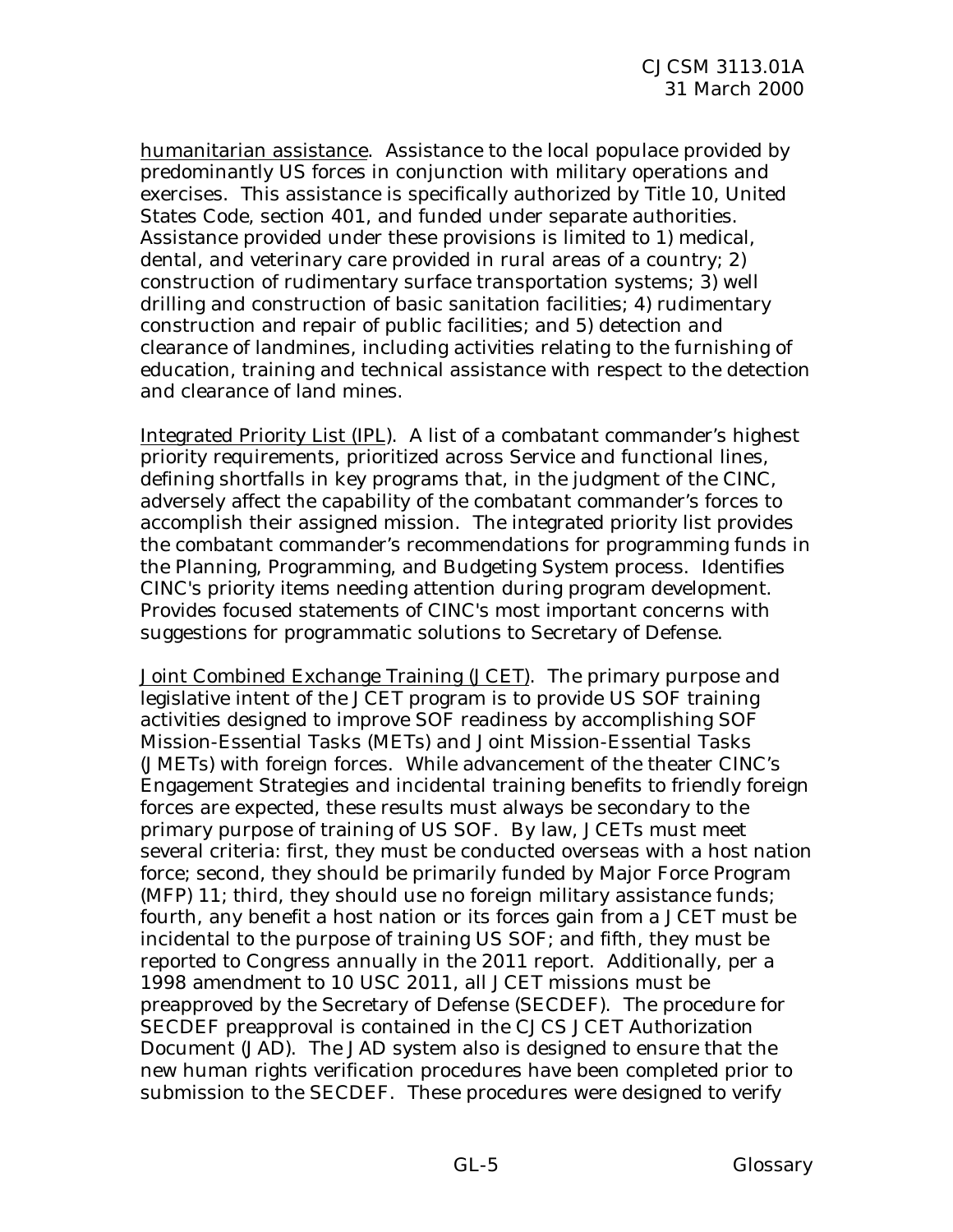that personnel in units with whom US SOF will train do not have a record of gross human rights abuses. See USSOCOM Policy Memorandum 99-09, 30 Mar 99, Subj: Joint Combined Exchange Training Program, page 2."

military contacts. Senior defense official and senior officer visits, counterpart visits, ship port visits, participation in defense shows and demonstrations, bilateral and multilateral staff talks, defense cooperation working groups, military to military contact programs, military-technical working groups, regional conferences, State Partnership for Peace (PfP) Program, and personnel and unit exchange programs. This includes visits of foreign personnel or delegations to the United States or overseas US locations.

peacetime military engagement. Peacetime military engagement encompasses all military activities involving other nations intended to shape the security environment in peacetime.

prioritized regional objectives. Theater Engagement Plans are based on prioritized regional objectives contained in the CPG and the JSCP. From these objectives, CINCs and Executive Agents derive their engagement objectives relating specifically to the theater, region, or countries within their areas of responsibility (AORs). Objectives are prioritized by the national interest they seek to advance, as defined in the Defense Planning Guidance:

Tier I. Vital interests are those of broad, overriding importance to the survival, safety, and vitality of the nation. The United States will do what it must to defend these interests, including, when necessary, using military might unilaterally and decisively.

Tier II. Important national interests are those that do not affect national survival, but do affect national well being and the character of the world. In such cases, The United States will use its resources to advance these interests insofar as the costs and risks are commensurate with the interests at stake.

Tier III. Humanitarian and other interests. In some circumstances the nation may act because US values demand a response such as response to natural and manmade disasters.

region. A defined area usually described in geographic terms, which is a portion of a theater or area of responsibility assigned to a commander.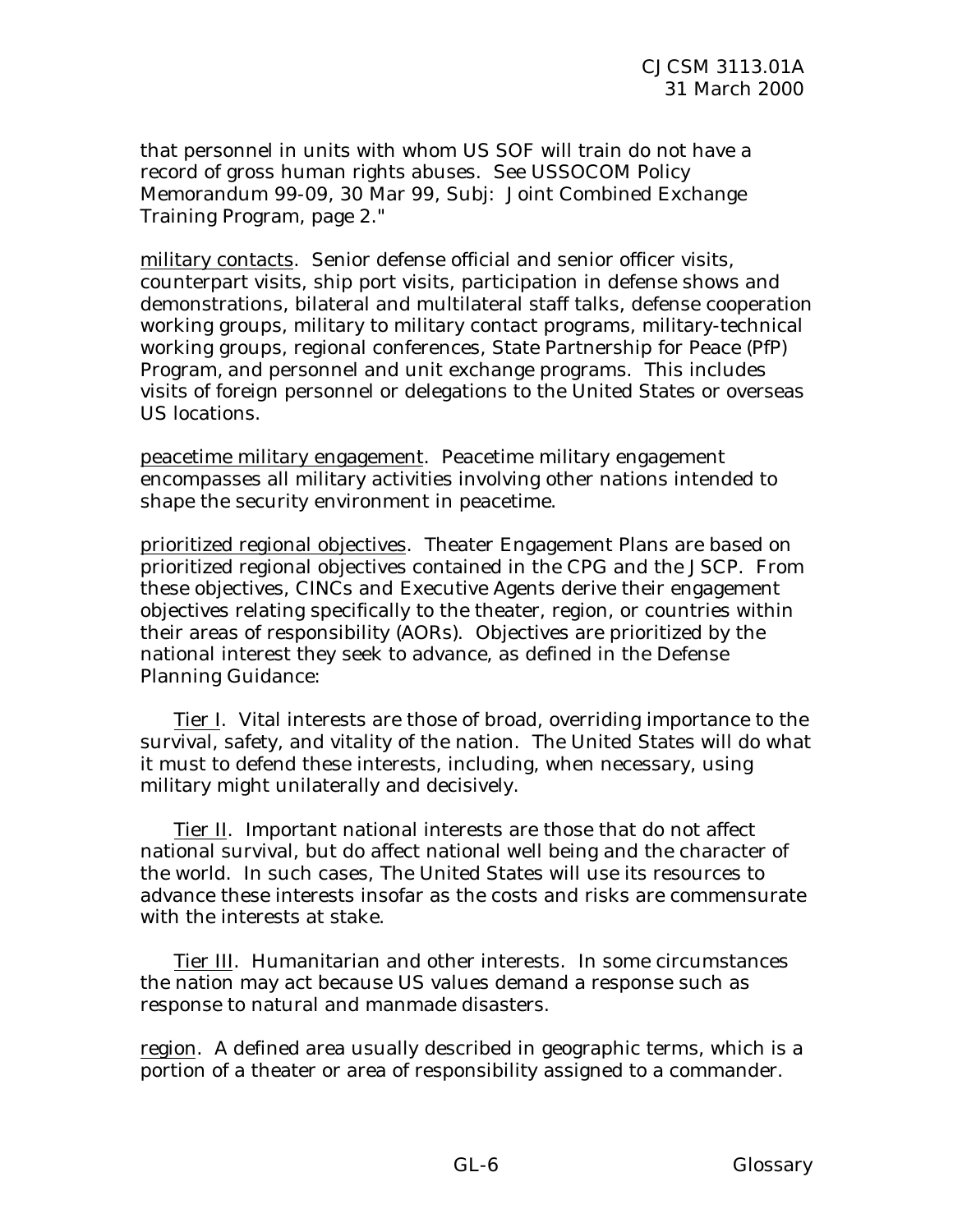Security Assistance (SA). Joint Pub 1-02 definition is as follows: "a group of programs authorized by the Foreign Assistance Act of 1961, as amended, and the Arms Export Control Act of 1976, as amended, or other related statutes by which the United States provides defense articles, military training, and other defense-related services, by grant, loan, or cash sales in furtherance of national policies and objectives". Security assistance engagement activities are planned by the CINCs and Executive Agents in coordination with the senior military representatives of US country teams and the Security Assistance Officers, where assigned. On approval of security assistance funding by Congress, the Department of Defense executes security assistance programs in coordination with the CINCs and Executive Agents. Security assistance activities include Foreign Military Financing, Foreign Military Sales, International Military Education and Training and Enhanced International Military Education and Training, and Excess Defense Articles programs.

shaping. Actions in which the US Armed Forces help influence the international environment, primarily through their inherent deterrent qualities and through peacetime military engagement.

theater engagement. All military activities involving other nations intended to shape the security environment in peacetime within a geographic theater as described in the Unified Command Plan (UCP).

Theater Engagement Plans (TEP). Deliberate plans for all military activities involving other nations intended to shape the security environment in peacetime. Based on guidance from the NCA and CJCS, the CINC's develop plans and employ forces and personnel in peacetime to protect and promote US interests and regional objectives. A TEP is comprised of the CINC's TEP Strategic Concept plus TEP Activity Annexes. The geographic CINCs and Executive Agents develop TEPs; the Functional CINCs, Services, and other Defense agencies as required develop supporting/coordinating plans.